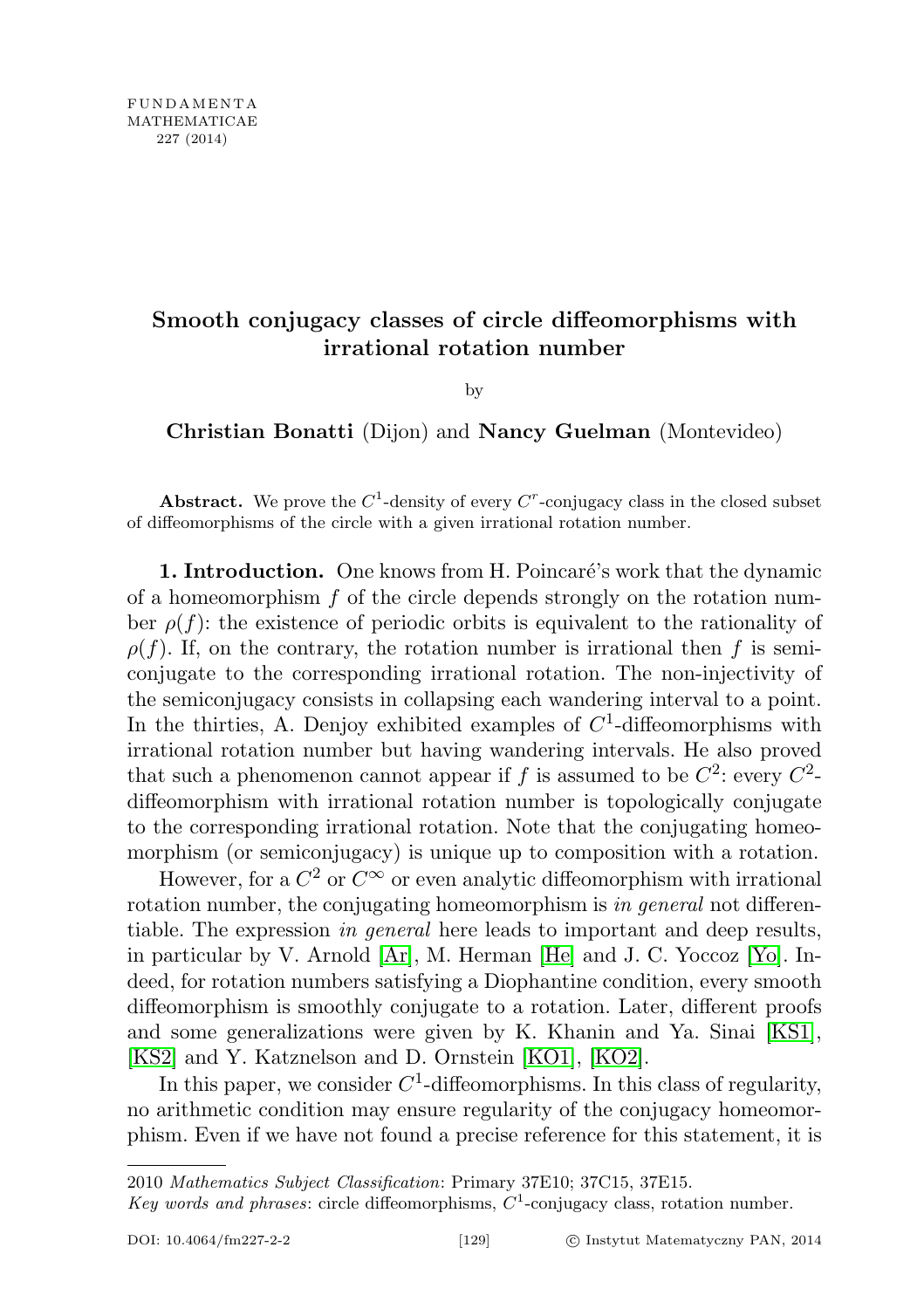beyond doubt that every irrational rotation number corresponds to infinitely many  $C^1$ -conjugacy classes. Let us illustrate this by distinct behaviors of different conjugacy classes:

- The  $C^1$ -centralizer of a diffeomorphism f is the group of diffeomorphisms commuting with f. Any diffeomorphism g  $C^1$ -conjugate to f has a  $C^1$ -centralizer conjugate to the one of  $f$  (by the same diffeomorphism). Therefore, the isomorphism class of the centralizer is a  $C^1$ invariant for a  $C^1$ -conjugacy class: in particular, if f is  $C^1$ -conjugate to a rotation then its  $C^1$ -centralizer is isomorphic to  $S^1$ . There are examples of diffeomorphisms for which the centralizer is trivial, or some dense proper subgroup of  $\mathbb{R}$ , or much larger than  $\mathbb{R}$  if f admits wandering intervals.
- The asymptotic behavior of the iterates  $f<sup>n</sup>$  leads also to an invariant of a  $C^1$ -conjugacy class: if a  $C^1$ -diffeomorphism is  $C^1$ -conjugate to a rotation, its derivatives  $df^n$  are uniformly bounded for  $n \in \mathbb{Z}$ . However [\[BCW,](#page-32-2) Theorem B] implies that for any rotation number there is a C<sup>1</sup>-diffeomorphism for which the sequence sup  $\{df^n(x), df^{-n}(x)\}, n \in \mathbb{Z}$ is unbounded in any orbit.

All such properties are invariant under  $C<sup>1</sup>$ -conjugacy, and they show a great variety of  $C^1$ -behaviors of  $C^1$ -diffeomorphisms with the same irrational rotation number.

In this paper we consider the space of diffeomorphisms having a given irrational rotation number  $\alpha \in (\mathbb{R} \setminus \mathbb{Q})/\mathbb{Z}$ . In his thesis Herman denoted by  $F_{\alpha}^r \subset \text{Diff}^r(S^1)$  the closed subset of  $C^r$ -diffeomorphisms whose rotation number is  $\alpha$ . He proved several results on  $F_{\alpha}^r$ : it is connected, and  $F_{\alpha}^s$  for  $s > r$  is dense in  $F^r_\alpha$  for the C<sup>*r*</sup>-topology. As mentioned above,  $F^1_\alpha$  always contains many different  $C<sup>1</sup>$ -behaviors. The aim of this paper is to show that these behaviors are indeed equidistributed in  $F_{\alpha}^1$ , giving some homogeneity of this space. More precisely:

Given any  $f \in \text{Diff}^1(S^1)$  and  $r \in \mathbb{N}$ , we denote by  $\mathcal{C}^r(f)$  the  $C^r$ -conjugacy class  $\{hfh^{-1}: h \in \text{Diff}^r(S^1)\}\;$  notice that all elements in  $\mathcal{C}^1(f)$  share all the  $C^1$ -properties of f (same  $C^1$ -centralizer, same distortion properties, etc.). We prove:

<span id="page-1-0"></span>THEOREM 1.1. Given any  $\alpha \in (\mathbb{R} \setminus \mathbb{Q})/\mathbb{Z}$  and any  $f \in F^1_\alpha$ , the  $C^1$ conjugacy class  $C^1(f)$  of f is dense in  $F^1_\alpha$  for the  $C^1$ -topology.

Approaching the conjugation diffeomorphism  $h$  by some smooth diffeomorphism, one finds that  $\mathcal{C}^r(f)$  is also  $C^1$ -dense, for every  $r \in \mathbb{N}$ .

The same kind of question can also be considered for the rational rotation number case. That case is closely related to the question of conjugacy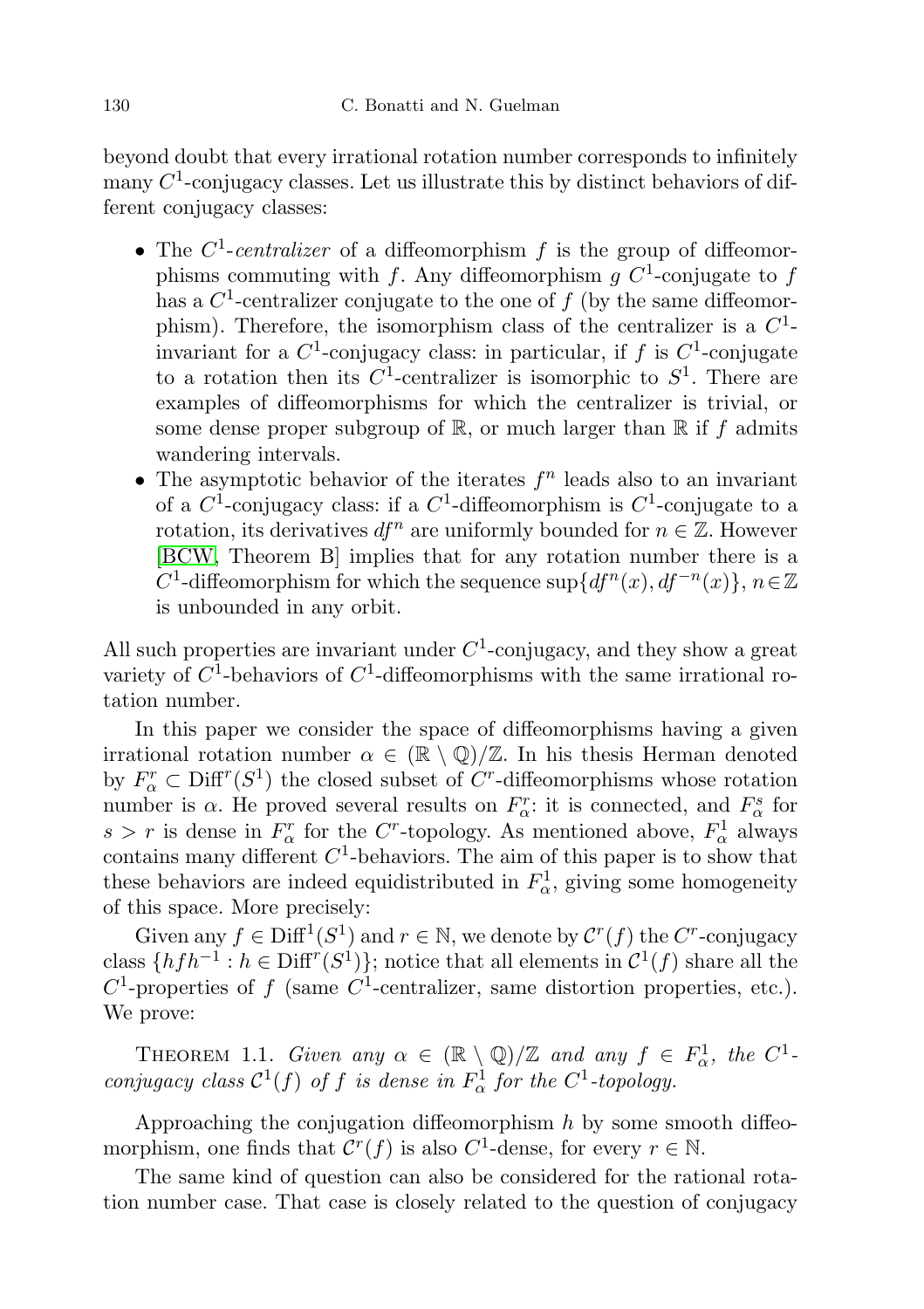classes of diffeomorphisms of  $[0, 1]$ ; this problem is solved in [\[Fa\]](#page-32-3), which gives complete (and different) answers to two natural questions:

- Under what conditions the  $C^1$ -conjugacy class of a diffeomorphism f of  $[0, 1]$  contains q in its closure?
- Under what conditions does there exist a path  $h_t$ ,  $t \in [0, 1)$ , of diffeomorphisms such that  $h_0 = id$  and  $h_t f h_t^{-1}$  tends to g as  $t \to 1$ ?

This approach suggests a natural question in our setting:

QUESTION 1. Given  $f, g \in F_{\alpha}^1$ , does there exist a path  $h_t, t \in [0, 1)$ , of diffeomorphisms of  $S^1$  such that  $\tilde{h}_0 = id$  and  $h_t f h_t^{-1}$  tends to g as  $t \to 1$ ?

After our results and the ones of [\[Fa\]](#page-32-3) were announced, A. Navas [\[Na\]](#page-33-5) found a very simple, elementary and clever argument that partially answers this question. He showed

THEOREM 1.2 (Navas). Given any irrational  $\alpha$  and  $f \in F_{\alpha}^1$ , there is a path  $h_t$ ,  $t \in [0,1)$ , of diffeomorphisms of  $S^1$  such that  $h_0 = id$  and  $h_t f h_t^{-1}$ tends to  $R_{\alpha}$  as  $t \to 1$ .

Navas' argument consists in building the derivatives of the conjugacy  $h_t$ as an approximate solution of a cohomological equation, the rotation  $R_{\alpha}$ being characterized in  $F^1_\alpha$  by the vanishing logarithm of its derivative. This argument does not seem to be adaptable to going from  $f$  to  $g$  when  $g$  is not smoothly conjugate to a rotation.

Notice that a similar result had been proved by Herman [\[He\]](#page-32-1) for  $C^2$ diffeomorphisms: he proved in that setting that  $f$  can be conjugate arbitrarily close to the rotation in the  $C^{1+\text{bounded variations}}$  topology.

Given  $(f_0, g_0) \in \text{Diff}^1(S^1) \times \text{Diff}^1(S^1)$  and  $r \in \mathbb{N}$ , we denote by  $\mathcal{C}^r(f_0, g_0)$ the C<sup>r</sup>-conjugacy class  $\{(f,g) : f = hf_0h^{-1}$  and  $g = hg_0h^{-1}$  for some  $h \in$  $Diff^{r}(S^{1})$ . One of our motivations for this paper is the same question for commuting diffeomorphisms.

<span id="page-2-0"></span>QUESTION 2. Given two irrational numbers  $\alpha, \beta$ , we consider the space of commuting  $C^1$ -diffeomorphisms f, g with rotation numbers  $\alpha$  and  $\beta$ , endowed with the  $C^1$ -topology.

Are all the  $C^1$ -conjugacy classes dense in this space?

This problem is closely related to a famous old question of Rosenberg: does there exist a pair  $(f, g)$  such that the induced  $\mathbb{Z}^2$  action is C<sup>r</sup>-structurally stable? A positive answer to Question [2](#page-2-0) would answer Rosenberg's question negatively for  $r = 1$ . In that direction, Navas [\[Na\]](#page-33-5) proved recently that every  $C^1$ -conjugacy class contains a pair of rotations  $(R_\alpha, R_\beta)$  in its closure.

Notice that, in higher differentiability, [\[KN\]](#page-33-6) and [\[DKN\]](#page-32-4) provide a generalization of the Denjoy theorem for  $\mathbb{Z}^n$  actions on the circle by  $C^{1+\theta}$ diffeomorphisms, where  $\theta \in (0,1)$  depends on n. For smooth actions J. Moser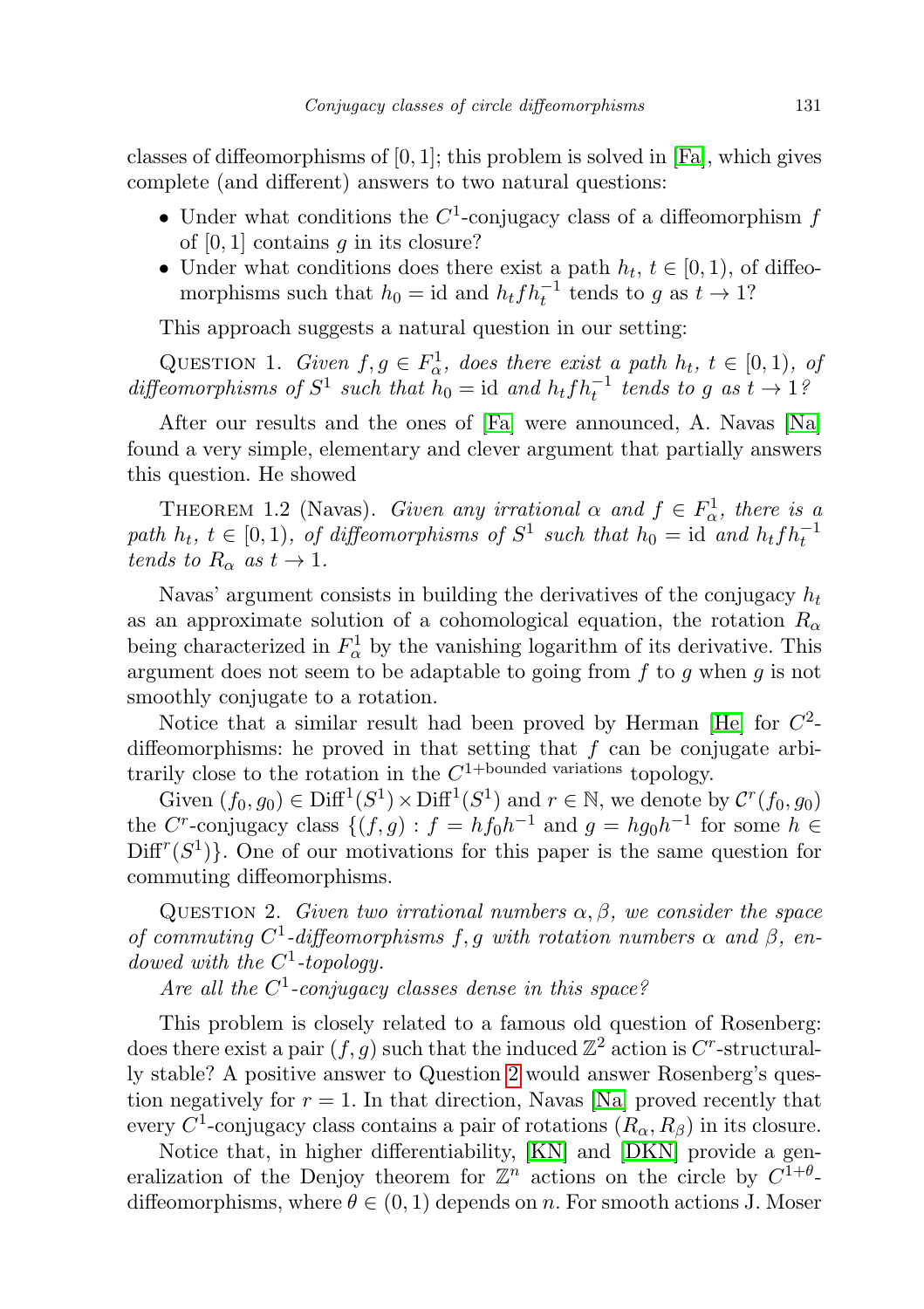[\[Mo\]](#page-33-7) posed the problem of smooth linearization of commuting circle diffeomorphisms. In this direction Fayad and Khanin [\[FK\]](#page-32-5) proved that a finite number of commuting  $C^{\infty}$  diffeomorphisms with simultaneously Diophantine rotation numbers are smoothly conjugate to rotations.

1.1. Idea of the proof and organization of the paper. The idea of the proof is very simple. Given f and g with the same irrational rotation number, we want to build a conjugate  $h f h^{-1}$  of f arbitrarily  $C^1$ -close to g. For that, we consider long orbit segments  $\{x, \ldots, f^n(x)\}\$  and  $\{y, \ldots, g^n(y)\}\$ of the same length  $n$ . They are ordered in the same way on the circle.

Therefore, one may consider a homeomorphism  $H$  of the circle such that  $H(f^{i}(x)) = g^{i}(y)$  for  $0 \leq i \leq n$ . Furthermore, we can choose H to be affine on each connected component of the complement of the orbit segment. If  $n$ is large enough, and if  $f$  and  $g$  have dense orbits, all connected components of the complement of each of these segments are arbitrarily small. Thus  $f$ and  $q$  are almost affine on each component, and the derivative of  $H$  on each component is almost the ratio between the component and its image.

Consider now the piecewise  $C^1$ -homeomorphism  $HfH^{-1}$ . It is also almost affine on each connected component of the complement of the orbit segment  $\{y, \ldots, g^{n}(y)\}\$ . Furthermore, up to the components starting at y or at  $g^{n}(y)$  (i.e. the extremities of the orbit segment) the images of a component under q and under  $HfH^{-1}$  are the same. As a direct consequence, their derivatives are almost equal. We show that for the derivatives of  $HfH^{-1}$ and  $g$  to be everywhere almost equal (that is, even on the components adjacent to y and  $g<sup>n</sup>(y)$ , it is sufficient that the ratios between the lengths of components adjacent to the extremal points x,  $f^{n}(x)$  and y,  $g^{n}(y)$  are the same for f and for g. These ratios of the lengths of the components adjacent to the initial point and end point of the orbit segment are called the initial and final ratios of f and g.

Then, the announced diffeomorphism  $h$  is obtained by smoothing  $H$ . This is not so easy because the derivative of H can be very different on the right and the left of a singular point, but Proposition [2.12](#page-10-0) solves this difficulty.

Another difficulty comes from the fact that  $f$  or  $g$  may not have dense orbits, when we deal with  $C^1$ -diffeomorphisms. The argument can be adapted to that case, once one notices that one may perform a  $C^1$ -conjugacy of f so that the distortion on the wandering interval is arbitrarily small (see Proposition [2.16\)](#page-16-0); thus the diffeomorphism is still almost affine on the complements of long orbit segments.

To conclude the proof it remains to show that one can perform a small perturbation of  $q$  so that its initial and final ratios will be equal to the ones of  $f$ .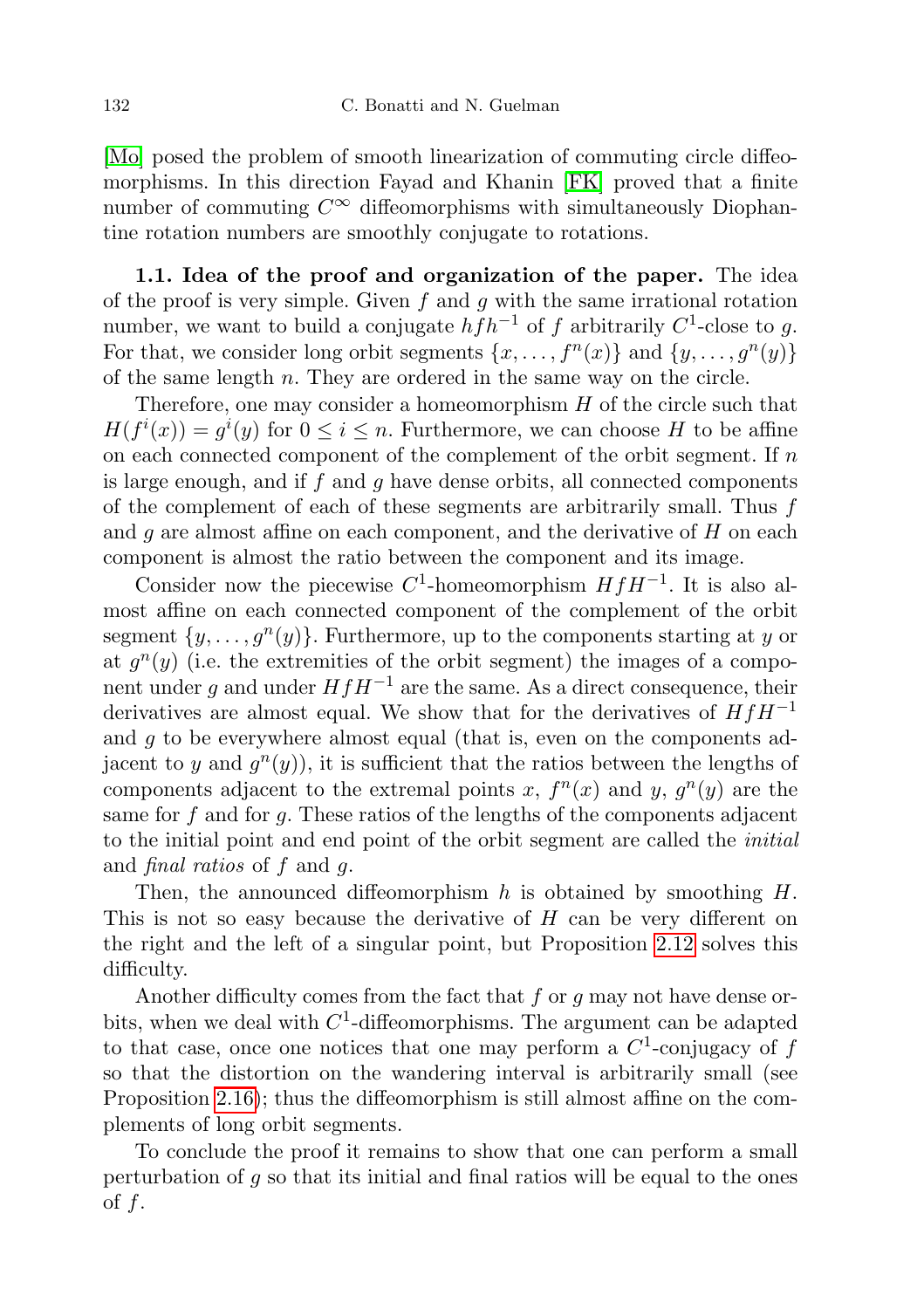To perform such a perturbation, we would like the components adjacent to the extremal points to be disjoint from their iterates during a long time, allowing their ratios to change slowly. This is not always the case. For that, we need to choose the length  $n$  of the orbit segments carefully. We build a sequence of times  $k_i$  called *characteristic times* with the property of having a long wandering time. Lemma [4.14](#page-28-0) gives a bound of the ratio. This bound allows us to show in Proposition [5.1](#page-29-0) that a small perturbation of  $q$  at the characteristic times enables us to get any possible initial and final ratios of  $f$ , ending the proof.

### <span id="page-4-0"></span>2. Geometry of orbit segments

**2.1. Informal sketch.** In this section we define the fundamental tools of the proof: for every diffeomorphism f with irrational rotation number  $\alpha$  we consider orbit segments  $\{x, \ldots, f^{(n)}\}$ , forbidding some exceptional relative positions of the first and end points; we call them adapted segments.

For adapted segments we define the initial and final ratios which are the ratios of the lengths of the components adjacent to x and to  $f^{n}(x)$ .

We consider diffeomorphisms  $f$  and  $g$  with the same irrational rotation number and adapted segments  $\{f^i(x)\}, \{g^i(y)\}, 0 \leq i \leq n$ , of the same length  $n$ . We assume that:

- 1. the distortion of f and g on each component of the complement of the respective orbit segment is small; this hypothesis is not so hard to get:
	- when f and g have dense orbit (for instance if they are  $C^2$ ), it is enough to choose sufficiently long orbit segments;
	- if f has wandering intervals, we solve the difficulty in Section [2.6](#page-16-1) by conjugating  $f$  to a diffeomorphism with small distortion on wandering intervals;
	- if g has wandering intervals, as we just want to approach  $g$ , one will perturb  $g$  in order to get a  $C^2$ -diffeomorphism.
- 2. The adapted segments  $\{f^i(x)\}, \{g^i(y)\}, 0 \leq i \leq n$ , have the same initial and final ratios; achieving this is the hard part of this paper and will be the aim of Sections [3–](#page-21-0)[5.](#page-28-1)

We consider the piecewise affine homeomorphism  $H$  defined by

- $H(f^{i}(x)) = g^{i}(y)$ , for  $0 \leq i \leq n$ ,
- *H* is affine on each component of  $S^1 \setminus \{f^i(x)\}.$

We notice that our hypotheses imply that  $HfH^{-1}$  is a piecewise  $C^1$ -homeomorphism whose derivative at each point is close to the one of g. The aim of this section is to build a smooth conjugacy of  $f$  to some diffeomorphism close to g by smoothing the homeomorphism  $H$  (see Section [2.5\)](#page-12-0).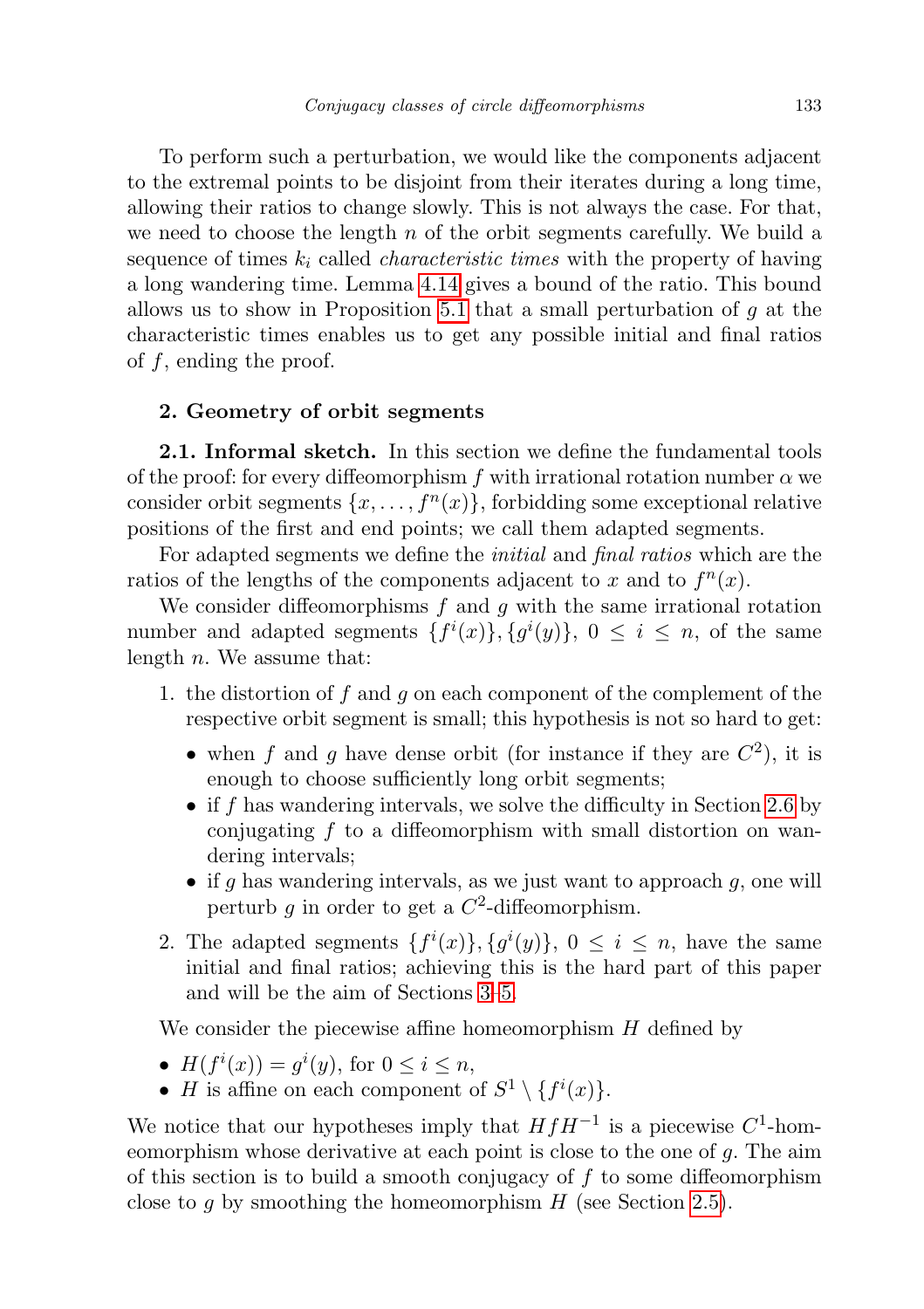2.2. Adapted segments, initial and final ratios, and conjugacy. In this paper,  $S^1$  is the oriented circle  $\mathbb{R}/\mathbb{Z}$ . For  $x, y \in S^1$ ,  $[x, y]$  denotes the positively oriented segment joining x to y and  $(x, y)$  denotes its interior.

If  $X \subset S^1$  is a finite set, then two points  $x, y \in X$  are *adjacent* if  $(x, y)$ or  $(y, x)$  is a connected component of  $S^1 \setminus X$ . If  $(x, y)$  is a component of  $S^1 \setminus X$ , one says that y is the *first point to the right* of x and x is the *first* point to the left of y in X.

Two different components  $(x, y)$  and  $(y, z)$  of  $S^1 \setminus X$  are called *adjacent*,  $(y, z)$  being to the right of  $(x, y)$ .

Two sequences  $x_1, \ldots, x_n$  and  $y_1, \ldots, y_n$  of points of  $S^1$  are *similarly* ordered on the circle if there is an orientation preserving homeomorphism  $\varphi: S^1 \to S^1$  with  $\varphi(x_i) = y_i$  for  $i \in \{1, \ldots, n\}.$ 

Let  $\text{Diff}^1(S^1)$  be the set of all C<sup>1</sup>-diffeomorphisms of the circle, and  $\text{Diff}^1_+(S^1)$  the subset of orientation preserving ones. An *orbit segment of* length n of  $f \in \text{Diff}^1(S^1)$  is a sequence  $\{x, f(x), \ldots, f^n(x)\}\)$ . The point x is the *initial point* of the segment and  $f^{(n)}(x)$  is its *final point*.

Given an orbit segment  $\{x, f(x), \ldots, f^{n}(x)\}, n \geq 2$ , we define its *initial* and final basic intervals to be the intervals  $[a, b]$  and  $[c, d]$ , respectively, such that:

- a is the first point to the left of x in the orbit segment,
- b is the first point to the right of  $x$ ,
- c is the first point to the left of  $f^{n}(x)$ ,
- *d* is the first point to the right of  $f^{n}(x)$ .

In other words:

•  $a, b, c, d \in \{x, f(x), \ldots, f^{n}(x)\},\$ 

•  $x \in (a, b)$  and  $\{x\} = (a, b) \cap \{x, f(x), \ldots, f^{n}(x)\},\$ 

•  $f^{n}(x) \in (c, d)$  and  $\{f^{n}(x)\} = (c, d) \cap \{x, f(x), \ldots, f^{n}(x)\}.$ 

<span id="page-5-0"></span>LEMMA 2.1. Let  $f \in \text{Diff}^1_+(S^1)$  with irrational rotation number  $\alpha$ . Let  $[a, b]$  and  $[c, d]$  be the initial and final basic intervals of an orbit segment  $\{x, f(x), \ldots, f^{n}(x)\}\)$ . Let  $i, j \in \{1, \ldots, n-1\}$  be such that  $c = f^{i}(x)$  and  $d = f^j(x)$ . Then

$$
a = f^{n-j}(x) \quad and \quad b = f^{n-i}(x).
$$

*Proof.* Any orbit segment  $\{x, \ldots, f^{(n)}(x)\}$  is similarly ordered to the orbit segment  $\{0, \alpha, \ldots, n\alpha\}$  of the rotation  $R_{\alpha}$ .

Consider the symmetry  $\sigma: t \mapsto n\alpha - t$  of  $S^1$ . The symmetry  $\sigma$  leaves the segment  $\{0, \alpha, \ldots, n\alpha\}$  globally invariant, and  $\sigma(k\alpha) = (n - k)\alpha$ . In particular  $\sigma$  keeps the adjacent pairs but reverses right and left, leading to the conclusion.

DEFINITION 2.2. Let  $f \in \text{Diff}^1_+(S^1)$ . One says that an orbit segment  $\{x, \ldots, f^{n}(x)\}\$ is adapted if: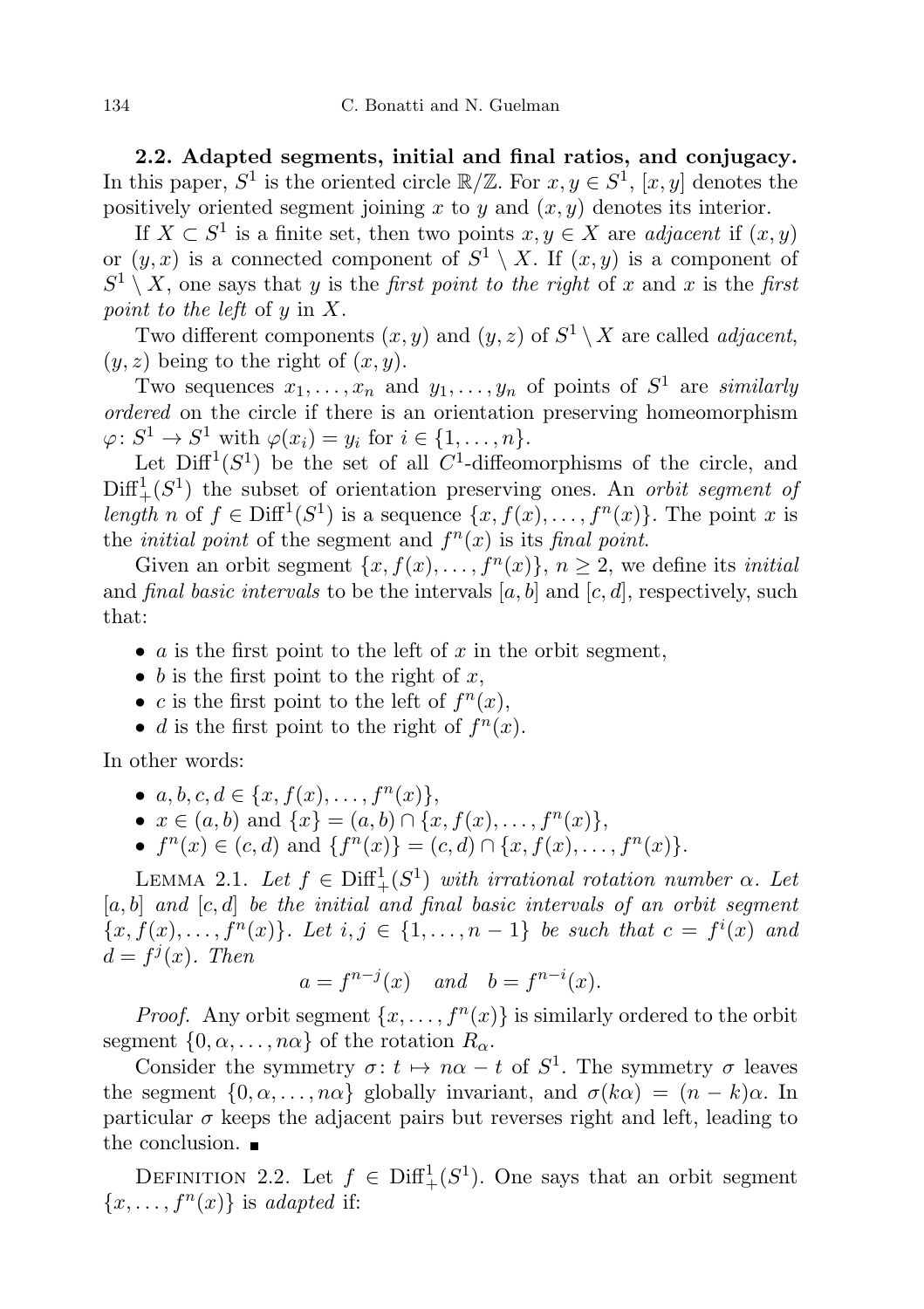- x and  $f^{n}(x)$  are not adjacent,
- the image under  $f$  of the final basic segment is not the initial basic segment.

<span id="page-6-2"></span>REMARK 2.3. Let  $f \in \text{Diff}^1_+(S^1)$  with irrational rotation number, and  $\{x, \ldots, f^{n}(x)\}\$ be an orbit segment. Let  $[a, b]$  and  $[c, d]$  be the initial and final basic intervals of this segment, with  $c = f^i(x)$  and  $d = f^j(x)$ . Then the orbit segment is adapted if and only if  $i \neq 0$ ,  $j \neq 0$ , and  $i + j \neq n - 1$ .

*Proof.*  $(i \neq 0 \text{ and } j \neq 0)$  is equivalent to x and  $f^{n}(x)$  not being adjacent; and  $i + j \neq n-1$  is equivalent to  $f([f^i(x), f^j(x)]) \neq [f^{n-j}(x), f^{n-i}(x)]$ , that is (according to Lemma [2.1\)](#page-5-0),  $f([c, d]) \neq [a, b]$ .

The next observation is fundamental to our argument:

<span id="page-6-0"></span>LEMMA 2.4. If  $\{x, \ldots, f^{n}(x)\}\$ is an adapted orbit segment with initial and final basic intervals  $[a, b]$  and  $[c, d]$  then the open intervals  $(f(c), f(d))$ and  $(f^{-1}(a), f^{-1}(b))$  are disjoint from the orbit segment  $\{x, \ldots, f^{n}(x)\}.$ 

The idea is very simple: if one considers the image under  $f$ , most of the points of the orbit segment remain in that segment. The point  $f^{n}(x)$  is the only one which goes out of the orbit segment, and  $f^{-1}(x)$  is the only one which enters. One deduces that the unique point of the orbit segment which may belong to  $(f(c), f(d))$  is x; that means that  $f([c, d]) = [a, b]$ , which is forbidden by the definition of adapted interval. More precisely:

*Proof.* As i, j are different from n, by definition,  $f(c)$  and  $f(d)$  are points of the orbit segment  $\{x, \ldots, f^n(x)\}.$ 

Assume for contradiction that  $(f(c), f(d)) \cap \{x, \ldots, f^{n}(x)\} \neq \emptyset$ . That is, there is  $k \in \{0, ..., n\}$  with  $f^{k}(x) \in (f(c), f(d))$ ; then  $f^{k-1}(x) \in (c, d)$ .

If  $k \neq 0$ , then  $f^{k-1}(x)$  belongs to the orbit segment and is different from  $f^{n}(x)$ ; this contradicts the fact that  $(c, d) \cap \{x, \ldots, f^{n}(x)\} = f^{n}(x)$ .

Therefore  $k = 0$ . In particular k is unique. This means that  $(f(c), f(d)) \cap$  $\{x, \ldots, f^{n}(x)\} = x$ . Thus  $f([c, d]) = [a, b]$ , contradicting the definition of adapted segment.

This proves that  $(f(c), f(d)) \cap \{x, \ldots, f^{n}(x)\} = \emptyset$ . The proof of  $(f^{-1}(a), f^{-1}(b)) \cap \{x, \ldots, f^{n}(x)\} = \emptyset$  is analogous.

We first complete Lemma [2.4](#page-6-0) by the following observation:

<span id="page-6-1"></span>REMARK 2.5. Let  $f \in \text{Diff}^1_+(S^1)$ . Let  $\{x, \ldots, f^n(x)\}$  be an adapted orbit segment of f, and C be a connected component of  $S^1 \setminus \{x, \ldots, f^n(x)\}$ . Then:

- If C is neither  $(f^{-1}(a), f^{-1}(b)), (c, f^{n}(x))$  nor  $(f^{n}(x)), d$ , then  $f(C)$ is a connected component of  $S^1 \setminus \{x, \ldots, f^n(x)\}.$
- If C is either  $(c, f^{n}(x))$  or  $(f^{n}(x)), d$ , then  $f(C)$  lies in  $(f(c), f(d))$ , which is a connected component of  $S^1 \setminus \{x, \ldots, f^n(x)\}.$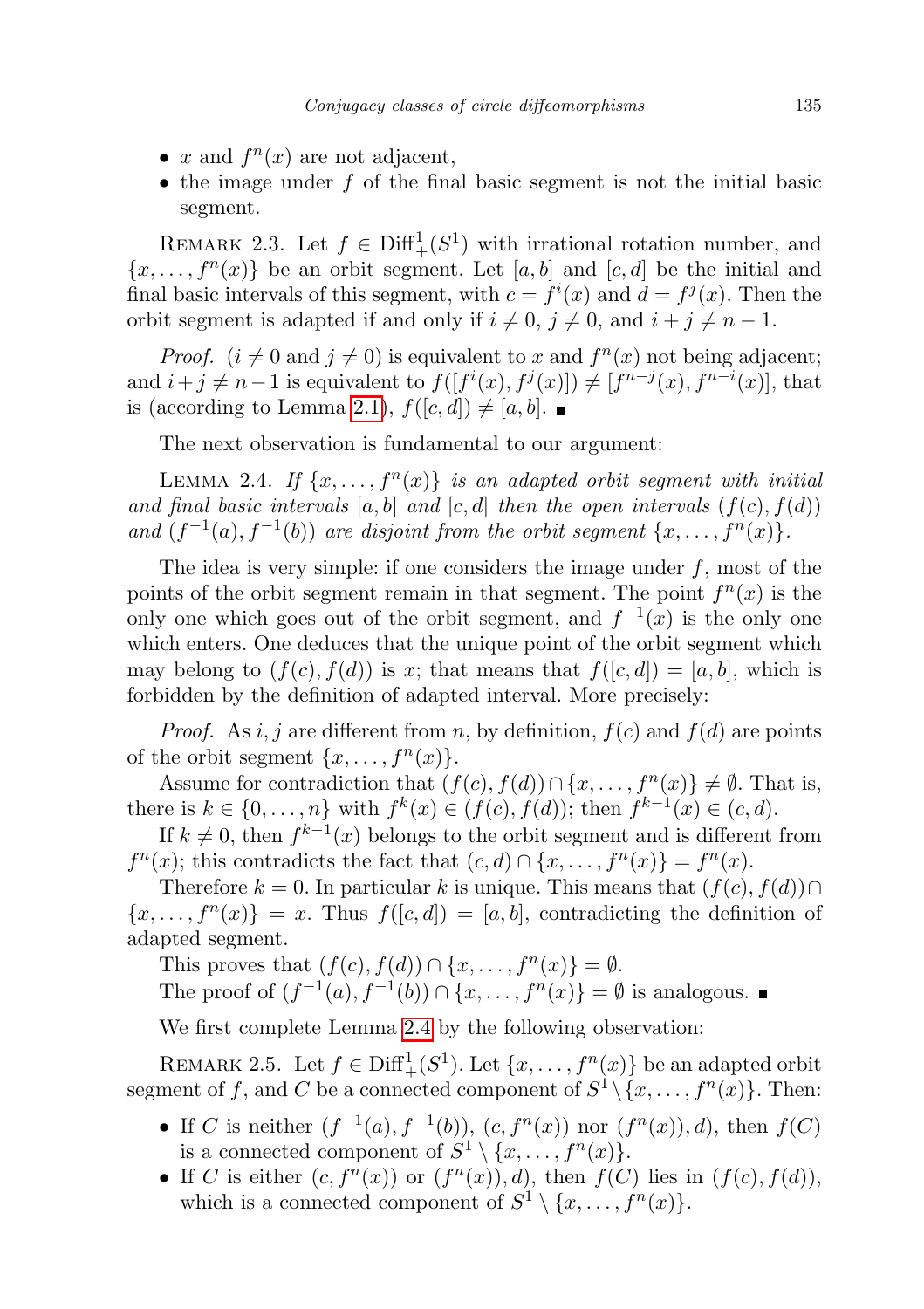• Finally, if  $f([f^{-1}(a), f^{-1}(b)]) = [a, x] \cup [x, b]$ , then the image of a component covers two components.

One gets the same statement for  $f^{-1}$  by replacing  $(f^{-1}(a), f^{-1}(b)), (c, f^{n}(x))$ and  $(f^{n}(x)), d$  by  $(f(c), f(d)), [a, x]$  and  $[x, b]$ .

For a given irrational rotation number, the orbit segments are all similarly ordered. Therefore:

REMARK 2.6. Given a irrational rotation number  $\alpha$ , whether or not an orbit segment  $\{x, \ldots, f^{n}(x)\}\$ is adapted only depends on its length  $n \geq 0$ : more precisely, if  $f, g \in F_\alpha^0$  and if  $\{x, \ldots, f^n(x)\}$  is an adapted orbit segment for f, then for every  $y \in S^1$ ,  $\{y, \ldots, g^n(y)\}$  is an adapted orbit segment.

We are now ready for defining the initial and final ratios, which are fundamental notions used in our argument:

DEFINITION 2.7. Given an adapted orbit segment  $\{x, \ldots, f^{(n)}(x)\}$ , we define its initial and final ratios to be the quotients

$$
R_0 = \frac{\ell([a, x])}{\ell([x, b])} \quad \text{and} \quad R_n = \frac{\ell([c, f^n(x)])}{\ell([f^n(x), d])}.
$$

## 2.3. Distortion, initial and final ratios, and conjugacy

DEFINITION 2.8. The *distortion*  $\Delta(g, I)$  of  $g \in \text{Diff}^1(S^1)$  on some interval  $I$  is

$$
\Delta(g, I) = \max_{x, y \in I} \log \left( \frac{dg(x)}{dg(y)} \right).
$$

REMARK 2.9. If I and J are two intervals such that  $I \cap J \neq \emptyset$  then  $I \cup J$ is an interval and  $\Delta(g, I \cup J) \leq \Delta(g, I) + \Delta(g, J)$ .

The aim of the next subsection is the proof of the following result, which is an important step in proving Theorem [1.1.](#page-1-0)

<span id="page-7-0"></span>THEOREM 2.1. Let  $f$  and  $g$  be two diffeomorphisms with irrational rotation number  $\alpha$ , and assume that g has dense orbits. Assume that, for any  $\varepsilon > 0$  and  $N \in \mathbb{N}$ , there are:

- a diffeomorphism  $\tilde{g}$ ,  $\varepsilon$ -C<sup>1</sup>-close to g,
- $\bullet$   $n > N$ .
- adapted orbit segments  $\{x, \ldots, f^n(x)\}$  and  $\{y, \ldots, \tilde{g}^n(y)\}$  similarly ordered, and
- $h \in \text{Diff}^1_+(S^1)$

such that the diffeomorphism  $\tilde{f} = h f h^{-1}$  satisfies:

 $-$  the (adapted) orbit segments

 $\{x, \tilde{f}(x), \ldots, \tilde{f}^n(x)\}$  and  $\{y, \tilde{g}(y), \ldots, \tilde{g}^n(y)\}$ 

have the same initial and final ratios,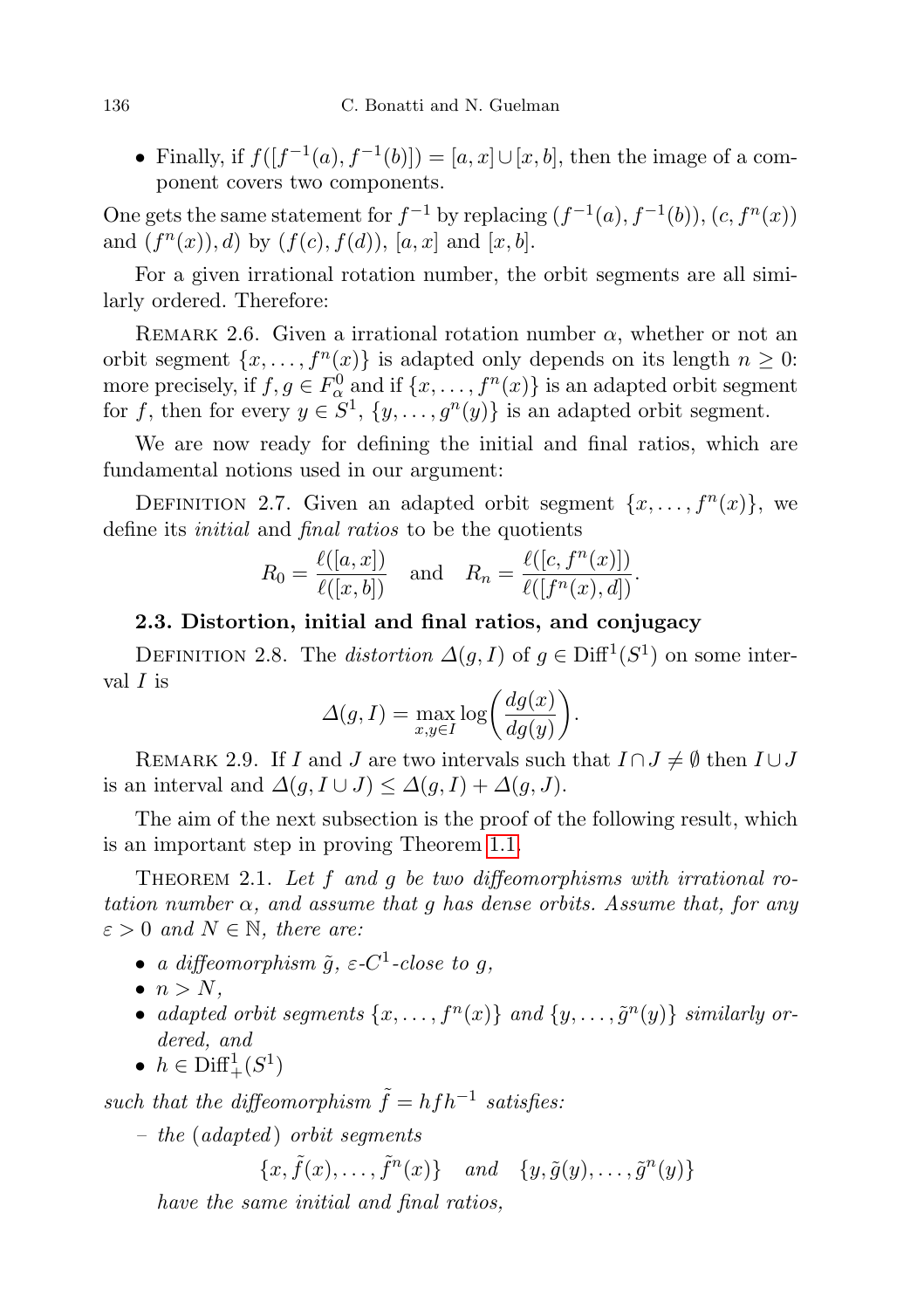– the distortion of  $\tilde{f}$  on each connected component of the difference  $S^1 \setminus$  ${x, \tilde{f}(x), \ldots, \tilde{f}^n(x)}$  is less than  $\varepsilon$ .

Then there is a sequence  $\{h_m\}_{m\in\mathbb{N}}$  of diffeomorphisms such that  $h_m f h_m^{-1}$  $\rightarrow g$  in the C<sup>1</sup>-topology as  $m \rightarrow \infty$ .

### 2.4. Piecewise linear conjugacy and the proof of Theorem [2.1](#page-7-0)

<span id="page-8-0"></span>LEMMA 2.10. Let f, g be diffeomorphisms, and  $\varepsilon > 0$ . Assume that f and g admit adapted orbit segments  $\{x, \ldots, f^n(x)\}$  and  $\{y, \ldots, g^n(y)\}$  similarly ordered and with the same initial and final ratios. Assume furthermore that the distortion of f and g on each connected component of the complement of the respective orbit segment is bounded by  $\varepsilon$ .

Consider the piecewise affine homeomorphism H defined as  $H(f^{i}(x)) =$  $g^i(y)$  for  $i \in \{0, \ldots, n\}$  and H is affine on each connected component of the complement of the orbit segment of f. Then:

- (i) H is differentiable at x and at  $f^{n}(x)$ .
- (ii)  $HfH^{-1}$  is a piecewise  $C^1$ -homeomorphism.
- (iii)  $HfH^{-1}$  is  $C^1$  on  $S^1 \setminus \{y, \ldots, g^n(y)\}$ ; the derivatives of  $HfH^{-1}$  and  $Hf^{-1}H^{-1}$  are defined and continuous on the closure of each connected component of  $S^1 \setminus \{y, \ldots, g^{n-1}(y)\}$  and  $S^1 \setminus \{g(y), \ldots, g^{n}(y)\},$ respectively.
- (iv) The right and left derivatives of  $HfH^{-1}$  are well defined at every point  $y \in S^1$  and are close to the derivative of g at y. More precisely,

$$
\exp(-4\varepsilon) \le \frac{d^{\pm}(HfH^{-1})(y)}{dg(y)} \le \exp(4\varepsilon)
$$

where  $d^-$  and  $d^+$  denote the left and right derivative respectively.

*Proof.* The map  $HfH^{-1}$  and its inverse are piecewise  $C^1$ -homeomorphisms since they are the composition of a diffeomorphism with two piecewise affine homeomorphisms, proving (ii).

Let  $[a(f), b(f)], [c(f), d(f)]$  and  $[a(g), b(g)], [c(g), d(g)]$  denote the initial and final basic segments of  $f$  and  $g$ , respectively.

Notice that H is affine from  $[a(f),x]$  to  $[a(g),y]$  and from  $[x,b(f)]$  to  $[y, b(g)]$ . Furthermore the ratios  $\frac{\ell([a(f),x])}{\ell([x,b(f)])}$  and  $\frac{\ell([a(g),y])}{\ell([y,b(g)])}$  are equal. Therefore

$$
\frac{\ell([a(g),y])}{\ell([a(f),x])} = \frac{\ell([y,b(g)])}{\ell([x,b(f)])}.
$$

This implies that  $H$  has the same right and left derivatives at  $x$ , hence is affine in  $[a(f), b(f)]$  (and so smooth at x).

The proof that H is affine on  $[c(f), d(f)]$  (and so differentiable at  $f^{(n)}(x)$ ) is analogous, using the final ratios of  $f$  and  $g$ . This proves (i).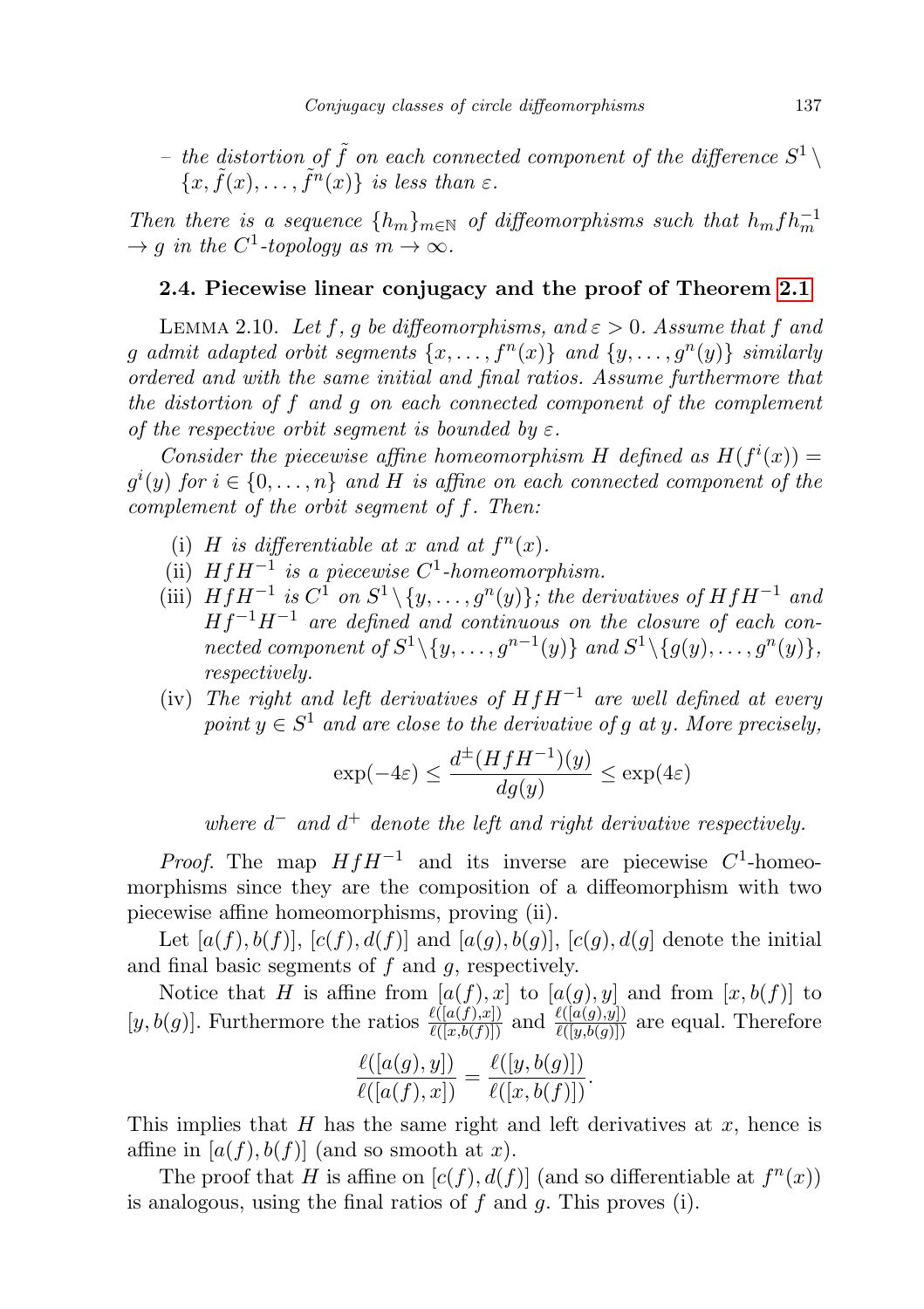We have shown that H and  $H^{-1}$  are affine on each connected component of  $S^1 \setminus \{f(x), \ldots, f^{n-1}(x)\}\$ and  $S^1 \setminus \{g(y), \ldots, g^{n-1}(y)\}\$ respectively. Using the fact that  $H(f^{i}(x)) = g^{i}(x)$  for  $i \in \{0, ..., n\}$  one deduces that a point z is non-singular for  $HfH^{-1}$  if  $z \notin \{g(y), \ldots, g^{n-1}(y)\}\$  and  $f(H^{-1}(z)) \notin$  ${f(x), \ldots, f^{n-1}(x)}$ , that is, if  $z \notin \{y, \ldots, g^{n-1}(y)\}$ . One shows analogously that z is non-singular for  $Hf^{-1}H^{-1}$  if  $z \notin \{g(y), \ldots, g^{n}(y)\}$ . This shows (iii).

It remains to compare the derivative of  $HfH^{-1}$  with the derivative of g. For that, notice that on each connected component  $C_g$  of the complement of  $\{y, \ldots, g^{(y)}\}$  the map is the composition of:

- $H^{-1}: C_g \to H^{-1}(C_g)$  which is affine; furthermore  $C_f = H^{-1}(C_g)$  is a connected component of  $S^1 \setminus \{x, \ldots, f^n(x)\},$
- $f: C_f \to f(C_f)$  which has bounded distortion, by the assumption on f,
- $H: f(C_f) \to H(f(C_f)).$

CLAIM 1.  $H: f(C_f) \to H(f(C_f))$  is affine.

*Proof.* By Remark [2.5,](#page-6-1) as the orbit segment  $\{x, \ldots, f^{(n)}(x)\}$  is adapted, if  $C_f$  is neither  $(c(f), f^{n}(x)), (f^{n}(x), d(f)),$  nor  $(f^{-1}(a(f)), f^{-1}(b(f)))$  then  $f(C_f)$  is already a connected component of the complement of  $\{x, \ldots, f^n(x)\}.$ Thus, in that case, H is affine on  $f(C_f)$ .

If  $C_f = (c(f), f^n(x))$  or  $(f^n(x), d(f))$  then  $f(C_f)$  lies in  $(f(c(f)), f(d(f))),$ which is a connected component of the complement of  $\{x, \ldots, f^{(n)}\}$ , because this orbit segment is adapted. Thus H is affine on  $[f(c(f)), f(d(f)],$ hence on  $f(C_f)$ .

If  $f(C_f) = (a(f), b(f))$ , then (i) shows that H is affine on  $[a(f), b(f)]$ , which concludes the proof of the claim.  $\blacksquare$ 

Summarizing, the restriction of  $HfH^{-1}$  to  $C_g$  is the composition of affine maps with the restriction of  $f$  to a connected component of the complement of  $\{x, \ldots, f^{n}(x)\}.$ 

Composing with affine maps does not modify distortion. Therefore the distortion of  $HfH^{-1}$  on  $C_q$  is bounded by  $\varepsilon$ . By hypothesis on g, the distortion of g on  $C_q$  is also bounded by  $\varepsilon$ .

CLAIM 2. If  $C_g$  is neither  $(c(g), g<sup>n</sup>(y))$ , nor  $(g<sup>n</sup>(y), d(g))$ , then

$$
HfH^{-1}(C_g) = g(C_g).
$$

*Proof.* The hypothesis implies that  $C_f$  is neither  $(c(f), f^n(x))$  nor  $(f^{n}(x), d(f)).$ 

If  $C_g = (g^{-1}(a(g)), g^{-1}(b(g)))$  then  $f(C_f) = (a(f), b(f))$  and  $H(f(C_f))$  $=(a(g), b(g)) = g(C_g)$ . Otherwise,  $f(C_f)$  is a connected component of  $S^1 \setminus$  $\{x, \ldots, f^{n}(x)\}\$ and  $g(C_g)$  is the corresponding connected component of  $S^1 \setminus$  $\{y, \ldots, g^{n}(y)\},$  so that  $H(f(C_f)) = g(C_g)$ . Hence  $HfH^{-1}(C_g) = g(C_g)$ .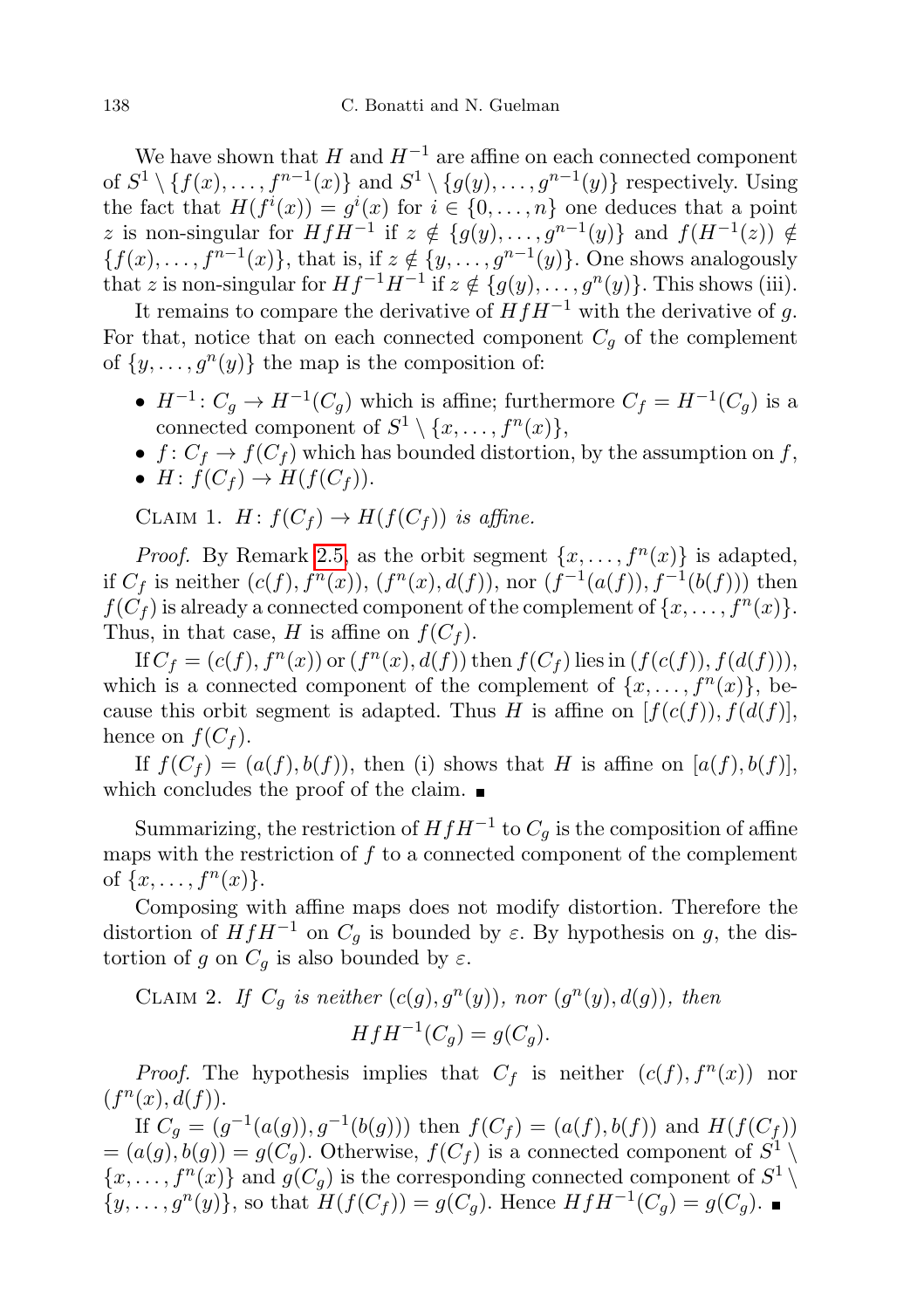Thus, if  $C_g$  is neither  $(c(g), g^n(y))$ , nor  $(g^n(g), d(g))$ , there is at least one point in  $C_g$  where the derivatives of  $HfH^{-1}$  and g coincide. As a consequence, for every  $y \in C_q$ ,

$$
\exp(-2\varepsilon) \le \frac{d(HfH^{-1})(y)}{dg(y)} \le \exp(2\varepsilon).
$$

We finish this proof by considering the points in  $[c(g), d(g)] = [c(g), g<sup>n</sup>(y)] \cup$ [ $g^n(y)$ ,  $d(g)$ ]. As g and  $HfH^{-1}$  have distortion bounded by  $\varepsilon$  on  $[c(g), g^n(y)]$ and on  $[g<sup>n</sup>(y), d(g)]$ , their distortion on  $[c(g), d(g)]$  is bounded by 2 $\varepsilon$ . Furthermore

$$
HfH^{-1}([c(g), d(g)]) = [H(f(c(f)), H(f(d(f))] = [g(c(g)), g(d(g))]
$$
  
=  $g([c(g), d(g)])$ .

The same argument as above now shows that, for every  $y \in [c(q), d(q)]$ ,

$$
\exp(-4\varepsilon) \le \frac{d(HfH^{-1})(y)}{dg(y)} \le \exp(4\varepsilon). \blacksquare
$$

<span id="page-10-1"></span>REMARK 2.11. Notice that the (right and left) derivatives of  $HfH^{-1}$  at every point are  $\varepsilon_0$ -close to the derivative of g, where  $\varepsilon_0 = (\exp(4\varepsilon) - 1)M$ and  $M = \sup_{x \in S^1} |dg(x)|$ . In formula:

$$
||d^{\pm}(HfH^{-1})(y) - dg(y)|| < (\exp(4\varepsilon) - 1)M.
$$

Notice that for small  $\varepsilon$  one has  $\exp(4\varepsilon) - 1 < 5\varepsilon$ . Thus, if the constant  $\varepsilon$  in Lemma [2.10](#page-8-0) has been chosen small enough, one gets

$$
||d^{\pm}(HfH^{-1})(y) - dg(y)|| < 5\varepsilon M.
$$

<span id="page-10-0"></span>PROPOSITION 2.12. Let f be a  $C^1$ -diffeomorphism of the circle,  $\varepsilon > 0$ and  $\{x, \ldots, f^{n}(x)\}\$  be an adapted orbit segment. Let H be a piecewise affine homeomorphism, smooth of  $\{f(x), \ldots, f^{n-1}(x)\}$ , such that the right and left derivatives of  $HfH^{-1}$  are  $\varepsilon$ -close at each  $y \in S^1$ . Then there is a smooth diffeomorphism h arbitrarily  $C^0$ -close to H and such that the derivative of hfh<sup>-1</sup> is  $2\varepsilon$ -close to the right and left derivatives of  $HfH^{-1}$  at every point.

We postpone the proof of Proposition [2.12](#page-10-0) to the next section.

*Proof of Theorem [2.1.](#page-7-0)* Consider f, g satisfying the hypotheses of Theo-rem [2.1.](#page-7-0) In particular the orbits of g are assumed to be dense. Let  $M > 0$ be such that the derivatives of g and of  $g^{-1}$  are bounded by  $M/2$ . Fix some  $\varepsilon_0 > 0$ . Let  $0 < \varepsilon_1 < \varepsilon_0$  with  $\varepsilon_1 + 5(\exp(4\varepsilon_1) - 1)M < \varepsilon_0$ .

CLAIM 3. There is an integer  $N > 0$  such that, for every  $y \in S^1$ , the distortion of g on every connected component of  $S^1 \setminus \{y, g(y), \ldots, g^N(y)\}\;$  is less than  $\varepsilon_1/2$ .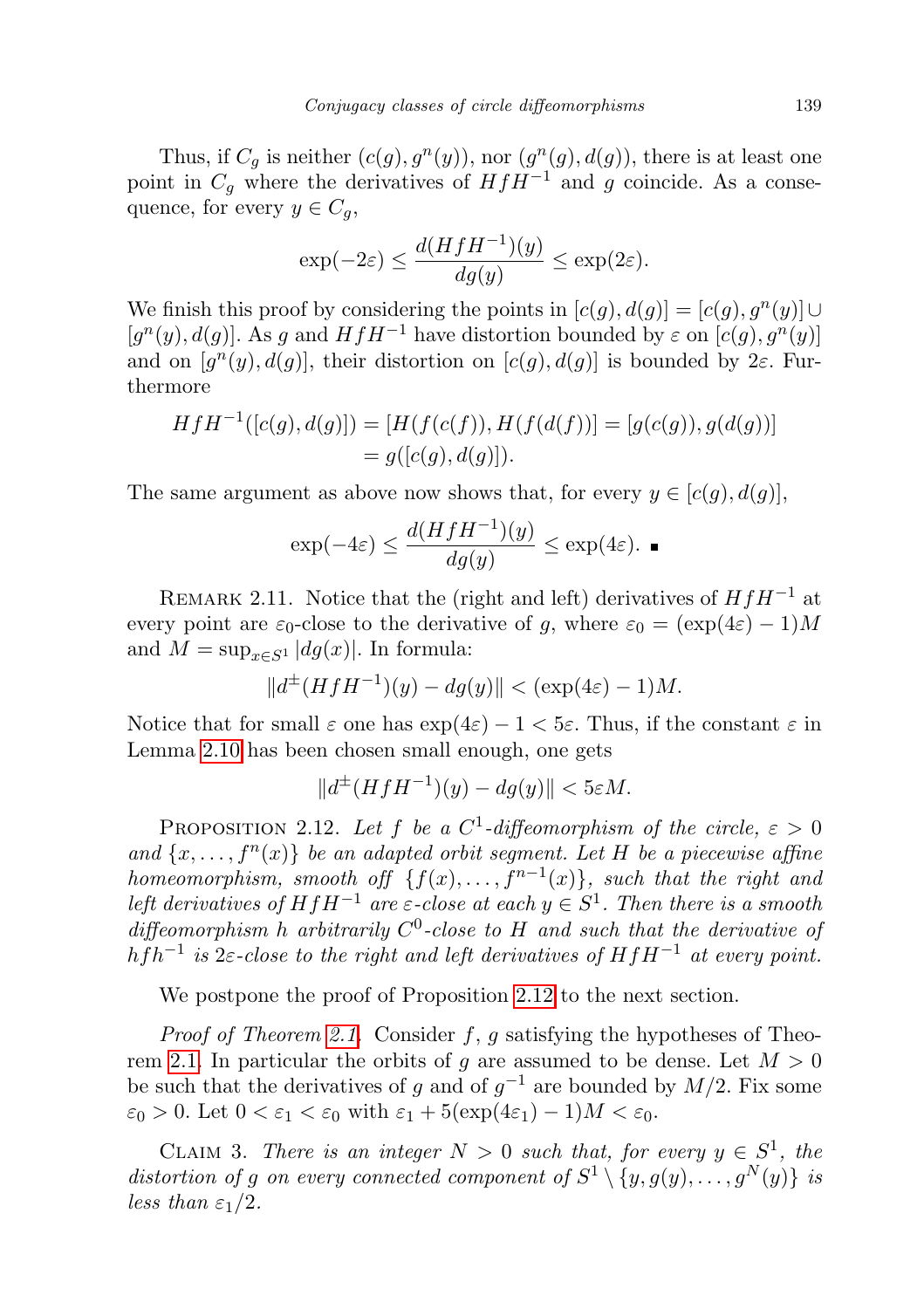Proof. The orbits of g are all dense, so that the length of any connected component of the complement of  $\{y, \ldots, g^N(y)\}\)$  tends uniformly to 0 as N tends to infinity.

One concludes by recalling that the logarithm of the derivative of  $g$  is uniformly continuous.  $\blacksquare$ 

From now on, we fix such an  $N > 0$ .

<span id="page-11-0"></span>CLAIM 4. There is  $0 < \varepsilon < \varepsilon_1$  such that, for any  $\tilde{g}$  which is  $\varepsilon$ -C<sup>1</sup>-close to g, and any  $y \in S^1$ , the distortion of  $\tilde{g}$  on any connected component of  $S^1 \setminus \{y, \tilde{g}(y), \ldots, \tilde{g}^N(y)\}\;$  is less than  $\varepsilon_1$ .

*Proof.* Assume that the claim is false. Then there are  $g_i$  converging to  $g$ in the C<sup>1</sup>-topology, and for every i an orbit segment  $\{y_i, \ldots, g_i^N(y_i)\}\$  and a connected component  $C_i$  of  $S^1 \setminus \{y_i, \ldots, g_i^N(y_i)\}$  on which the distortion of  $g_i$  is larger than  $\varepsilon_1$ .

Up to taking a subsequence, one may assume that the  $y_i$  tend to a point y and the component  $C_i$  tends to a component of  $S^1 \setminus \{y, \ldots, g^N(y)\}$  on which the distortion of g is larger than or equal to  $\varepsilon_1$ . This contradicts our choice of  $N$ .

We fix now some  $0 < \varepsilon < \varepsilon_1$  given by Claim [4.](#page-11-0)

As  $f$  and  $g$  satisfy the hypotheses of Theorem [2.1,](#page-7-0) there are

- a diffeomorphism  $\tilde{g}$ ,  $\varepsilon$ -C<sup>1</sup>-close to g,
- $\bullet$   $n > N$ ,
- $\varphi \in \text{Diff}^1_+(S^1)$  and  $\tilde{f} = \varphi f \varphi^{-1}$ , and
- adapted orbit segments  $\{x, \ldots, \tilde{f}^n(x)\}\$ and  $\{y, \ldots, \tilde{g}^n(y)\}\$

such that

- $\{x, \ldots, \tilde{f}^n(x)\}\$ and  $\{y, \ldots, \tilde{g}^n(y)\}\$ are similarly ordered, and have the same initial and final ratios,
- the distortion of  $\tilde{f}$  on each connected component of  $S^1 \setminus \{x, \ldots, \tilde{f}^n(x)\}$ is less than  $\varepsilon$  (hence than  $\varepsilon_1$ ).

Let H be the piecewise affine homeomorphism defined by  $H(\tilde{f}^i(x)) =$  $\tilde{g}^{i}(x)$  for  $i \in \{0, \ldots, n\}$ , and affine on each connected component of  $S^{1} \setminus$  $\{x, \ldots, \tilde{f}^n(x)\}.$ 

Recall  $\tilde{f}$  and  $\tilde{g}$  have distortion bounded by  $\varepsilon_1$  on each connected component of  $S^1 \setminus {\overline{x}, \ldots, \tilde{f}^n(x)}$  and  $S^1 \setminus {\overline{y}, \ldots, \tilde{g}^n(y)}$  respectively. Thus, according to Lemma [2.10,](#page-8-0)  $H\tilde{f}H^{-1}$  is a piecewise  $C^1$ -homeomorphism whose left and right derivatives are  $(\exp(4\varepsilon_1) - 1)M-C^1$ -close to the one of  $\tilde{g}$ , at each point.

The triangular inequality implies that for every  $y \in S^1$ ,

$$
|d^+(H\tilde{f}H^{-1})(y) - d^-(H\tilde{f}H^{-1})(y)| < 2(\exp(4\varepsilon_1) - 1)M.
$$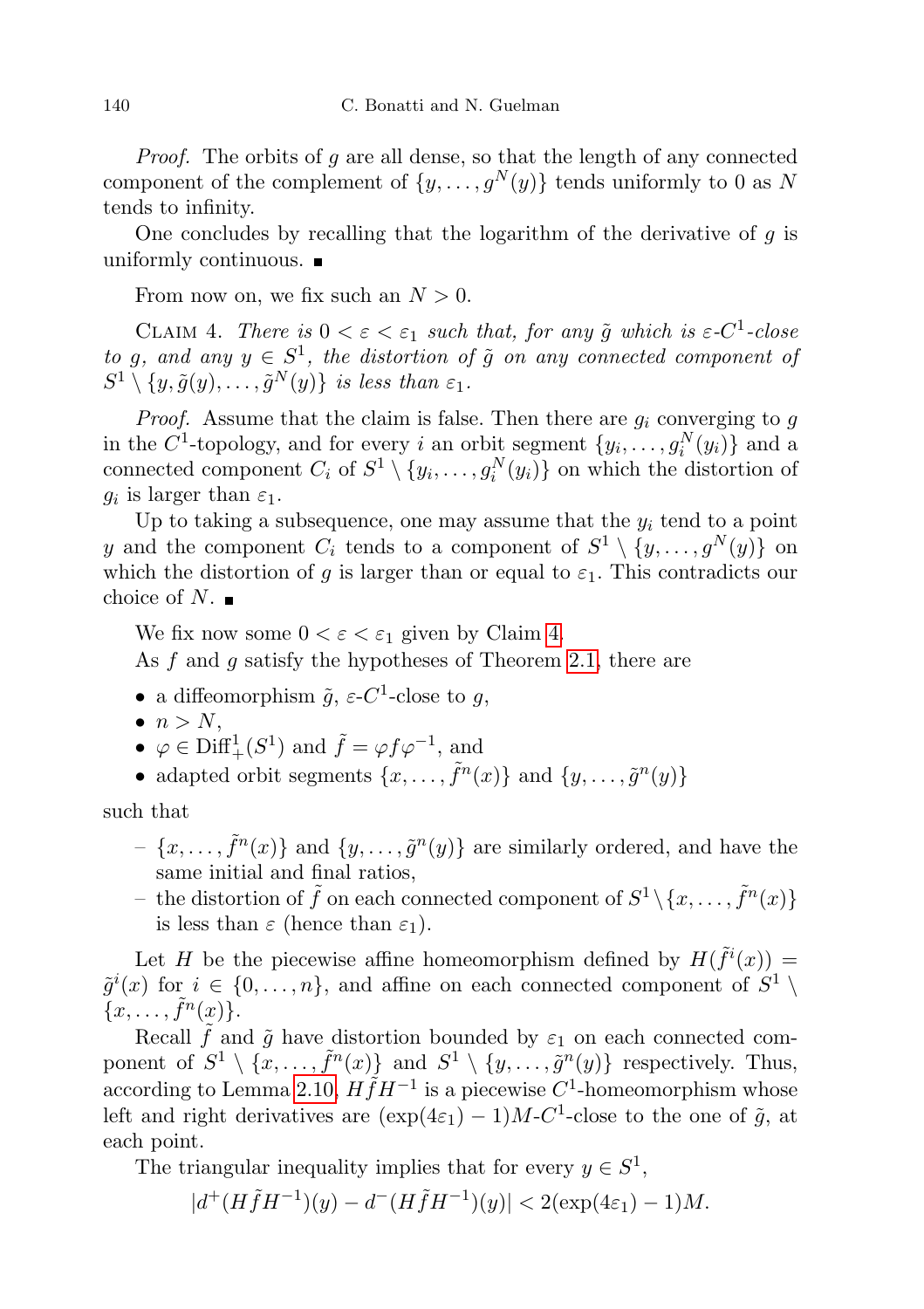According to Proposition [2.12,](#page-10-0) there is  $h \in \text{Diff}^1_+(S^1)$  which is  $C^0$ -close to H and such that for every  $y \in S^1$  one has

 $|d(h\tilde{f}h^{-1})(y) - d^+(H\tilde{f}H^{-1})(y)| < 4(\exp(4\varepsilon_1) - 1)M.$ 

By the triangular inequality one gets

$$
|d(h\tilde{f}h^{-1})(y) - d\tilde{g}(y)| < 5(\exp(4\varepsilon_1) - 1)M.
$$

Finally, as  $|d\tilde{g}(y) - dg(y)| < \varepsilon < \varepsilon_1$  one gets

$$
|d(h\tilde{f}h^{-1})(y) - dg(y)| < \varepsilon_1 + 5(\exp(4\varepsilon_1) - 1)M < \varepsilon_0.
$$

In other words, for any  $\varepsilon_0 > 0$  we have built a diffeomorphism  $h\varphi \in$  $\text{Diff}^1_+(S^1)$  so that  $h\varphi f\varphi^{-1}h^{-1}$  is  $\varepsilon_0$ -close to g, concluding the proof.

<span id="page-12-0"></span>2.5. Smoothing a piecewise linear conjugacy: proof of Proposi-tion [2.12.](#page-10-0) We start by linearizing the diffeomorphism  $f$  in a neighborhood of an adapted orbit segment:

<span id="page-12-1"></span>LEMMA 2.13. Let f be a diffeomorphism of  $S^1$  and  $\{x, \ldots, f^n(x)\}$  be an orbit segment of a non-periodic point. There is a family of diffeomorphisms  $\varphi_t \colon S^1 \to S^1, t \in (0, t_0],$  with the following properties.

- $\varphi_t(f^i(x)) = f^i(x)$  for all t and  $i \in \{0, \ldots, n+1\},$
- $\varphi_t$  tends to  $\mathrm{id}|_{S^1}$  in the  $C^1$ -topology as  $t \to 0$ ,
- the support of  $\varphi_t$  is the union of disjoint intervals  $I_{t,i}$  centered at  $f^i(x)$ ,  $i \in \{0, \ldots, n+1\}$ , and whose total length tends to 0 as  $t \to 0$ ,
- the derivative of  $\varphi_t$  at  $f^i(x)$ ,  $i \in \{0, \ldots, n+1\}$ , is equal to 1,
- the restriction of  $\varphi_t f \varphi_t^{-1}$  to each segment  $[f^i(x) t, f^i(x) + t]$  is the orientation preserving affine map

$$
A_i: [f^i(x) - t, f^i(x) + t] \to [f^{i+1}(x) - t \cdot df(f^i(x)), f^{i+1}(x) + t \cdot df(f^i(x))].
$$

Notice that  $A_i$  does not depend on t: it is the affine map sending  $f^i(x)$ to  $f^{i+1}(x)$  and with derivative equal to  $df(f^i(x))$ .

Proof. The proof is easy; as it is somewhat technical, let us just give some indications.

If  $n = 0$ , then x and  $f(x)$  are different points, and we only need to choose  $\varphi_{t,0}$  to be the identity map on a small neighborhood  $I_{t,0}$  of x containing  $[x-t, x+t]$  and to coincide with  $A_0 \circ f^{-1}$  on  $f([x-t, x+t])$  (the interval  $I_{t,1}$  contains  $f([x-t, x+t])$ . Therefore, for every  $y \in [x-t, x+t]$  one gets

$$
\varphi_{t,0} f \varphi_{t,0}^{-1}(y) = \varphi_{t,0}(f(y)) = (A_0 \circ f^{-1}) f(y) = A_0(y).
$$

The derivative of  $A_0 \circ f^{-1}$  at  $f(x)$  is 1 so that, by shrinking t, one may choose  $\varphi_{t,0}$  C<sup>1</sup>-close to the identity map and with support  $I_{t,1}$  tending to  $\{f(x)\}.$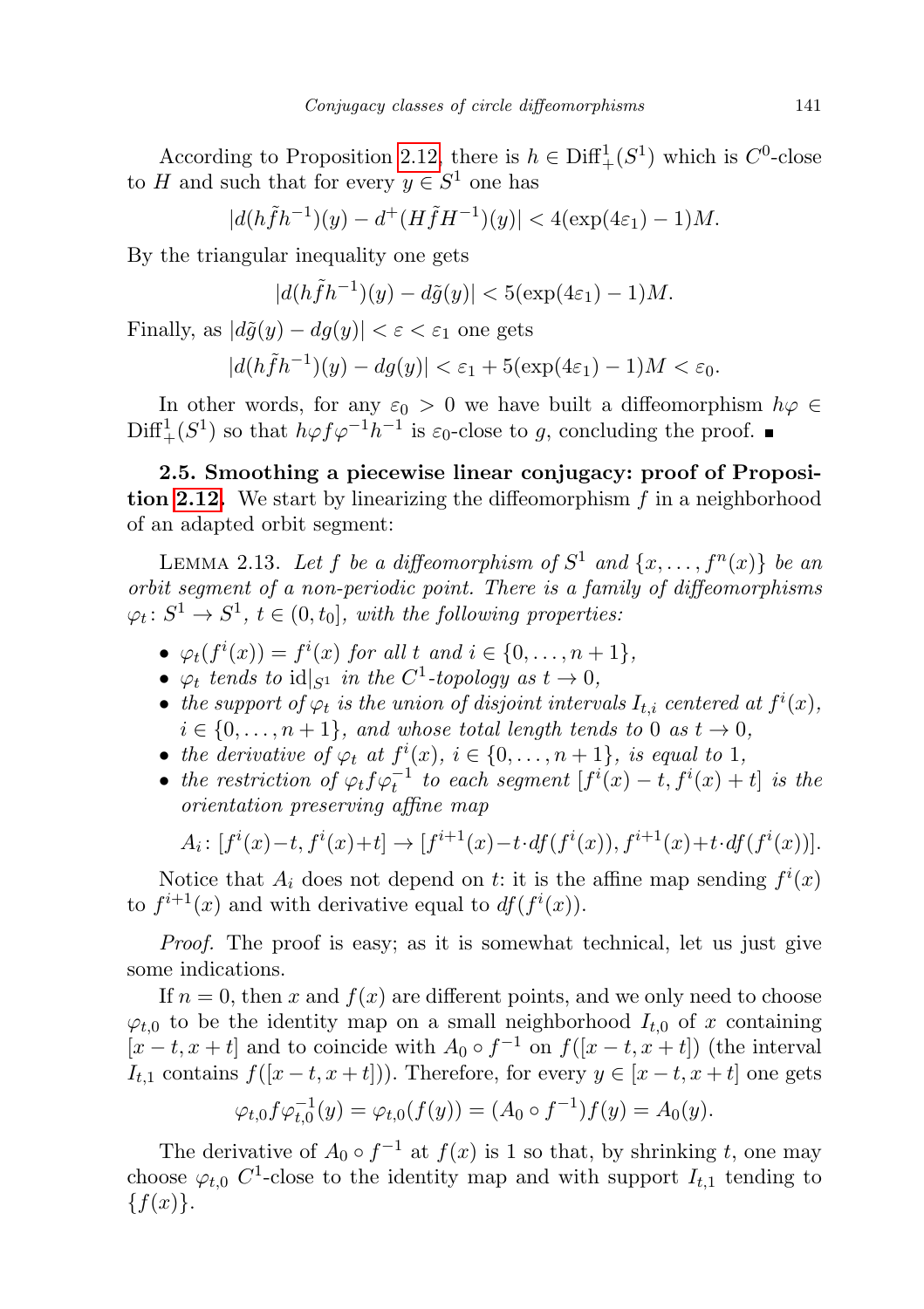One can now prove Lemma [2.13](#page-12-1) by induction on  $n$ . We fix an orbit segment  $\{x, \ldots, f^{n+1}(x)\}\$ associated to a non-periodic point x, and we assume that  $\varphi_{t,n}$  has already been built and satisfies:

- the support of  $\varphi_{t,n}$  is the union of disjoint intervals  $I_{t,i}$  centered at  $f^{i}(x), i \in \{0, \ldots, n+1\},$  and whose lengths tend to 0 as  $t \to 0$ ,
- $\varphi_{t,n} f \varphi_{t,n}^{-1}$  coincides with  $A_i$  on  $[f^i(x) t, f^i(x) + t]$  for  $i = 0, \ldots, n$ ,
- the derivative of  $\varphi_{t,n}$  at  $f^i(x)$  is 1 and  $\varphi_{t,n} \to id$  as  $t \to 0$ .

Let  $f_{t,n} = \varphi_{t,n}^{-1} f \varphi_{t,n}$ ; we build  $\varphi_{t,n+1}$  as follows:

- $\varphi_{t,n+1}$  coincides with  $\varphi_{t,n}$  on  $\bigcup_{i=0}^{n+1} I_{t,i}$ ,
- $\varphi_{t,n+1}$  coincides with  $A_{n+1} f_{t,n}^{-1}$  on  $f_{t,n}([f^{n+1}(x) t, f^{n+1}(x) + t]),$
- the support of  $\varphi_{t,n+1}$  is the union of  $\bigcup_{i=0}^{n+1} I_{t,i}$  and an interval  $I_{t,n+2}$ centered at  $f^{n+2}(x)$ , containing  $f_{t,n}([f^{n+1}(x) - t, f^{n+1}(x) + t])$ , and whose length tends to 0 as  $t \to 0$ .

When t is small, the interval  $I_{t,n+2}$  is disjoint from  $\bigcup_{i=0}^{n+1} I_{t,i}$ . Then it is easy to check that  $\varphi_{t,n+1} f \varphi_{t,n+1}^{-1}$  coincides with  $A_i$  on  $\overline{f^{i}(x)} - t, f^{i}(x) + t$  for  $i = 0, \ldots, n + 1.$ 

One concludes by noticing that the derivative of  $\varphi_{t,n+1}$  is 1 at  $f^{n+2}(x)$ , and  $\varphi_{t,n+1}$  can be chosen  $C^1$ -close to the identity for small t.

For every positive  $\alpha, \beta$ , we denote by  $h_{\alpha, \beta} : \mathbb{R} \to \mathbb{R}$  the map defined by

- $x \mapsto \alpha x$  for  $x < -1$ ,
- $x \mapsto \frac{\beta-\alpha}{4}x^2 + \frac{\beta+\alpha}{2}$  $rac{+\alpha}{2}x + \frac{\beta-\alpha}{4}$  $\frac{-\alpha}{4}$  for  $x \in [-1, 1],$ •  $x \mapsto \beta x$  for  $x > 1$ .
- 

An elementary calculation shows that

LEMMA 2.14.  $h_{\alpha,\beta}$  is a C<sup>1</sup>-diffeomorphism of R whose derivative at each point is in  $[\alpha, \beta]$ .

<span id="page-13-0"></span>LEMMA 2.15. Given  $\alpha, \beta, \gamma, \delta > 0$  and  $x \in \mathbb{R}$  one has

$$
\min\bigg\{\frac{\alpha}{\gamma},\frac{\beta}{\delta}\bigg\} \le \frac{dh_{\alpha,\beta}(x)}{dh_{\gamma,\delta}(x)} \le \max\bigg\{\frac{\alpha}{\gamma},\frac{\beta}{\delta}\bigg\}.
$$

*Proof.* The proof is straightforward for  $x \notin [-1, 1]$ , since the maps  $h_{\alpha, \beta}$ and  $h_{\gamma,\delta}$  are linear with slope  $\alpha$  and  $\gamma$  (if  $x < -1$ ) or  $\beta$  and  $\delta$  (if  $x > 1$ ).

For  $x \in [-1, 1]$  one has  $dh_{\alpha,\beta}(x) = \frac{\beta-\alpha}{2}x + \frac{\beta+\alpha}{2} = \frac{1-x}{2}$  $\frac{-x}{2}\alpha + \frac{1+x}{2}$  $\frac{+x}{2}\beta$  and  $h_{\gamma,\delta} = \frac{1-x}{2}$  $\frac{-x}{2}\gamma + \frac{1+x}{2}$  $\frac{+x}{2}\delta$ , so that

$$
\frac{dh_{\alpha,\beta}(x)}{dh_{\gamma,\delta}(x)} = \frac{\frac{1-x}{2}\alpha + \frac{1+x}{2}\beta}{\frac{1-x}{2}\gamma + \frac{1+x}{2}\delta}.
$$

The stated inequality now follows immediately from the following (classical) claim: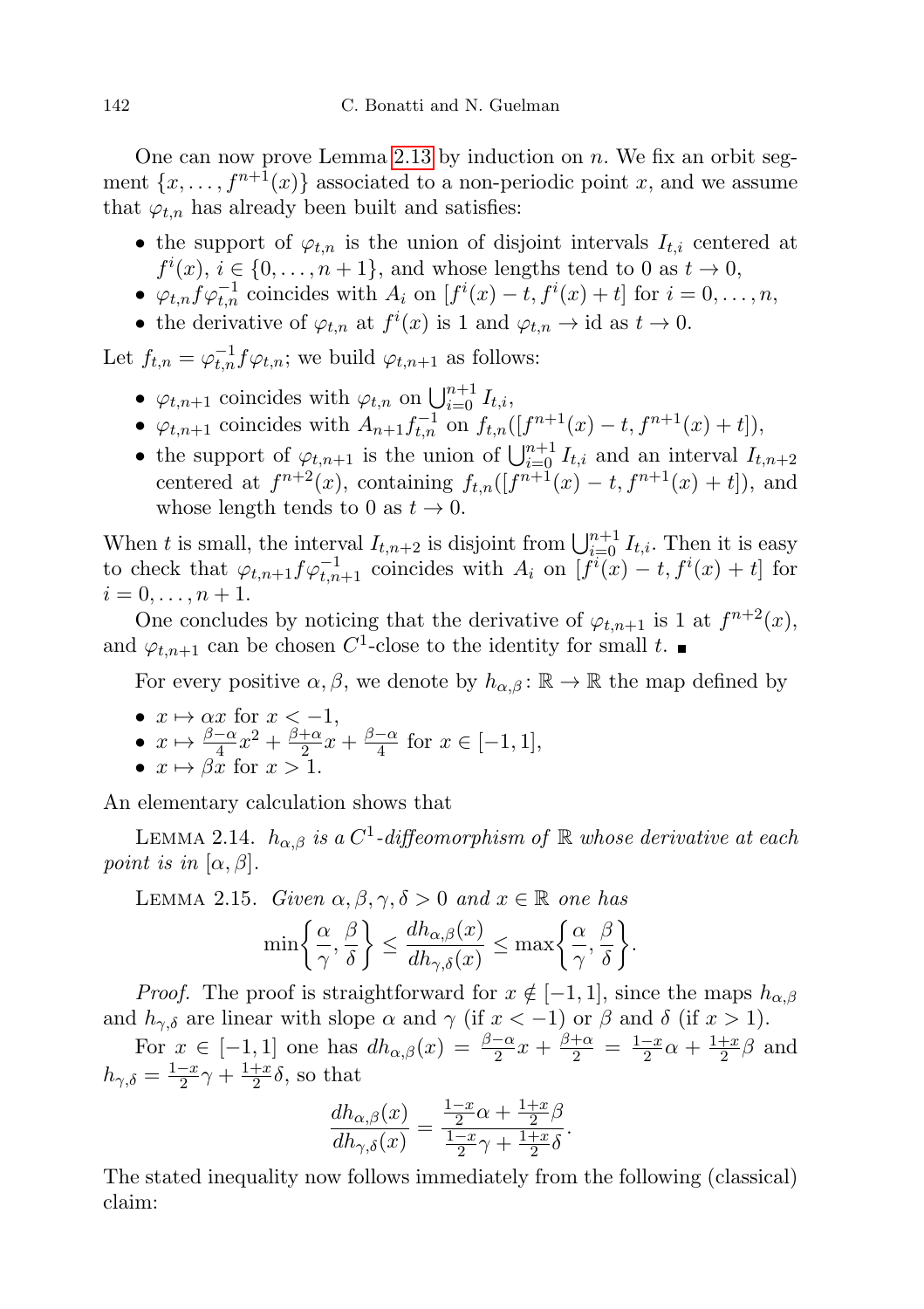CLAIM 5. Let  $a, b, c, d$  be positive numbers. Then

$$
\inf \left\{ \frac{a}{c}, \frac{b}{d} \right\} \le \frac{a+b}{c+d} \le \max \left\{ \frac{a}{c}, \frac{b}{d} \right\}.
$$

*Proof of the claim.* Assume  $\frac{a}{c} \leq \frac{b}{d}$  $\frac{b}{d}$  (the converse case is similar). Then  $a \leq \frac{cb}{d}$  $\frac{cb}{d}$ . Therefore

$$
\frac{a+b}{c+d} \le \frac{\frac{cb}{d}+b}{c+d} = \frac{\frac{(c+d)b}{d}}{c+d} = \frac{b}{d}.
$$

This inequality, applied now to  $\frac{c+d}{a+b}$ , gives  $\frac{c+d}{a+b} \leq \frac{c}{a}$  $\frac{c}{a}$ , that is,

$$
\frac{a}{c} \le \frac{a+b}{c+d} \le \frac{b}{d},
$$

which is the desired inequality in that case.  $\Box$ Claim 5  $\Box$ Lemma 2.15

Let H be a piecewise affine homeomorphism of  $S^1$ , and  $x \in S^1$  a singular point. Let  $\alpha, \beta$  be the right and left derivatives of H at x, and  $\eta > 0$  be small enough so that H is affine on  $[x - \eta, x]$  and on  $[x, x + \eta]$ .

We denote by  $h_{\alpha,\beta,x,n}$ :  $[x-\eta,x+\eta] \to H([x-\eta,x+\eta])$  the diffeomorphism obtained as follows:

- Let A be the orientation preserving affine diffeomorphism that sends  $[x - \eta, x + \eta]$  onto  $[-1, 1]$ .
- $h_{\alpha,\beta}$  induces a diffeomorphism of [−1, 1] onto [− $\alpha,\beta$ ],
- $\bullet$  Let  $B$  be the orientation preserving affine diffeomorphism sending  $H([x - \eta, x + \eta]) = [H(x) - \alpha \eta, H(x) + \beta \eta]$  onto  $[-\alpha, \beta]$ .

Then

$$
h_{\alpha,\beta,x,\eta} = B^{-1} \circ h_{\alpha,\beta} \circ A \colon [x - \eta, x + \eta] \to H([x - \eta, x + \eta]).
$$

Notice that:

- 1. The linear parts of A and B coincide (the derivative is  $1/\eta$ ), therefore the derivative  $dh_{\alpha,\beta,x,\eta}(z)$  is  $dh_{\alpha,\beta}(A(z)).$
- 2. The derivatives of  $h_{\alpha,\beta,x,\eta}$  and of H coincide at  $x \eta$  and at  $x + \eta$ .
- 3. If H is smooth at x, that is,  $\alpha = \beta$ , then  $h_{\alpha,\beta,x,\eta}$  coincides with H.

We are now ready to prove Proposition [2.12:](#page-10-0)

*Proof of Proposition [2.12.](#page-10-0)* Up to replacing f by a conjugate  $\varphi_t^{-1} f \varphi_t$ given by Lemma [2.13,](#page-12-1) one may assume that there is  $t > 0$  such that f is affine on each interval  $[f^i(x) - t, f^i(x) + t]$  for  $i \in \{0, ..., n\}$ .

Notice that, for any  $\eta > 0$  small enough, and  $i \in \{0, \ldots, n+1\}$ , the interval  $f^{i}([x - \eta, x + \eta])$  is contained in  $[f^{i}(x) - t, f^{i}(x) + t]$  where f is affine, and  $f^{i}([x - \eta, x + \eta]) = [f^{i}(x) - df^{i}(x) \cdot \eta, f^{i}(x) + df^{i}(x) \cdot \eta].$ 

Let us denote for simplicity:

• 
$$
\eta_i = df^i(x) \cdot \eta
$$
,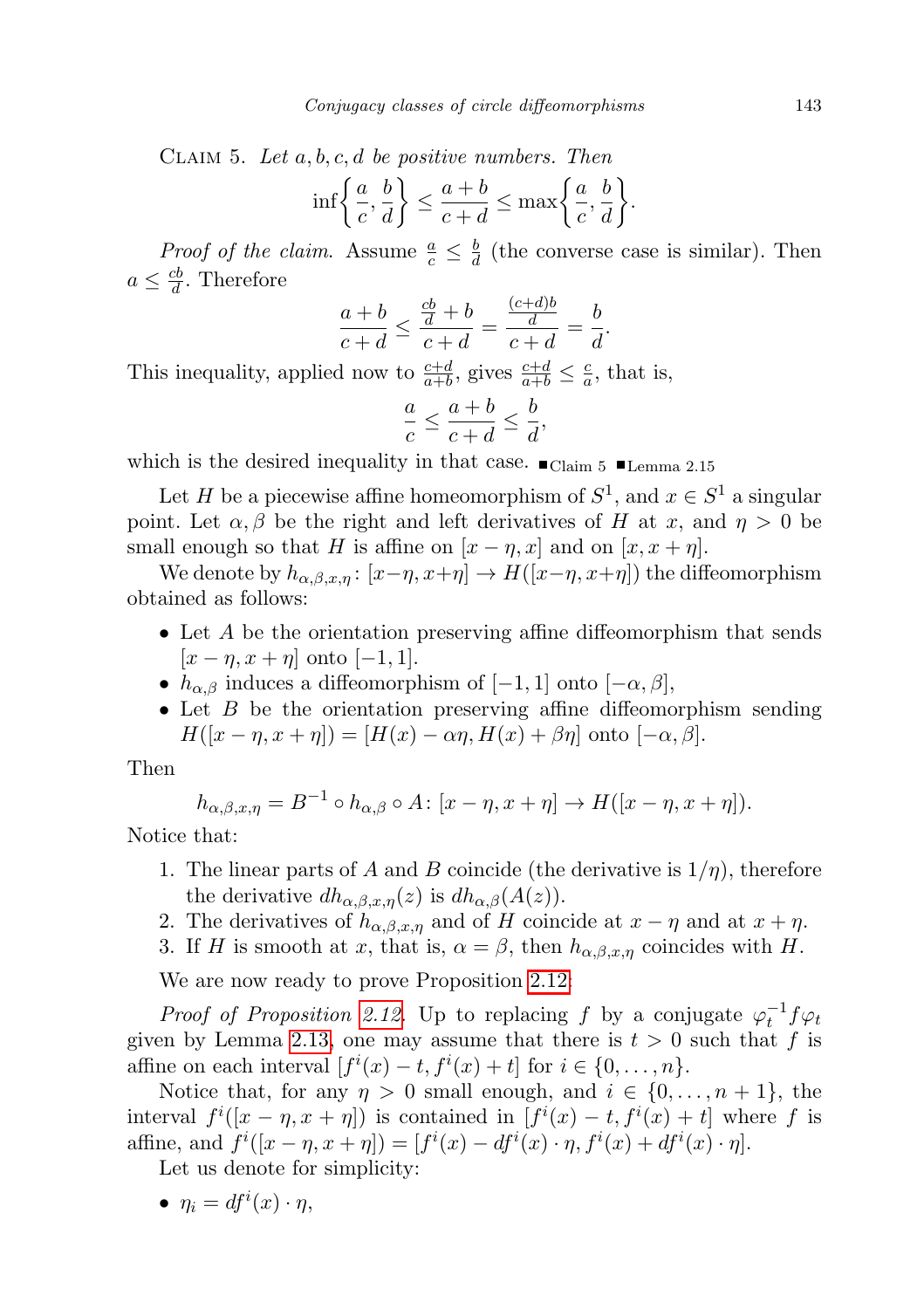- $\alpha_i, \beta_i$  are the left and right derivatives of H at  $f^i(x)$ ,
- $A_i: [f^i(x) \eta_i, f^i(x) + \eta_i] \to [-1, 1]$  and  $B_i: [H(f^ix) \alpha_i\eta_i, H(f^i(x)) +$  $\beta_i \eta_i] \rightarrow [-\alpha_i, \beta_i]$  are the orientation preserving affine maps.

We denote by  $h_{\eta}$  the diffeomorphism of  $S^1$  defined as follows:

•  $h_{\eta}$  coincides with H outside  $\bigcup_{i=1}^{n-1} [f^i(x) - \eta_i, f^i(x) + \eta_i],$ •  $h_{\eta} = h_{\alpha_i, \beta_i, f^i(x), \eta_i}$  on  $[f^i(x) - \eta_i, f^i(x) + \eta_i].$ 

Consider  $h_{\eta} f h_{\eta}^{-1}$ . For  $x \notin H([f^i(x) - \eta_i, f^i(x) + \eta_i]), i \in \{0, ..., n-1\},$ we have  $h_{\eta} f h_{\eta}^{-1}(x) = H f H^{-1}$  so that there is nothing to prove.

Pick  $y \in H([f^i(x) - \eta_i, f^i(x) + \eta_i])$ . Then

$$
h_{\eta} f h_{\eta}^{-1}(y) = h_{\alpha_{i+1}, \beta_{i+1}, f^{i+1}(x), \eta_{i+1}} \circ f \circ h_{\alpha_i, \beta_i, f^i(x), \eta_i}^{-1}(y).
$$

Thus, if we set  $z = h_{\alpha}^{-1}$  $\overline{\alpha_i}^{1}, \beta_i, f^i(x), \eta_i(y)$ , then

$$
d(h_{\eta} f h_{\eta}^{-1})(y) = df(z) \cdot \frac{dh_{\alpha_{i+1},\beta_{i+1},f^{i+1}(x),\eta_{i+1}}(f(z))}{dh_{\alpha_i,\beta_i,f^i(x),\eta_i}(z)}
$$
  
= 
$$
df(z) \cdot \frac{dh_{\alpha_{i+1},\beta_{i+1}}(A_{i+1}(f(z)))}{dh_{\alpha_i,\beta_i}(A_i(z))}.
$$

From the fact that f is affine and from the definition of  $A_i$  and  $A_{i+1}$  one easily checks that  $A_{i+1}f = A_i$ . This implies

$$
d(h_{\eta} f h_{\eta}^{-1})(y) = df(z) \cdot \frac{dh_{\alpha_{i+1},\beta_{i+1}}(A_i(z))}{dh_{\alpha_i,\beta_i}(A_i(z))}.
$$

Since  $z \in [f^i(x) - \eta_i, f^i(x) + \eta_i]$ , one has

$$
d(h_{\eta} f h_{\eta}^{-1})(y) = df(f^{i}(x)) \cdot \frac{dh_{\alpha_{i+1},\beta_{i+1}}(A_{i}(z))}{dh_{\alpha_{i},\beta_{i}}(A_{i}(z))}.
$$

From Lemma [2.15](#page-13-0) one deduces that

$$
df(f^{i}(x)) \min\left\{\frac{\alpha_{i+1}}{\alpha_{i}}, \frac{\beta_{i+1}}{\beta_{i}}\right\} \leq d(h_{\eta} f h_{\eta}^{-1})(y)
$$

$$
\leq df(f^{i}(x)) \max\left\{\frac{\alpha_{i+1}}{\alpha_{i}}, \frac{\beta_{i+1}}{\beta_{i}}\right\}.
$$

Recall that the derivative of  $HfH^{-1}$  is  $\frac{\alpha_{i+1}}{\alpha_i} df(f^i(x))$  on  $H([f^i(x)-\eta_i, f^i(x)]$ and is  $\frac{\beta_{i+1}}{\beta_i} df(f^i(x))$  on  $H([f^i(x), f^i(x) + \eta_i]$ . Therefore, the hypothesis on  $H$  is that

$$
\left|\frac{\alpha_{i+1}}{\alpha_i}df(f^i(x)) - \frac{\beta_{i+1}}{\beta_i}df(f^i(x))\right| < \varepsilon.
$$

One deduces that  $|d(HfH^{-1})(y) - d(h_{\eta}fh_{\eta}^{-1})(y)| < 2\varepsilon$ , as announced.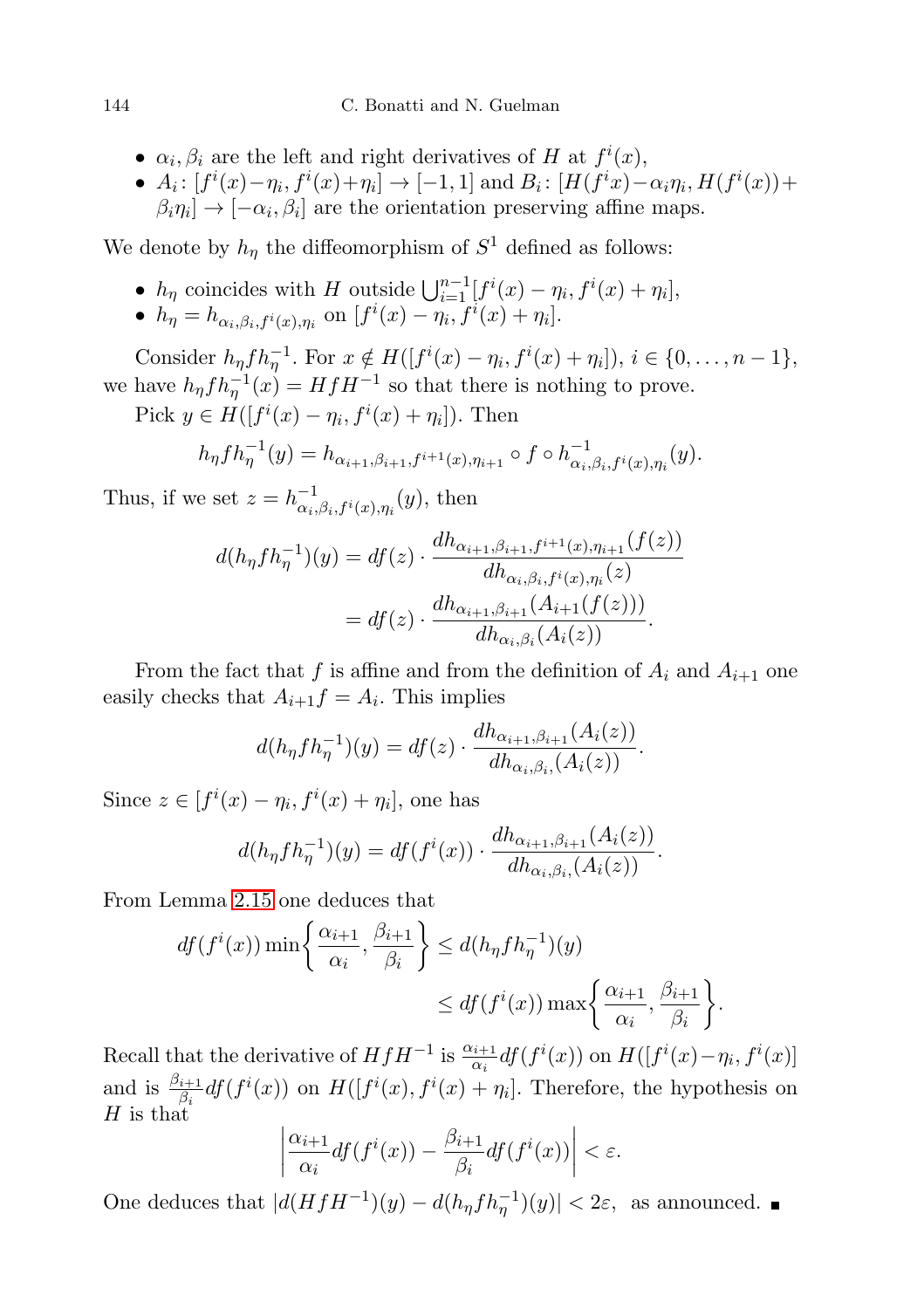## <span id="page-16-1"></span>2.6. Distortion in wandering intervals for Denjoy counterexamples

**2.6.1.** Turning down the distortion of Denjoy counterexamples: statements. The aim of this section is to prove the following proposition which allows one to show that every  $f \in \text{Diff}^1_+(S^1)$  satisfies the distortion hypothesis of Theorem [2.1](#page-7-0) (with no assumption on dense orbits).

If f is a  $C^1$ -diffeomorphism with irrational rotation number, we define a (maximal) wandering interval to be the closure of any connected component of the complement of the unique minimal set of f.

<span id="page-16-0"></span>PROPOSITION 2.16. Let  $f: S^1 \to S^1$  be a diffeomorphism with irrational rotation number  $\alpha$ . Then for any  $\varepsilon > 0$  there is a diffeomorphism h such that the distortion of  $g = h f h^{-1}$  on each wandering interval I is bounded by  $\varepsilon$ .

<span id="page-16-2"></span>REMARK 2.17. Let  $f$  be a diffeomorphism with irrational rotation number and  $\eta > 0$ . Then for any point x belonging to the minimal set (that is, x does not belong to any wandering interval) there is  $n_1 > 0$  such that for every  $n > n_1$ , the closure I of every connected component of the complement of the orbit segment  $\{x, \ldots, f^{(n)}\}\)$  has one of the following properties: either

- the length of I is smaller than  $\eta$ , or
- $\bullet$  there is a wandering interval J contained in I such that the sum of the lengths of the two components of  $I \setminus J$  is smaller than  $\eta$ .

<span id="page-16-3"></span>COROLLARY 2.18. Given  $f \in \text{Diff}^1_+(S^1)$  with irrational rotation number and  $\varepsilon > 0$ , there are  $h \in \text{Diff}^1_+(S^1)$  and  $N > 0$  such that for all  $n \geq N$  and  $x \in S^1$ , the distortion of  $\tilde{f} = h f h^{-1}$  on any connected component of the complement of the orbit segment  $\{x, \ldots, \tilde{f}^n(x)\}\;$  is bounded by  $\varepsilon$ .

*Proof.* By Proposition [2.16,](#page-16-0) there is a diffeomorphism  $h$  such that the distortion of  $\tilde{f} = h f h^{-1}$  is smaller than  $\varepsilon/10$  on each wandering interval.

Notice that, due to the uniform continuity of the derivative of  $\tilde{f}$ , its distortion on small intervals, is very small: there is  $\delta > 0$  such that the distortion of f on every interval shorter than  $\delta$  is less than  $\varepsilon/10$ .

By Remark [2.17](#page-16-2) there is  $N > 0$  such that, for any  $n > N$  and any x, each connected component C of  $S^1 \setminus \{x, \ldots, \tilde{f}^n(x)\}\$ is the union of at most three intervals, two of them having length less than  $\delta$  and (at most) one being a wandering interval. The distortion of  $\tilde{f}$  on each of these components is bounded by  $\varepsilon/10$  so that the distortion of  $\tilde{f}$  on C is bounded by  $\frac{3}{10}\varepsilon < \varepsilon$ .

The proof of Proposition [2.16](#page-16-0) is divided into two main parts. We first perturb the derivative by conjugacy inside the orbits of wandering intervals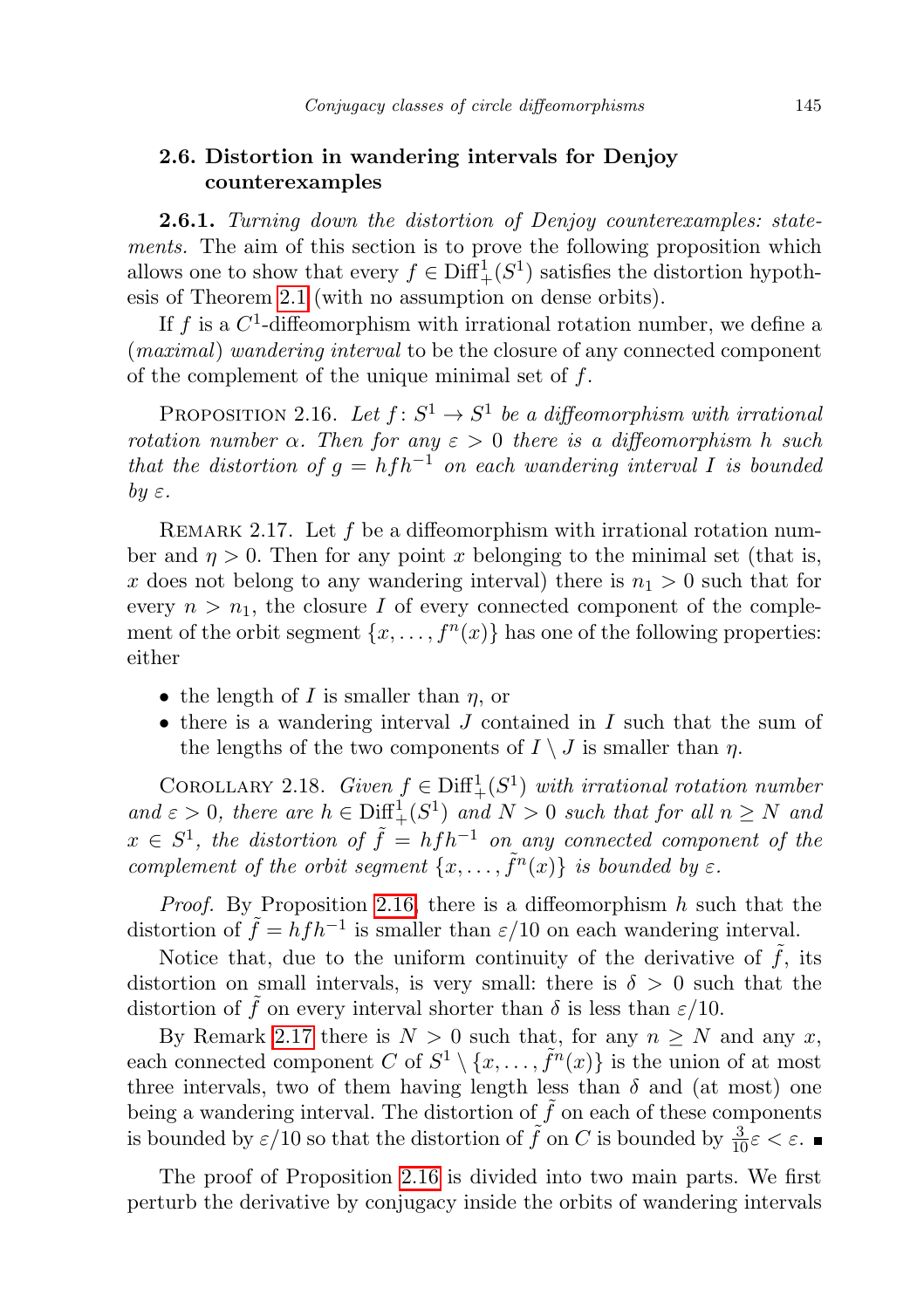in order to get small distortion. Then we extend the conjugacy onto the circle without changing the distortion inside the wandering intervals.

**2.6.2.** Turning down the distortion on wandering intervals. The aim of this section is to prove

<span id="page-17-0"></span>LEMMA 2.19. Let f be a  $C^1$ -diffeomorphism of  $S^1$  with irrational rotation number, and  $\varepsilon > 0$ . Let [a, b] be a maximal wandering interval. Then there is a family of diffeomorphisms  $h_i: f^i([a,b]) \to f^i([a,b])$ ,  $i \in \mathbb{Z}$ , such that:

- there is  $n_0$  such that  $h_i = \mathrm{id}|_{f^i([a,b])}$  for  $|i| \ge n_0$ ,
- the distortion of  $h_{i+1} \circ f \circ h_i^{-1}$ :  $f^i([a,b]) \to f^{i+1}([a,b])$  is bounded by  $\varepsilon$ for every  $i \in \mathbb{Z}$ .

To prove Lemma [2.19](#page-17-0) we will use

<span id="page-17-1"></span>LEMMA 2.20. Let  $\{f_i\}_{i\in\mathbb{Z}}$  be a sequence of diffeomorphisms of [0, 1] such that  $f_i \to id$  in the C<sup>1</sup>-topology as  $i \to \pm \infty$ , and let  $\varepsilon > 0$ . Then there is a sequence  $\{g_i\}_{i\in\mathbb{Z}}$  of diffeomorphisms of  $[0,1]$ ,  $\varepsilon$ -C<sup>1</sup>-close to the identity map, and  $n_0$  such that:

- $q_i = f_i$  for  $|i| > n_0$ ,
- $g_{n_0} \circ g_{n_0-1} \circ \cdots \circ g_{-n_0+1} \circ g_{-n_0} = f_{n_0} \circ f_{n_0-1} \circ \cdots \circ f_{-n_0+1} \circ f_{-n_0}.$

*Proof.* Let  $n_1 > 1$  be such that  $f_n$  and  $f_{n+1}f_n$  are  $\varepsilon/2$ -close to the identity for  $|n| \geq n_1$ .

We fix  $g_i = f_i$  for  $i < -n_1$ .

Consider the diffeomorphism  $F = f_{n_1} \circ \cdots \circ f_{-n_1}$ . The fragmentation lemma (which is elementary for diffeomorphisms of the interval) asserts that any orientation preserving diffeomorphism of  $[0, 1]$  is the product of finitely many diffeomorphisms arbitrarily close to the identity. Therefore there is  $m > 0$  and diffeomorphisms  $g_i$ ,  $i = -n_1, \ldots, m$ , such that

- every  $g_i$ ,  $i = -n_1, \ldots, m$ , is  $\varepsilon$ -C<sup>1</sup>-close to the identity,
- $F = g_m \circ \cdots \circ g_{-n_1}$ .

If  $m \leq n_1$  one fixes  $g_i = id$  for  $m \leq i \leq n_1$ . Therefore one may always assume that  $m > n_1$ . Let us write  $m = n_1 + k$  with  $k > 0$ . Then we define:

- $g_{m+i} = f_{n_1+2i}f_{n_1+2i-1}$  for  $i = 1, ..., k$ ,
- $g_i = f_i$  for  $i > m + k = n_1 + 2k$ ,
- $n_0 > n_1 + 2k$ .

Thus  $g_i$  is  $\varepsilon$ -close to the identity for every i and

 $g_{m+k_1} \circ \cdots \circ g_m \circ \cdots \circ g_{-n_1} = f_{n_1+2k_1} \circ \cdots \circ f_{n_1+1} \circ F = f_{n_1+2k_1} \circ \cdots \circ f_{-n_1}.$ As a direct consequence,  $g_{n_0} \circ g_{n_0-1} \circ \cdots \circ g_{-n_0+1} \circ g_{-n_0} = f_{n_0} \circ f_{n_0-1} \circ \cdots \circ g_{-n_n}$  $f_{-n_0+1} \circ f_{-n_0}$ , concluding the proof of the lemma.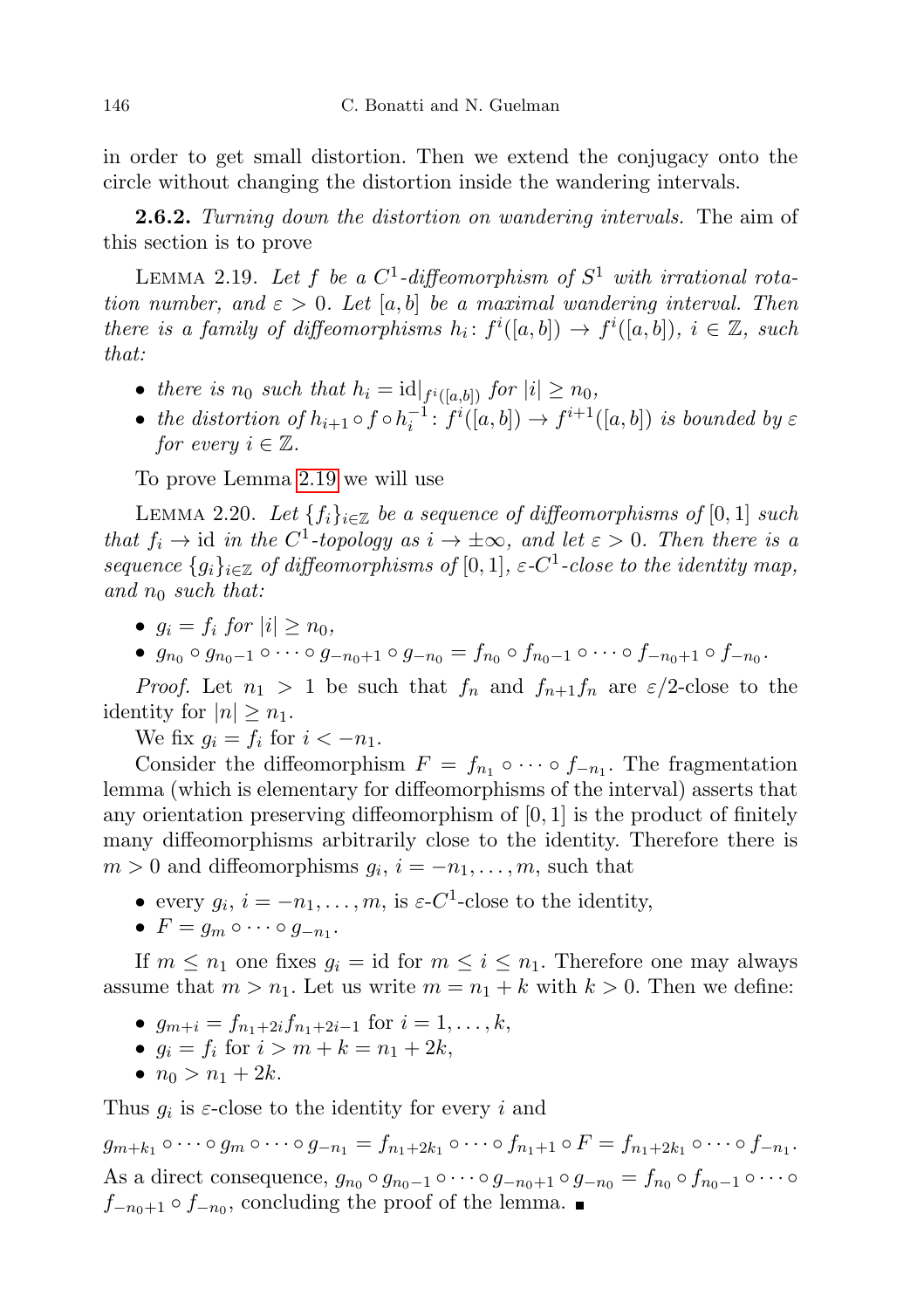*Proof of Lemma [2.19.](#page-17-0)* Let  $\varphi_i: f^i([a, b]) \to [0, 1]$  be the unique orientation preserving affine diffeomorphism. We write

$$
f_i = \varphi_{i+1} f \varphi_i^{-1} \colon [0,1] \to [0,1].
$$

Notice that the distortion of  $f_i$  on [0, 1] is equal to the distortion of the restriction of f to  $f^i([a, b])$ .

Notice that for *i* large enough, the length of  $f^{i}([a, b])$  is arbitrarily small, so the distortion of f on  $f^i([a, b])$  tends to 0 as  $i \to \pm \infty$ . Therefore the distortion of  $f_i$  on [0, 1] tends to 0 as  $i \to \pm \infty$ . Since the  $f_i$  are orientation preserving diffeomorphisms of [0, 1], they each have at least one point at which the derivative is 1. Therefore, the fact that the distortion of the  $f_i$ tends to 0 implies:

CLAIM 6. The  $C^1$ -distance from  $f_i$  to the identity map tends to 0 as  $i \to \pm \infty$ .

Therefore,  $\{f_i\}_{i\in\mathbb{Z}}$  satisfies the hypothesis of Lemma [2.20.](#page-17-1) Consider  $n_0 > 0$  and the sequence  $\{g_i\}_{i \in \mathbb{Z}}$  of diffeomorphisms given by Lemma [2.20](#page-17-1) associated to the  $f_i$  and the constant  $\frac{\varepsilon}{4}$  (i.e. the  $g_i$  are  $\frac{\varepsilon}{4}$ -C<sup>1</sup>-close to identity).

In particular  $f_i = g_i$  for  $i < -n_0$ . We set

• 
$$
h_i = \text{id}
$$
 for  $i < -n_0 - 1$ ,

• 
$$
h_i = \varphi_i^{-1} \circ g_{i-1} \circ \cdots \circ g_{-n_0-1} \circ f_{-n_0-1}^{-1} \circ \cdots \circ f_{i-1}^{-1} \circ \varphi_i
$$
.

By definition of the  $g_i$ , one has  $g_{n_0} \circ \cdots \circ g_{-n_0} = f_{n_0} \circ \cdots \circ f_{-n_0}$  and  $g_i = f_i$ for  $|i| > n_0$ ; one deduces that  $h_i = id$  for  $i > n_0$ . Furthermore

$$
h_{i+1}fh_i^{-1} = \varphi_{i+1}^{-1}
$$
  
\n
$$
\circ g_i \circ \cdots \circ g_{-n_0-1} \circ f_{-n_0-1}^{-1} \circ \cdots \circ f_i^{-1}
$$
  
\n
$$
\circ \varphi_{i+1} \circ f \circ \varphi_i^{-1}
$$
  
\n
$$
\circ f_{i-1} \circ \cdots \circ f_{-n_0-1} \circ g_{-n_0-1}^{-1} \circ \cdots \circ g_{i-1}^{-1}
$$
  
\n
$$
\circ \varphi_i
$$
  
\n
$$
= \varphi_{i+1}^{-1}
$$
  
\n
$$
\circ g_i \circ \cdots \circ g_{-n_0-1} \circ f_{-n_0-1}^{-1} \circ \cdots \circ f_i^{-1}
$$
  
\n
$$
\circ f_i
$$
  
\n
$$
\circ f_{i-1} \circ \cdots \circ f_{-n_0-1} \circ g_{-n_0-1}^{-1} \circ \cdots \circ g_{i-1}^{-1}
$$
  
\n
$$
\circ \varphi_i
$$
  
\n
$$
= \varphi_{i+1}^{-1} \circ g_i \circ \varphi_i.
$$

Note that as  $g_i$  is  $\frac{\varepsilon}{4}$ -C<sup>1</sup>-close to the identity map, one has

$$
\left|\frac{dg_i(x)}{dg_i(y)}-1\right|=\left|\frac{dg_i(x)-dg_i(y)}{dg_i(y)}\right|\leq \frac{2\varepsilon/4}{1-\varepsilon/4}<\frac{2\varepsilon}{3} \quad \text{ for } \varepsilon<1.
$$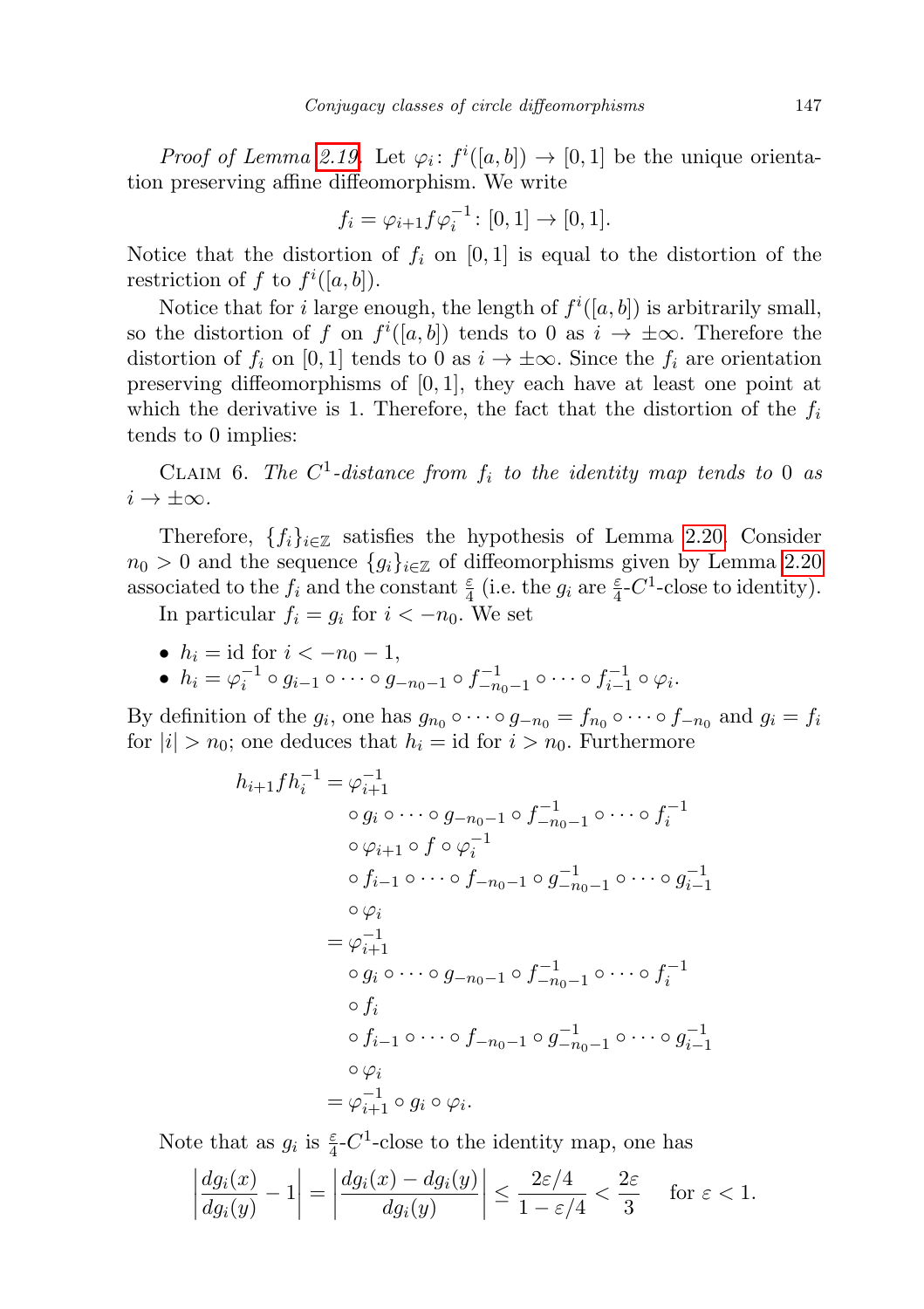As  $\varphi_i$  and  $\varphi_{i+1}$  are affine one concludes that the distortion of  $h_{i+1} f h_i^{-1}$  on  $f^{i}([a, b])$  is bounded by  $log(1 + 2\varepsilon/3)$ , therefore it is smaller than  $\varepsilon$ .

**2.6.3.** Extension of the conjugacy onto the whole circle: proof of Proposition [2.16.](#page-16-0) The aim of this section is to show that one can extend the conjugacy, defined inside the wandering interval by Lemma [2.19,](#page-17-0) onto the whole circle without changing the distortion.

First notice that, due to the uniform continuity of the derivative of  $f$ , its distortion is smaller than  $\varepsilon/2$  on every small enough interval. This shows:

LEMMA 2.21. There are  $N > 0$ ,  $k \geq 0$  and, for every  $0 < i \leq k$ , a maximal wandering interval  $[a_i, b_i]$  such that:

- the orbits of  $[a_i, b_i]$  are pairwise distinct,
- for any n with  $|n| > N$ , the distortion of f on  $f^n([a_i, b_i])$  is smaller than  $\varepsilon/2$ ,
- for any wandering interval  $[a, b]$  whose orbit is distinct from the orbits of the  $[a_i, b_i]$ , the distortion is bounded by  $\varepsilon/2$  on each  $f^n([a, b])$ ,  $n \in \mathbb{Z}$ .

For every  $i \geq 0$ , we fix  $n_{0,i} > 0$  and a sequence of diffeomorphisms  $h_{i,t}: [f^t(a_i), f^t(b_i)] \to [f^t(a_i), f^t(b_i)], t \in \mathbb{Z}$ , associated by Lemma [2.19](#page-17-0) to f, the wandering interval  $[a_i, b_i]$  and the constant  $\varepsilon > 0$ . We denote  $n_0 =$  $\max\{n_{0,i}\},\ 0 < i \leq k$ . By definition, for every  $0 < i \leq k$ , one has:

- $h_{i,t} = id|_{f^t([a_i, b_i])}$  for  $|t| \ge n_0$ ,
- the distortion of  $h_{i,t+1} \circ f \circ h_{i,t}^{-1} : f^t([a_i, b_i]) \to f^{t+1}([a_i, b_i])$  is bounded by  $ε$ .

Notice that the  $[f^t(a_i), f^t(b_i)], i \in \{1, ..., k\}, t \in \{-n_0, ..., n_0\}$ , are finitely many compact disjoint segments.

We are now ready to state the main result of this section:

<span id="page-19-1"></span>LEMMA 2.22. There is a diffeomorphism h of  $S^1$  such that h coincides with the  $h_{i,t}$  for  $i \in \{1,\ldots,k\}, t \in \{-n_0,\ldots,n_0\},$  and the derivative of h is constant in every wandering interval distinct from the  $[f<sup>t</sup>(a<sub>i</sub>), f<sup>t</sup>(b<sub>i</sub>)],$  $i \in \{1, \ldots, k\}, t \in \{-n_0, \ldots, n_0\}.$ 

To construct h we will build its derivative dh. This derivative is a classical Lebesque devil staircase as it is continuous, and constant on each connected component of the complement of a Cantor set. We will use the following result:

<span id="page-19-0"></span>LEMMA 2.23. Let  $C \subset \mathbb{R}$  be a Cantor set, and  $\alpha, \beta, \delta > 0$ . Let  $I = [a, b]$ be the convex hull of C. Then there is a continuous function  $\varphi: [a, b] \to \mathbb{R}$ such that:

- $\varphi(t) > 0$  for every  $t \in I$ ,
- $\varphi(a) = \alpha$  and  $\varphi(b) = \beta$ ,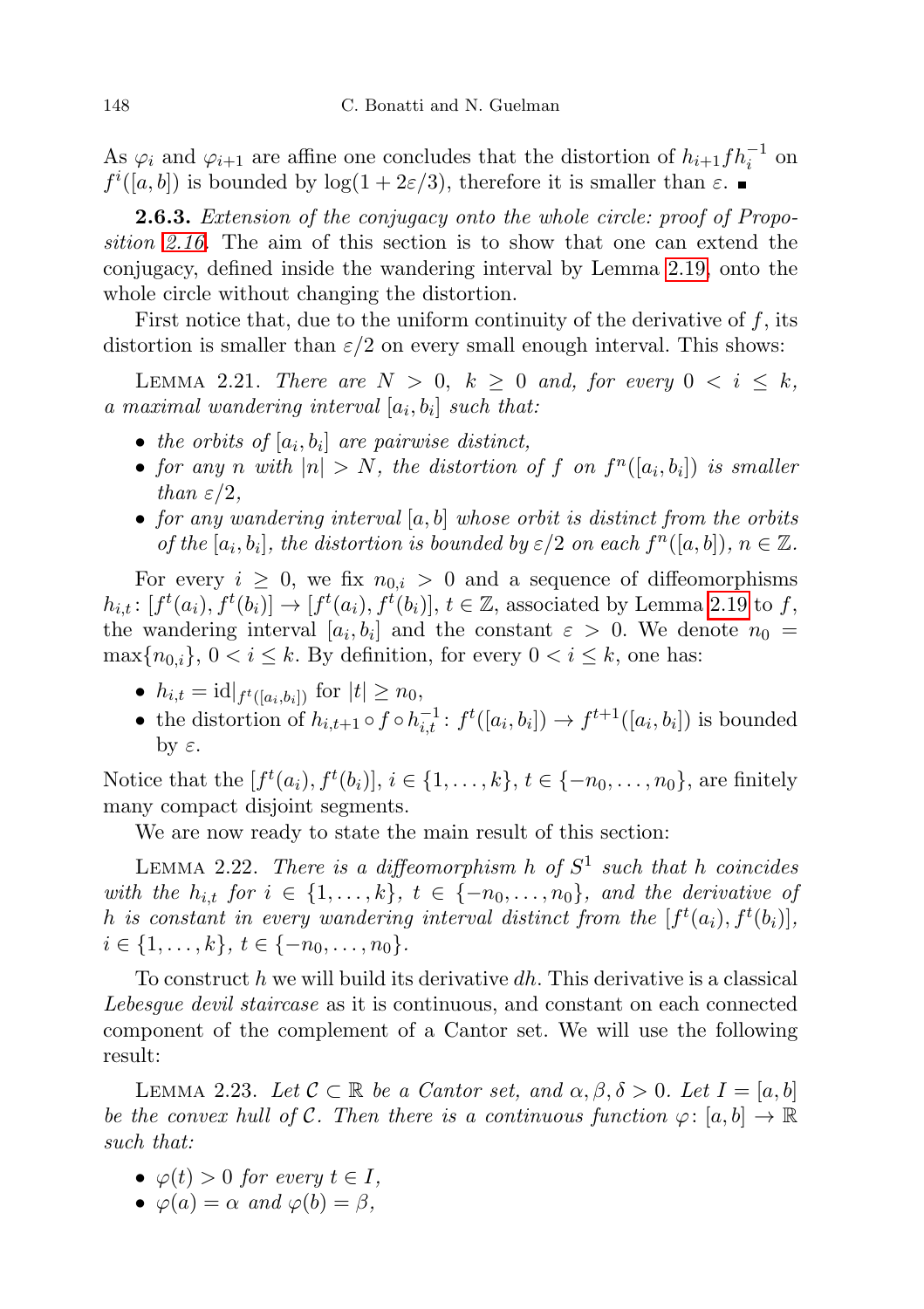- $\varphi$  is constant on each connected component of  $I \setminus \mathcal{C}$ ,
- $\int_a^b \varphi \, dt = \delta$ .

Proof. The unique point which is not classical is the condition on the integral.

We begin by constructing a continuous map  $\varphi$ <sub>-</sub>: [a, b]  $\rightarrow$  [0, ∞), constant on each connected component of  $[a, b] \setminus C$ , such that  $\varphi_-(a) = \alpha$ ,  $\varphi_-(b) = \beta$ and  $\int_a^b \varphi \, dt < \delta$ ; for that, it is enough to build  $\varphi$  bounded by  $\max\{\alpha, \beta\}$  and equal to 0 on a segment  $[c, d]$  with  $c, d \in \mathcal{C}$  and  $(c - a) + (b - d) < \frac{b - a}{\max\{a\}}$  $\frac{b-a}{\max\{\alpha,\beta\}}$ .

Then we construct a continuous map  $\varphi_0: [a, b] \to [0, \infty)$ , constant on each connected component of  $[a, b] \setminus C$ , and such that  $\varphi_0(a) = \varphi_0(b) = 0$  and  $\varphi_0(x) > 0$  for  $a < x < b$ . In particular  $\int_a^b \varphi_0(t) dt > 0$ .

Then the map  $\varphi$  defined by

$$
\varphi(t) = \varphi_{-}(t) + \left(\frac{\delta - \int_a^b \varphi_{-}(s) ds}{\int_a^b \varphi_0(s) ds}\right) \varphi_0(t)
$$

has all the announced properties.  $\blacksquare$ 

<span id="page-20-0"></span>COROLLARY 2.24. Let  $C \subset \mathbb{R}$  be a Cantor set, and  $\alpha, \beta > 0$ . Let  $I = [a, b]$ be the convex hull of C. There is a  $C^1$ -diffeomorphism  $h: I \to I$ , affine on each connected component of  $I \setminus C$  and such that  $dh(a) = \alpha$  and  $dh(b) = \beta$ .

*Proof.* Let  $\varphi: I \to (0, \infty)$  be the map associated by Lemma [2.23](#page-19-0) to C,  $[a, b], \alpha, \beta \text{ and } \delta = b - a.$  Then  $h: [a, b] \to \mathbb{R}$  defined by  $h(t) = a + \int_a^t \varphi(s) ds$ induces a  $C^1$ -diffeomorphism of  $[a, b]$  which is affine on each connected component of  $I \setminus \mathcal{C}$ .

*Proof of Lemma [2.22.](#page-19-1)* Recall that  $f \in \text{Diff}^1_+(S^1)$  is a  $C^1$ -diffeomorphism with irrational rotation number, whose orbits are not dense (otherwise there is nothing to prove). Thus  $f$  has a unique minimal set which is a Cantor set, C.

Consider the closure  $I = [f^{t_1}(b_i), f^{t_2}(a_j)]$  of a connected component of  $S^1 \setminus \bigcup_{i \in \{1,\ldots,k\}, t \in \{-n_0,\ldots,n_0\}} [f^t(a_i), f^t(b_i)].$  Notice that the interior of the last union is disjoint from  $\mathcal{C}$ . Consequently, the extremities of I are not isolated points of  $I \cap C$ . Hence  $I \cap C$  is a Cantor set.

According to Corollary [2.24](#page-20-0) there is an orientation preserving  $C<sup>1</sup>$ -diffeomorphism  $h_I: I \to I$  such that:

- $dh_I(f^{t_1}(b_i)) = dh_{i,t_1}(f^{t_1}(b_i)),$
- $dh_I(f^{t_2}(a_j)) = dh_{j,t_2}(f^{t_2}(a_j)),$
- $dh_I$  is constant on each connected component of  $I \setminus C$ .

Now, one defines  $h: S^1 \to S^1$  as  $h|_I = h_I$  and  $h|_{[f^t(a_i), f^t(b_i)]} = h_{i,t}$  for  $t \in \{-n_0, \ldots, n_0\}$ .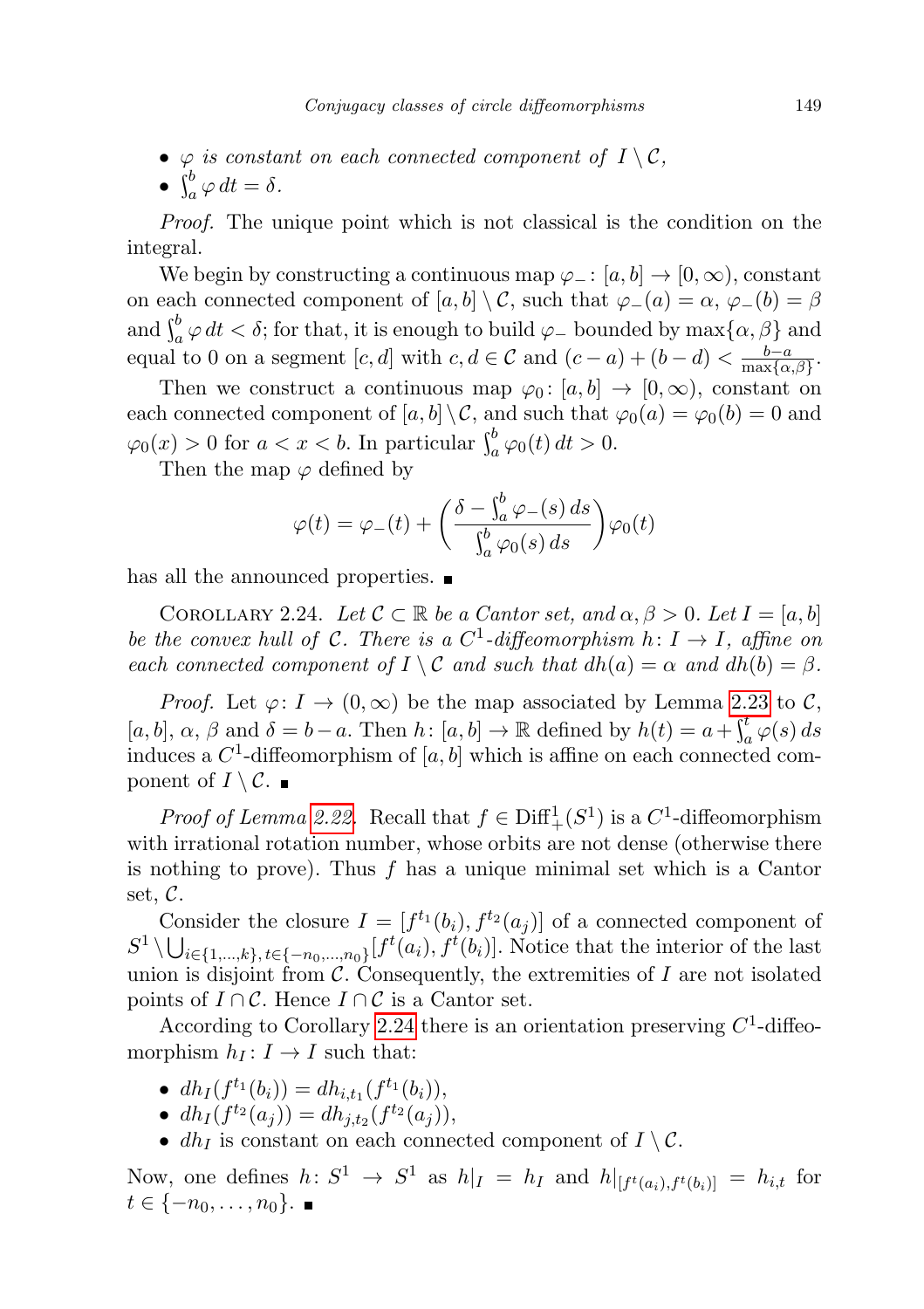Proof of Proposition [2.16.](#page-16-0) Consider the diffeomorphism h given by Lem-ma [2.22.](#page-19-1) Then  $h f h^{-1}$  coincides with  $h_{i,t+1} f h_{i,t}$  on the  $f^t([a_i, b_i])$  for  $|t| < n_0$ ; therefore, the distortion is bounded by  $\varepsilon$ . On other wandering intervals, h is affine, so that the conjugacy does not affect the distortion, which was bounded by  $\varepsilon/2$  by definition of the  $[a_i, b_i]$  and  $n_0$ .

<span id="page-21-0"></span>3. Proof of the main result. The aim of this section is to prove our main result (Theorem [1.1\)](#page-1-0) assuming Theorem [3.1](#page-21-1) which explains that one can change the initial and final ratios by arbitrarily small perturbations if one choose an adapted segment of a specific length.

## 3.1. Perturbing the initial and final ratios at *characteristic* times. Our main technical result is

<span id="page-21-1"></span>THEOREM 3.1. Given any  $\alpha \in \mathbb{R} \setminus \mathbb{Q}$  there is a (strictly increasing) sequence  $\{k_i\} \subset \mathbb{N}$  with the following properties: Let f, g be  $C^1$ -diffeomorphisms with rotation number  $\alpha$ , let  $x, y \in S^1$ , and let  $\varepsilon > 0$ . Then:

- for any i the orbit segments  $\{x, \ldots, f^{k_i}(x)\}\$ and  $\{y, \ldots, g^{k_i}(y)\}\$ are adapted,
- there is  $i_0$  such that for every  $i \geq i_0$  there is a  $C^1$ -diffeomorphism  $g_i$ such that:
	- $g_i$  is  $\varepsilon$ -C<sup>1</sup>-close to g,
	- $-\{y,\ldots,g_i^{k_i}(y)\}\;$  is an adapted segment of  $g_i$  ordered on  $S^1$  in the same way as  $\{x, \ldots, f^{k_i}(x)\}\$ and  $\{y, \ldots, g^{k_i}(y)\}\$ ,
	- the initial and final ratios of  $g_i$  on  $\{y, \ldots, g_i^{k_i}(y)\}$  are the same as the ones of f on  $\{x, \ldots, f^{k_i}(x)\}.$

In Section [4.2](#page-23-0) we will build the sequence  $\{k_i\}$ , called the *characteristic* times, and Section [5](#page-28-1) will be dedicated to the proof of Theorem [3.1.](#page-21-1)

The aim of this section is to show that Theorem [3.1](#page-21-1) together with Theorem [2.1,](#page-7-0) Proposition [2.16,](#page-16-0) Lemma [2.10](#page-8-0) and Proposition [2.12](#page-10-0) imply Theorem [1.1.](#page-1-0)

**3.2. Proof of Theorem [1.1.](#page-1-0)** Let  $\alpha$  be an irrational number,  $f, g \in$  $\text{Diff}^1_+(S^1)$  with rotation number  $\alpha$ , and  $\varepsilon > 0$ . We have to prove that there is a diffeomorphism h of  $S^1$  such that  $hfh^{-1}$  is  $\varepsilon$ -close to g.

Recall that  $F^r_\alpha$  denotes the space of C<sup>r</sup>-diffeomorphisms with rotation number  $\alpha$ . According to [\[He,](#page-32-1) Proposition 4.4.2],  $F_{\alpha}^r$  is  $C^s$ -dense in  $F_{\alpha}^s$  for any  $s \leq r$ . In particular,  $F^2_\alpha$  is  $C^1$ -dense in  $F^1_\alpha$ . Thus there is a  $C^2$ -diffeomorphism  $g_0$  with rotation number  $\alpha$  and  $\varepsilon/2$ -C<sup>2</sup>-close to g. In other words, up to replacing  $\varepsilon$  by  $\varepsilon/2$  and g by  $g_0$ , we may (and will) assume that g is  $C^2$ .

According to Proposition [2.16,](#page-16-0) f is  $C^1$ -conjugate to  $f_0 = h_0 f h_0^{-1}$  such that the distortion of  $f_0$  on each wandering interval is bounded by  $\varepsilon/(150M)$ ,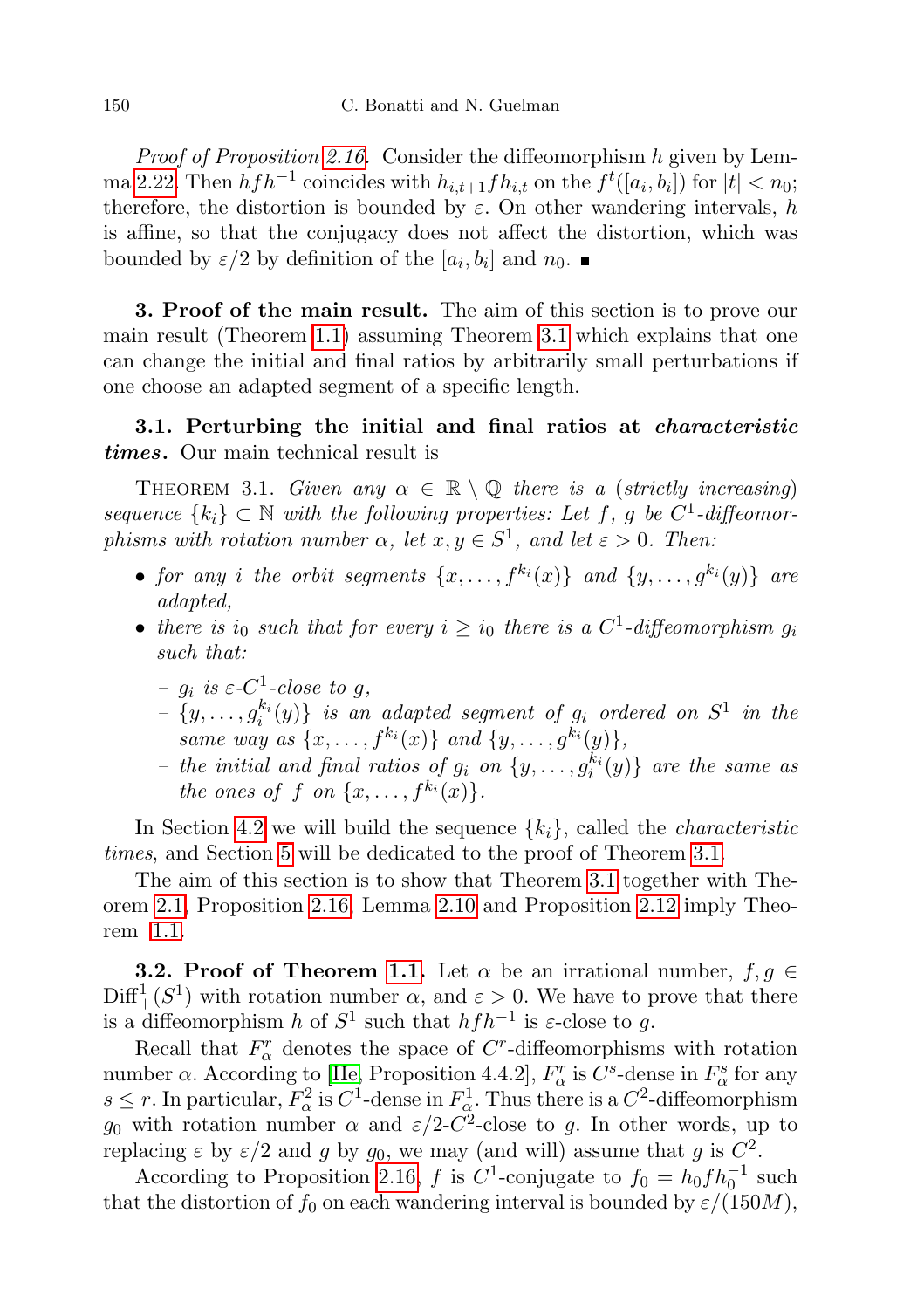where  $M$  is an upper bound for  $dq$ . Therefore, by Corollary [2.18,](#page-16-3) for any sufficiently large orbit segment of a point x in the minimal set of  $f_0$ , the distortion of  $f_0$  on each connected component of the complement of that orbit segment will be bounded by  $\varepsilon/(50M)$ .

Thus, we choose x in the minimal set of f; then  $x_0 = h_0(x)$  is in the minimal set of  $f_0$ . We choose a sufficiently large characteristic time  $k_i$  so that, according to Theorem [3.1,](#page-21-1) g admits an  $\frac{\varepsilon}{200}C^1$ -perturbation  $g_1$  for which:

- the orbit segment  $\{0, \ldots, g_1^{k_i}(0)\}$  is adapted, and is ordered in the same way as  $\{0, \ldots, g^{k_i}(0)\}\$  and  $\{x_0, \ldots, f_0^{k_i}(x_0)\},$
- the initial and final ratios associated to  $\{0, \ldots, g_1^{k_i}(0)\}\)$  are the same as the ones of  $f_0$  on  $\{x_0, \ldots, f_0^{k_i}(x_0)\}.$
- $\bullet$  the distortion of  $g_1$  on each connected component of the complement of  $\{0, \ldots, g_1^{k_i}(0)\}$  is bounded by  $\varepsilon/(50M)$ , since  $g_1$  was chosen  $C^1$ -close to  $q$ .

Now Lemma [2.10](#page-8-0) yields a piecewise linear conjugacy H such that  $Hf_0H^{-1}$ satisfies  $|d(Hf_0H^{-1}) - dg| < \varepsilon/8$  (see Remark [2.11\)](#page-10-1).

Finally, Proposition [2.12](#page-10-0) ensures the existence of a diffeomorphism  $h$ for which  $|d(Hf_0H^{-1}) - d(hf_0h^{-1})| < \varepsilon/2$ . One infers that  $hh_0f(hh_0)^{-1}$  is  $\varepsilon$ -C<sup>1</sup>-close to g, concluding the proof.

It now remains to prove Theorem [3.1.](#page-21-1)

## 4. Characteristic times

4.1. Informal sketch. To end the proof of Theorem [1.1,](#page-1-0) it remains to prove Theorem [3.1,](#page-21-1) that is, to control and modify the initial and final ratios of (well chosen) adapted segments.

In this section, we will choose specific adapted segments that we will call *characteristic segments*. They will be chosen for the rotation  $R_{\alpha}$ ,  $\alpha \in$  $\mathbb{R} \setminus \mathbb{Q}$ , and we will then control the ratios of characteristic segments for the diffeomorphisms  $f, g$  in  $F_{\alpha}^r$ ,  $r = 1, 2$ , and for their  $C^1$ -perturbations.

Let us roughly explain how we choose these characteristic segments:

- First we consider the sequence of closest returns to 0 of the  $n\alpha$ ; they are the extremities of an interval that contains 0. We consider the time  $n-1$  such that  $R_{\alpha}(R_{\alpha}^{n-1}(0))$  belongs to the interval.
- We will see that we can extract a subsequence of such times for which the initial and final ratios (of the corresponding segments for the rotation  $R_{\alpha}$ ) are uniformly bounded, between 1/2 and 2.
- Then we will extract a new subsequence (called *characteristic times*) for which the union of the two segments adjacent to 0 will have a large number of disjoint successive positive iterates, which are also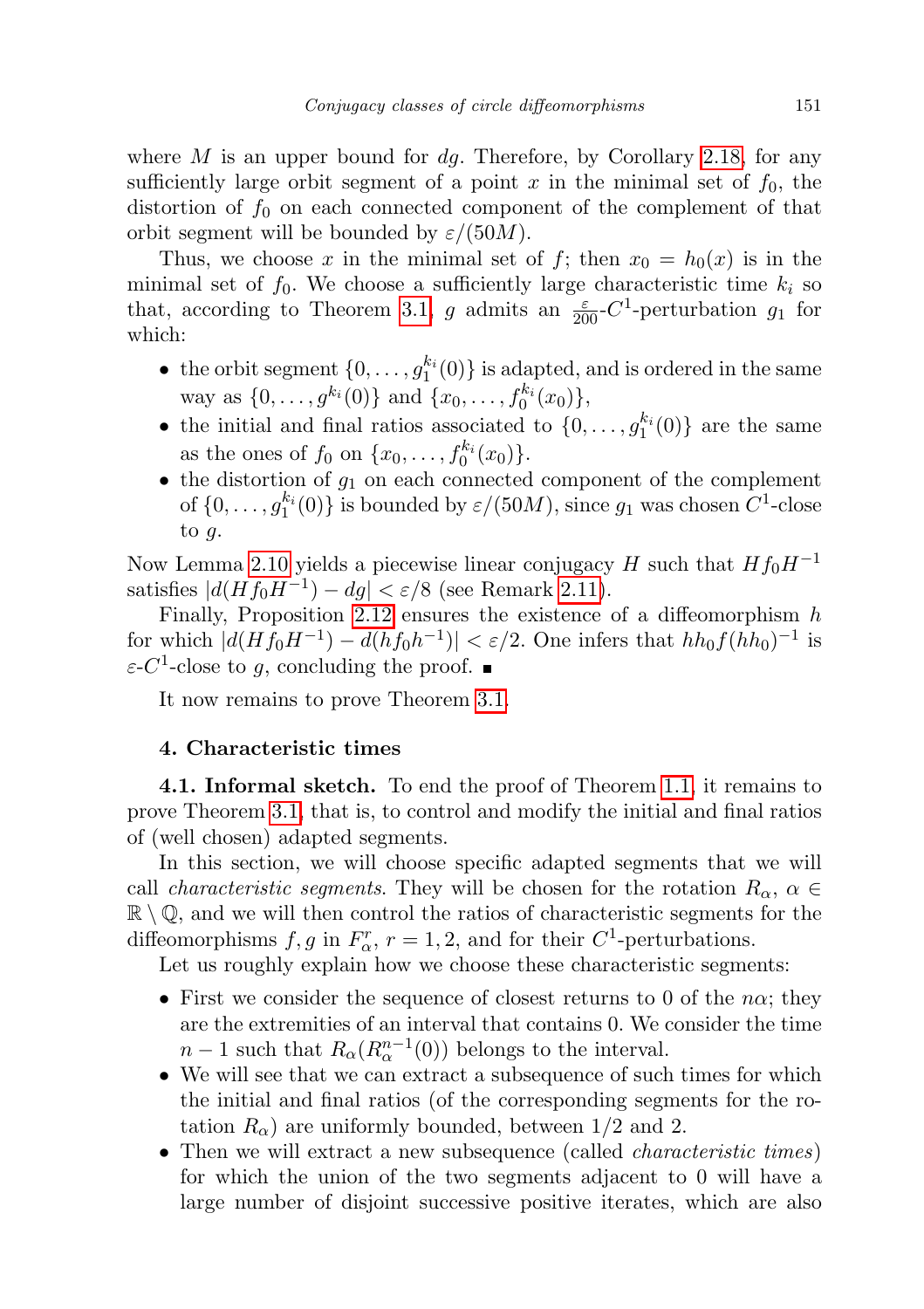disjoint from the negative iterates of the two segments adjacent to  $n\alpha$ . This number of iterates will be called the wandering time. This long wandering time will allow us to modify these ratios as we want by a  $C^1$ -perturbation.

As we need to control the complete geometry of the orbit segment until the closest return, we will first reconstruct the sequence of these closest return times, paying attention to the wandering time of the union of the segments adjacent to 0.

<span id="page-23-0"></span>4.2. Ordering the orbit segments of rotations. Let  $\alpha \in \mathbb{R} \setminus \mathbb{Q}$  be an irrational number and  $R_{\alpha}$  the rotation  $x \mapsto x + \alpha$  on  $S^1 = \mathbb{R}/\mathbb{Z}$ .

Every orbit segment  $\{x, \ldots, R^n_{\alpha}(x)\}\$  of length n is the image under the isometry  $R_x$  of the corresponding orbit segment starting at 0. Therefore we consider the orbit segments  $\{0, \alpha, \ldots, n\alpha\}.$ 

We consider the points  $-1/2 < -a_n < 0 < b_n < 1/2$  which are adjacent to 0 in this orbit segment. We define  $r_n, s_n \in \{1, \ldots, n\}$  by  $-a_n = r_n \alpha$  and  $b_n = s_n \alpha$ . According to Lemma [2.1,](#page-5-0)  $(n - s_n)\alpha < n\alpha < (n - r_n)\alpha$  are the points adjacent to  $n\alpha$ . Note that:

- $a_n \to 0$  and  $b_n \to 0$  as  $n \to \infty$ , and hence
- $r_n \to \infty$  and  $s_n \to \infty$  as  $n \to \infty$ .

The following lemma is elementary and classical (and can be deduced from Lemma [2.1](#page-5-0) and Remark [2.3\)](#page-6-2):

<span id="page-23-1"></span>Lemma 4.1.

- (i) The length of each connected component of the complement of the orbit segment belongs to  $\{a_n, b_n, a_n + b_n\}.$
- (ii) We have

$$
r_n + s_n \neq n + 1 \Leftrightarrow R_\alpha(n\alpha) = (n + 1)\alpha \notin (-a_n, b_n).
$$

In that case:

- the points  $(s_n 1)\alpha$  and  $(r_n 1)\alpha$  are adjacent, and the length of the component  $((s_n-1)\alpha, (r_n-1)\alpha)$  is  $a_n + b_n$ ,
- $a_{n+1} = a_n$ ,  $b_{n+1} = b_n$ ,  $r_{n+1} = r_n$ , and  $s_{n+1} = s_n$ .
- (iii) If  $r_n + s_n = n + 1$  then the image of  $[(n s_n)\alpha, (n r_n)\alpha]$  under  $R_{\alpha}$  is the segment  $[r_n\alpha, s_n\alpha] = [-a_n, b_n]$ . Hence the length of each connected component of the complement of the orbit segment belongs to  $\{a_n, b_n\}$ . Furthermore: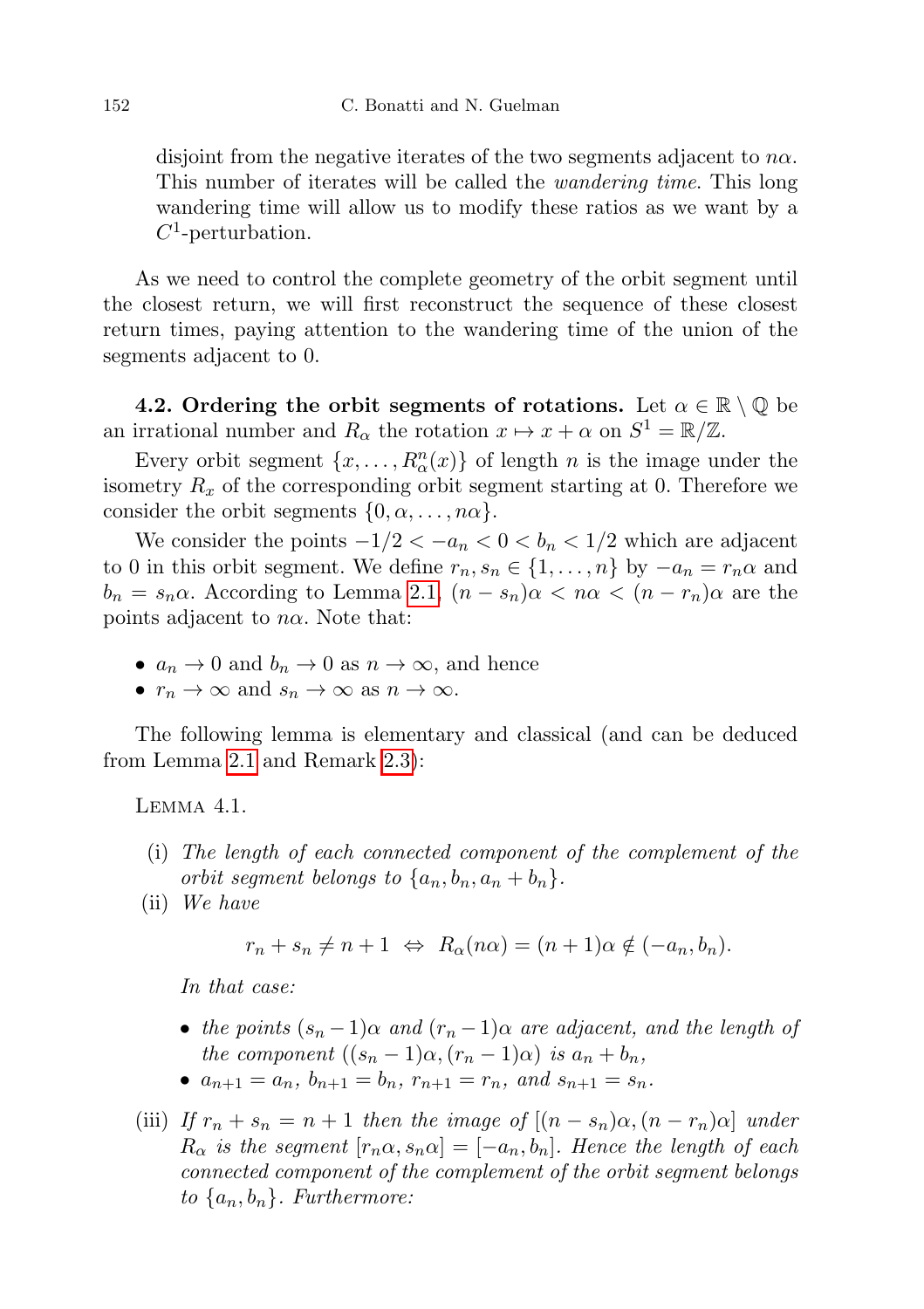(a) If 
$$
a_n > b_n
$$
 then  $(n + 1)\alpha \in (-a_n, 0)$  and  
\n
$$
\begin{cases}\na_{n+1} = a_n - b_n, \\
b_{n+1} = b_n, \\
r_{n+1} = n + 1 = r_n + s_n,\n\end{cases}
$$
\n(b) If  $b_n > a_n$  then  $(n + 1)\alpha \in (0, b_n)$  and  
\n
$$
\begin{cases}\na_{n+1} = a_n, \\
b_{n+1} = b_n - a_n, \\
r_{n+1} = r_n, \\
s_{n+1} = n + 1 = r_n + s_n.\n\end{cases}
$$

Let  $n_i$  denote the sequence of numbers such that  $(n_i + 1)\alpha \in [-a_{n_i}, b_{n_i}]$ . Lemma [4.1](#page-23-1) asserts that:

- if  $a_{n_i} > b_{n_i}$  then  $a_{n_{i+1}} = a_{n_i+1} = a_{n_i} b_{n_i}$  and  $b_{n_{i+1}} = b_{n_i+1} = b_{n_i}$ ,
- if  $a_{n_i} < b_{n_i}$  then  $a_{n_{i+1}} = a_{n_i+1} = a_{n_i}$  and  $b_{n_{i+1}} = b_{n_i+1} = b_{n_i} a_{n_i}$ .

<span id="page-24-0"></span>One deduces:

LEMMA 4.2. There is a subsequence  $\{n_{i_j}\}_{j\in\mathbb{Z}}$  of  $n_i$  such that

$$
a_{n_{i_j}}/b_{n_{i_j}} \in [1/2, 2].
$$

*Proof.* Assume  $a_{n_i} > b_{n_i}$ . Then  $a_{n_{i+1}} = a_{n_i} - b_{n_i}$  and  $b_{n_{i+1}} = b_{n_i}$ . If  $a_{n_{i+1}} < b_{n_{i+1}}$  this means  $b_{n_i} < a_{n_i} < 2b_{n_i}$  so that  $n_i$  belongs to the announced sequence.

Otherwise,  $a_{n_{i+1}} > b_{n_{i+1}}$  and  $a_{n_{i+2}} = a_{n_{i+1}} - b_{n_{i+1}} < a_{n_i}$ ; if  $a_{n_{i+1}} - b_{n_{i+1}} <$  $b_{n_i} = b_{n_i+1} = b_{n_i+2}$  we are done; otherwise we continue until there is k such that  $a_{n_{i+k}} > b_{n_{i+k}} = b_{n_i}$  but  $a_{n_{i+k+1}} < b_{n_{i+k+1}}$ ; then  $n_{i+k}$  belongs to the announced sequence.

The case  $a_{n_i} < b_{n_i}$  is analogous. Thus we have shown that the announced sequence contains numbers greater than any of the  $n_i$ , allowing us to define the  $n_{i_j}$  by induction.  $\blacksquare$ 

REMARK 4.3.  $\{(n_{i_j}+1)\alpha\}_{j\in\mathbb{N}}$  is the sequence of *closest returns to* 0 of the orbit of 0 under the rotation  $R_{\alpha}$ .

**4.2.1.** Wandering time. Consider an irrational number  $\alpha$ ,  $n > 0$ , and the orbit segment  $\{0, \ldots, n\alpha\}$ . The numbers  $r_n \alpha, s_n \alpha$  have been defined so that 0 is the unique point of the orbit segment in the open interval  $I_n = (-a_n, b_n) = (r_n \alpha, s_n \alpha);$  as a consequence, n is the unique point of the segment in the open interval  $J_n = ((n - s_n)\alpha, (n - r_n)\alpha)$ .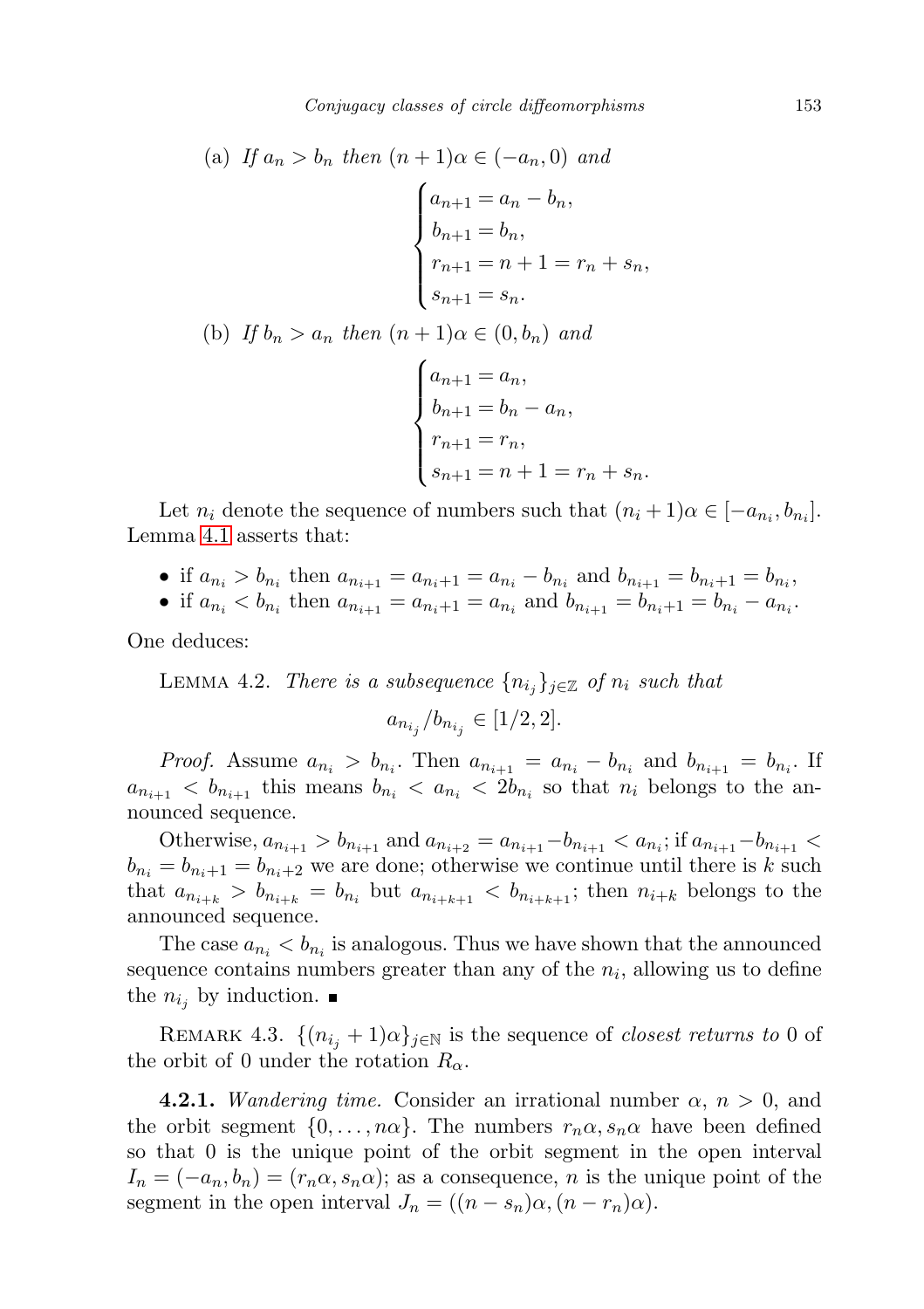DEFINITION 4.4. With the notation above, we define the *wandering time*  $w(n)$  to be the largest integer w such that the  $2(w+1)$  intervals

 $I_n, R_\alpha(I_n), \ldots, R_\alpha^w(I_n)$  and  $R_\alpha^{-w}(J_n), \ldots, R_\alpha^{-1}(J_n), J_n$ 

<span id="page-25-3"></span>are pairwise disjoint.

LEMMA 4.5. For every  $n > 0$ ,

$$
w(n) = \inf\{[n - r_n - 1/2], [n - s_n - 1/2]\},\
$$

where [·] denotes the integer part.

*Proof.* Notice that  $f^{n-r_n}(I_n) \cap J_n$  contains  $[n\alpha, (n-r_n)\alpha]$  and in particular is non-empty. This implies that  $2w(n) < n-r_n$ . One shows analogously that  $2w(n) < n - s_n$ .

On the other hand the intervals

$$
(r_n\alpha,0),..., (n\alpha,(n-r_n)\alpha)
$$
 and  $(0,s_n\alpha),..., ((n-s_n)\alpha,n\alpha)$ 

are pairwise disjoint.

One deduces that, for every w satisfying  $2w < \min\{n - s_n, n - r_n\}$ , the intervals  $I_n, R_\alpha(I_n), \ldots, R_\alpha^w(I_n)$  and  $R_\alpha^{-w}(J_n), \ldots, R_\alpha^{-1}(J_n), J_n$  are pairwise disjoint.  $\blacksquare$ 

<span id="page-25-0"></span>COROLLARY 4.6. For any  $j$ ,

$$
w(n_{i_j}) = \inf\{[s_{n_{i_j}}/2] - 1, [r_{n_{i_j}}/2] - 1\}.
$$

*Proof.* Recall that by definition  $r_{n_{i_j}} + s_{n_{i_j}} = n_{i_j} + 1$ .

4.3. Characteristic times. Corollary [4.6](#page-25-0) provides a lower bound of  $w(n_{i_j})$  as the min of two quantities. Lemma [4.8](#page-25-1) and Corollary [4.9](#page-25-2) below choose a subsequence  $N_i$  of the  $n_{i_j}$  for which we have a simpler lower bound for the wandering times  $w(N_i)$ .

REMARK 4.7. To ease notation we will write sometimes  $r(k) = r_k$ ,  $a(k) = a_k$  etc., in particular when k is a number given by some formula; for instance  $s(n_{i_{j-1}}+1)$  means  $s_{n_{i_{i-1}}+1}$ .

<span id="page-25-1"></span>LEMMA 4.8. There is a strictly increasing sequence  $\{N_i\}_{i\in\mathbb{N}}$  of integers, which is a subsequence of  $\{n_{i_j}\}_{j\in\mathbb{N}}$ , for which we have, for every i, either

- $a_{N_i} < b_{N_i}$  and  $r(N_i) \leq 2s(N_i)$ , or
- $a_{N_i} > b_{N_i}$  and  $s(N_i) \leq 2r(N_i)$ .

<span id="page-25-2"></span>As a direct consequence of Lemma [4.8](#page-25-1) and Corollary [4.6](#page-25-0) one gets:

COROLLARY 4.9. With the notations of Lemma [4.8](#page-25-1), for every i, either

- $a_{N_i} < b_{N_i}$  and  $[r(N_i)/4] 1 \le w(N_i)$ , or
- $a_{N_i} > b_{N_i}$  and  $[s(N_i)/4] 1 \le w(N_i)$ .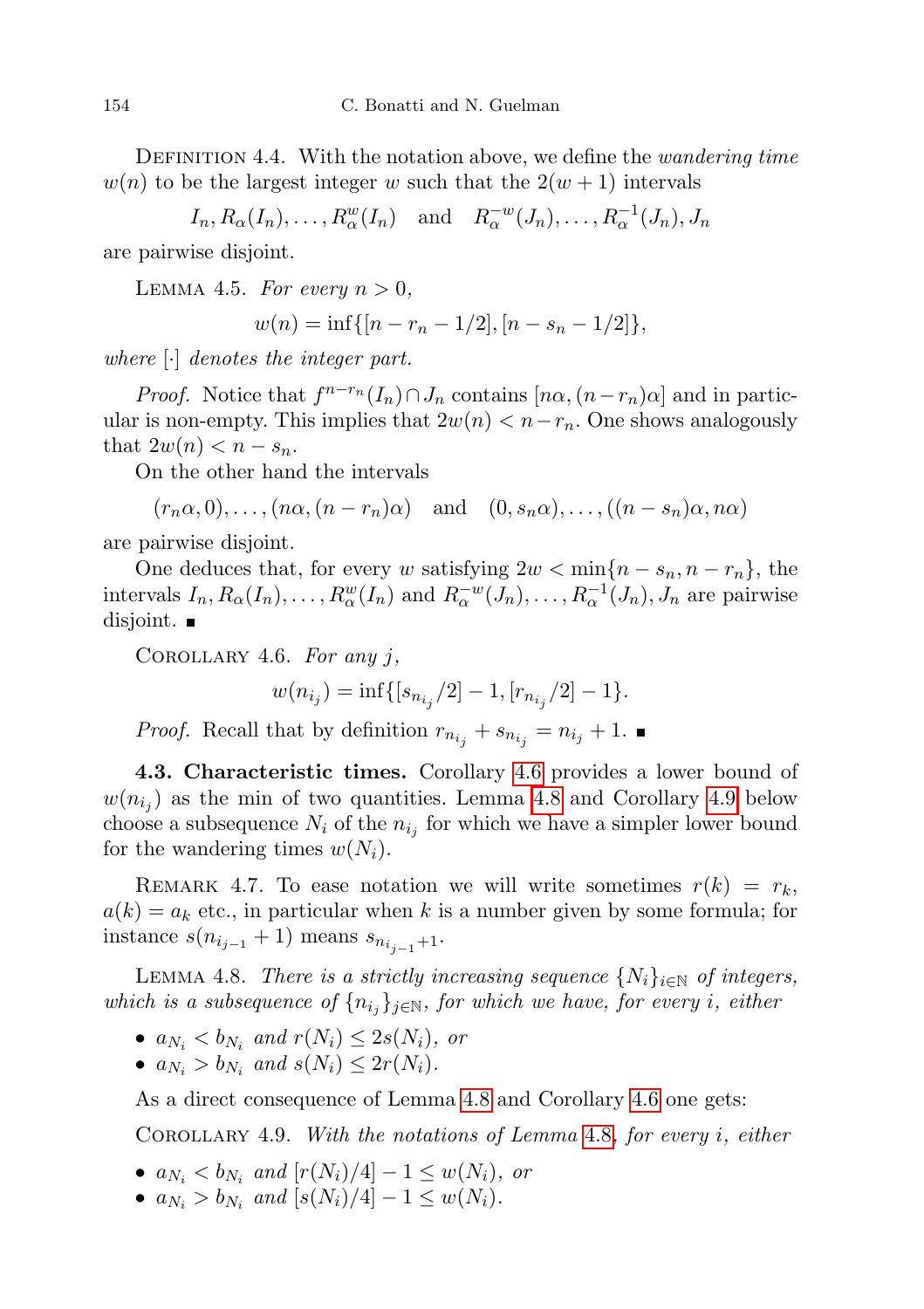*Proof of Lemma [4.8.](#page-25-1)* Denote by  $\mathcal{N}(\alpha)$  the subset of  $\{n_{i_j}\}_{j\in\mathbb{N}}$  satisfying: either  $a_{n_{i_j}} < b_{n_{i_j}}$  and  $r_{n_{i_j}} \leq 2s_{n_{i_j}}$ , or  $a_{n_{i_j}} > b_{n_{i_j}}$  and  $s_{n_{i_j}} \leq 2r_{n_{i_j}}$ . We have to prove that  $\mathcal{N}(\alpha)$  is infinite for every  $\alpha \in \mathbb{R} \setminus \mathbb{Q}$ .

Most of the  $\alpha$  are solved by the following claim:

CLAIM 7. If  $i_j - i_{j-1} \geq 2$  then either

- $a(n_{i_j}) < b(n_{i_j})$  and  $r(n_{i_j}) < s(n_{i_j})$ , or
- $a(n_{i_j}) > b(n_{i_j})$  and  $r(n_{i_j}) > s(n_{i_j}),$

so that in both cases  $i_j \in \mathcal{N}(\alpha)$ .

*Proof.* Assume for instance  $a(n_{i_j}) < b(n_{i_j})$ ; the other case is identical. By the choice of the  $n_{i_j}$ , one has  $a(n) < b(n)$  for every  $n_{i_{j-1}} < n \leq n_{i_j}$ , and  $a(n_{i_{j-1}}) > b(n_{i_{j-1}})$ .

According to Lemma [4.1,](#page-23-1)

$$
r(n_{i_{j-1}} + 1) = r(n_{i_{j-1}}) + s(n_{i_{j-1}}),
$$
  

$$
s(n_{i_{j-1}} + 1) = s(n_{i_{j-1}}).
$$

Furthermore,  $r(n_{i_{j-1}+1}) = r(n_{i_{j-1}}+1)$  and  $s(n_{i_{j-1}+1}) = s(n_{i_{j-1}}+1)$ . Then by Lemma [4.1,](#page-23-1) for every  $0 \leq k \leq i_j - i_{j-1}$ ,

$$
r(n_{i_{j-1}+k}) = r(n_{i_{j-1}} + 1),
$$
  
\n
$$
s(n_{i_{j-1}+k}) = s(n_{i_{j-1}} + 1) + (k-1)r(n_{i_{j-1}} + 1).
$$

In particular,

$$
r(n_{i_j}) = r(n_{i_{j-1}} + 1),
$$
  
\n
$$
s(n_{i_j}) = s(n_{i_{j-1}} + 1) + (i_j - i_{j-1} - 1)r(n_{i_{j-1}} + 1),
$$

so that  $r(n_{i_j}) < s(n_{i_j})$  as announced.

Consider now  $\alpha$  such that there is  $j_0$  such that no  $j \geq j_0$  satisfies the conclusion (and hence the hypothesis) of the claim. This implies that  $i_{j_0+k}$  =  $i_{j_0} + k$  for every positive k.

Assume for instance  $a(n_{i_{j_0}}) < b(n_{i_{j_0}})$ . Then, for every  $k > 0$ ,

$$
\begin{aligned} r(n_{i_{j_0}}+2k)&=r(n_{i_{j_0}}+2k-1)+s(n_{i_{j_0}}+2k-1),\\ s(n_{i_{j_0}}+2k)&=s(n_{i_{j_0}}+2k-1),\\ r(n_{i_{j_0}}+2k+1)&=r(n_{i_{j_0}}+2k),\\ s(n_{i_{j_0}}+2k+1)&=r(n_{i_{j_0}}+2k)+s(n_{i_{j_0}}+2k). \end{aligned}
$$

In particular  $r(n_{i_{j_0+2}}) = r(n_{i_{j_0+1}}) + s(n_{i_{j_0+1}}) = 2r(n_{i_{j_0}}) + s(n_{i_{j_0}})$  and  $s(n_{i_{j_0+2}}) = s(n_{i_{j_0+1}}) = r(n_{i_{j_0}}) + s(n_{i_{j_0}})$ , so that

$$
r(n_{i_{j_0+2}}) < 2s(n_{i_{j_0+2}}).
$$

This proves that  $n_{i_{i_0+2}} \in \mathcal{N}(\alpha)$ , and ends the proof of the lemma.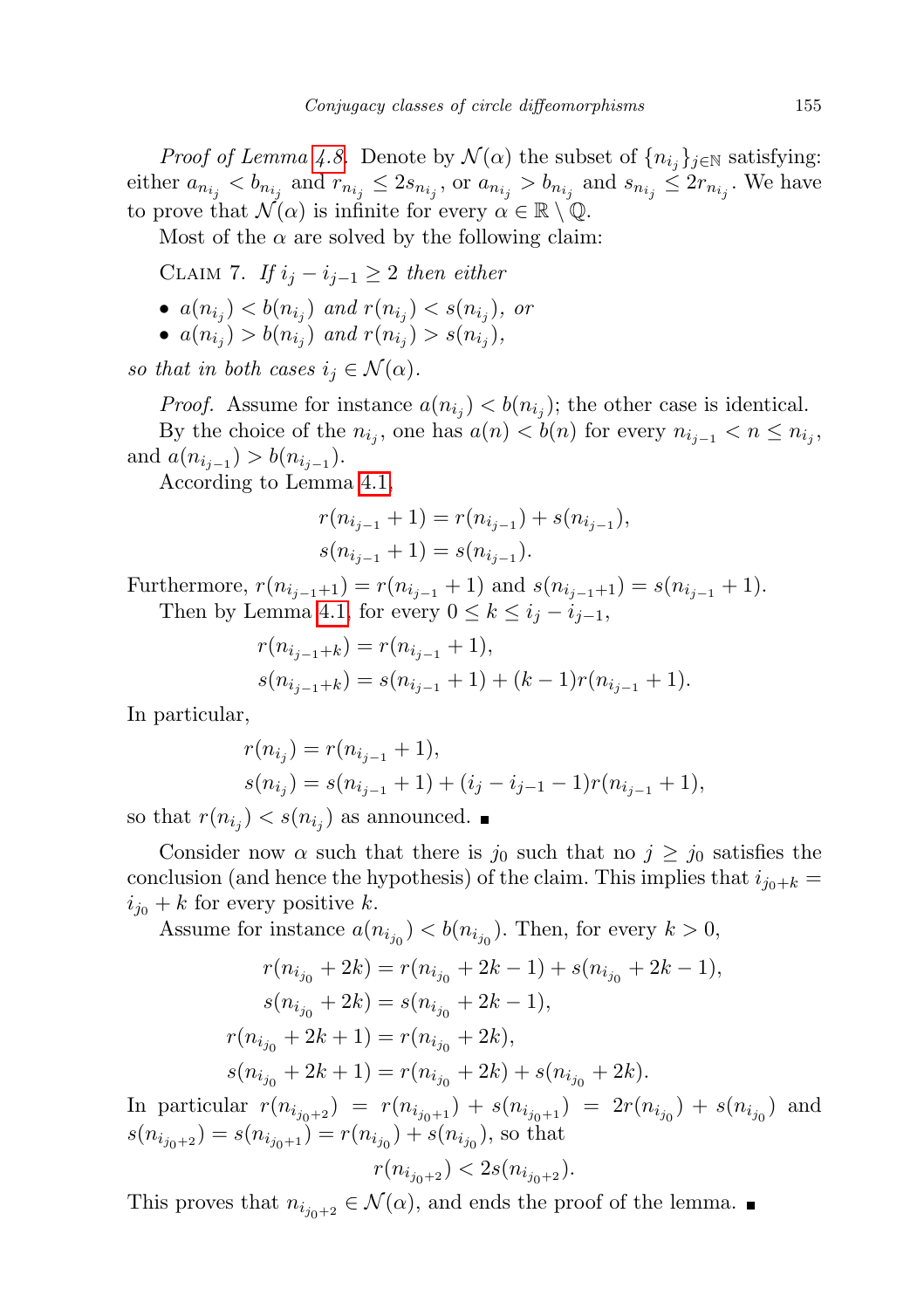The  $N_i$  are almost the announced characteristic times. The unique defect is that the orbit segments  $\{x, \ldots, R_\alpha^{N_i}(x)\}$  are not adapted, because, as  $\{N_i\}$ is a subsequence of  $\{n_{i_j}\}\$ , one has  $r(N_i) + s(N_i) = N_i + 1$ .

<span id="page-27-0"></span>DEFINITION 4.10. With the notations above, we define  $k_i = N_i - 1$  and we call  $k_i$  the *characteristic times* of  $\alpha$ . If f is a diffeomorphism with rotation number  $\alpha$  then for every  $x$  and  $i \in \mathbb{N}$  the orbit segments  $\{0, \ldots, f^{k_i}(0)\}\$  will be the characteristic segments of f.

We denote  $w_i = w(k_i)$ , the wandering time of the characteristic segment. Then, summarizing the results of this section:

<span id="page-27-1"></span>Lemma 4.11.

- The orbit segments  $\{x, \ldots, R_\alpha^{k_i}(x)\}$  are adapted segments.
- The initial and final ratios of the rotation  $R_{\alpha}$  on this orbit segment belong to  $[1/2, 2]$ .
- The wandering time  $w_i$  is bounded as follows: either
	- $-a_{k_i} < b_{k_i}$  and  $[r(k_i)/4] 2 \le w(k_i)$ , or  $-a_{k_i} > b_{k_i}$  and  $[s(k_i)/4] - 2 \leq w(k_i)$ .

*Proof.* One deduces from Lemma [4.1](#page-23-1) that  $r(k_i) = r(N_i)$  and  $s(k_i) =$  $s(N_i)$ . As a consequence, the orbit segment  $\{x, \ldots, R_{\alpha}^{k_i}(x)\}\)$  is adapted. Furthermore the initial and final ratios are the same as those associated to  $N_i$ and belong to  $(1/2, 2)$  (see Lemma [4.2\)](#page-24-0).

The last item is now a consequence of the fact that  $w(k_i) = w(N_i)$  or  $w(k_i) = w(N_i) - 1$  (see Lemma [4.5\)](#page-25-3) applied to Corollary [4.9.](#page-25-2)

4.4. Geometry of the characteristic segment for  $f \in F^1_\alpha$ . Let f be a  $C^1$ -diffeomorphism with an irrational rotation number  $\alpha$ . Classical results assert that f is *uniquely ergodic*, that is, f admits a unique invariant measure. The Lyapunov exponent of this measure is zero. This implies:

LEMMA 4.12. For any  $\lambda > 1$  there is  $n_{\lambda} > 0$  such that for any  $n > n_{\lambda}$ and any  $x \in S^1$ ,

$$
df^n(x) \in [\lambda^{-n}, \lambda^n].
$$

One checks easily:

<span id="page-27-2"></span>COROLLARY 4.13. Let  $x, y \in S^1$ . Assume that there is n with  $|n| > n_\lambda$ and  $x < f^{n}(x) < f^{2n}(x) < y < f^{3n}(x)$ . Then

$$
\frac{|x - f^n(x)|}{\lambda^{|n|}} < |f^n(x) - y| < (\lambda^{|n|} + \lambda^{|2n|}) |x - f^n(x)|.
$$

*Proof.* Applying  $f^{-n}$  to the segment  $[f^{n}(x), y]$ , one gets

$$
|f^n(x)-y|\geq \frac{|f^{-n}(f^n(x))-f^{-n}(y)|}{\lambda^{|n|}}>\frac{|x-f^n(x)|}{\lambda^{|n|}},
$$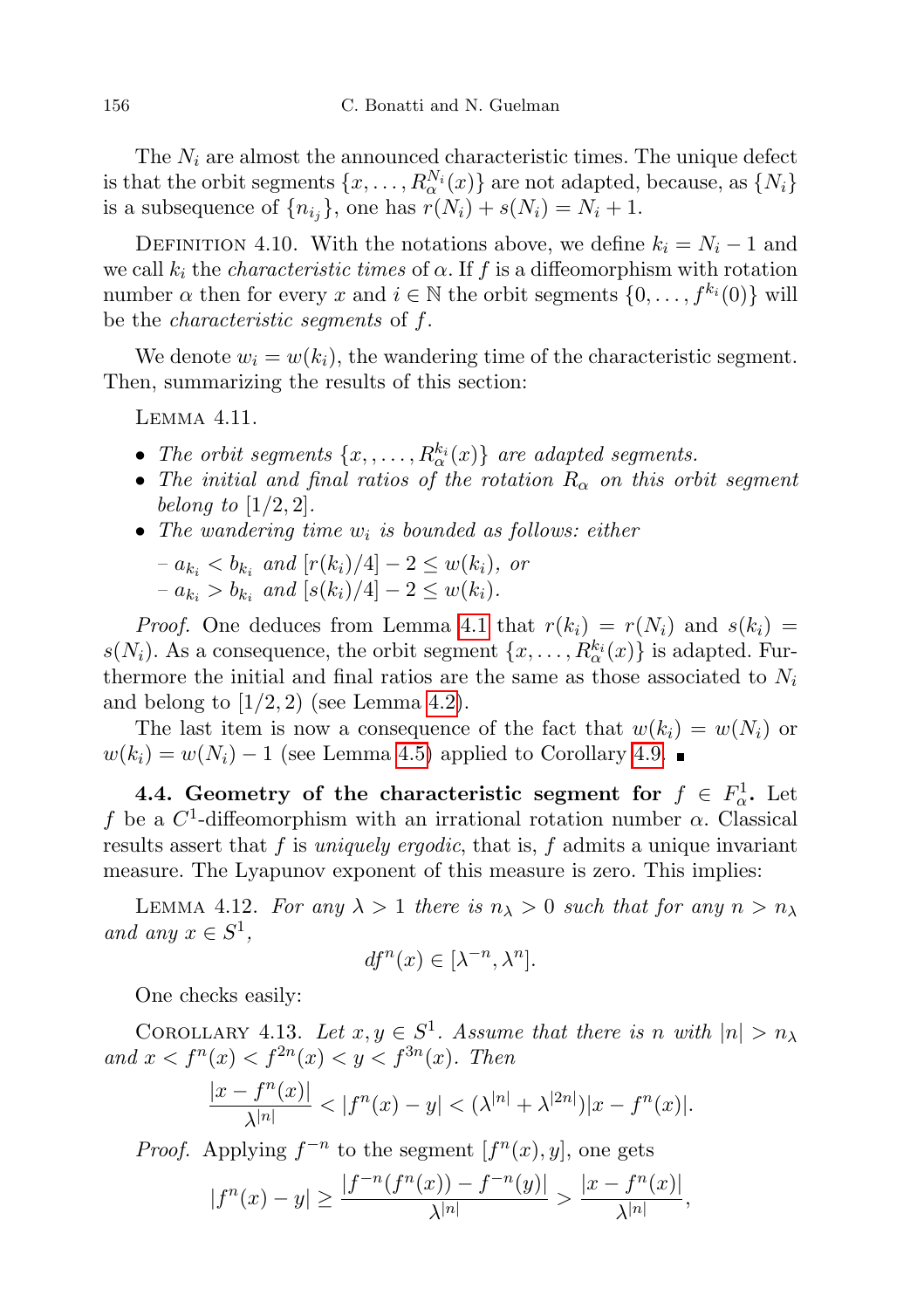proving the left inequality. Moreover,

 $|f^{n}(x)-y|<|f^{n}(x)-f^{2n}(x)|+|f^{2n}(x)-f^{3n}(x)|<(\lambda^{|n|}+\lambda^{|2n|})|x-f^{n}(x)|,$ ending the proof.  $\blacksquare$ 

<span id="page-28-0"></span>LEMMA 4.14. Let  $f \in F^1_\alpha$ . Let  $\{k_i\}_{i \in \mathbb{N}}$  be the sequence of characteristic times associated to  $\alpha$  (see Definition 4.[10\)](#page-27-0). Then, given any  $\lambda > 1$ , there is  $i(\lambda)$  such that, for all  $i \geq i(\lambda)$  and  $x \in S^1$ , the initial and final ratios of the *characteristic segments*  $\{x, \ldots, f^{k_i}(x)\}\$  *belong to*  $[\lambda^{-w_i}, \lambda^{w_i}]\$ .

*Proof.* Consider the corresponding characteristic segment  $\{0, \ldots, k_i \alpha\}$ for the rotation  $R_{\alpha}$ . Assume for instance that  $a(k_i) < b(k_i)$ . By Lemma [4.11,](#page-27-1) we also have  $b(k_i) < 2a(k_i)$ . This means

$$
R_{\alpha}^{r(k_i)}(0) < 0 < R_{\alpha}^{-r(k_i)}(0) < R_{\alpha}^{s(k_i)}(0) < R_{\alpha}^{-2r(k_i)}(0).
$$

As the orbit segments of f are similarly ordered to the ones of  $R_{\alpha}$ , one gets

$$
f^{r(k_i)}(x) < x < f^{-r(k_i)}(x) < f^{s(k_i)}(x) < f^{-2r(k_i)}(x).
$$

Given any  $\lambda_1 > 1$  and i such that  $r(k_i) > n_{\lambda_1}$ , one deduces the following bounds from Corollary [4.13](#page-27-2) applied to the point  $f^{r(k_i)}(x)$  and  $n = -r(k_i)$ :

$$
\frac{|x - f^{r(k_i)}(x)|}{\lambda_1^{|r(k_i)|}} < |f^{s(k_i)}(x) - x| < (\lambda_1^{|r(k_i)|} + \lambda_1^{|2r(k_i)|}) |x - f^{r(k_i)}(x)|.
$$

Thus the initial ratio belongs to  $\lambda_1^{-r(k_i)}$  $\lambda_1^{|r(k_i)|}$ ,  $\lambda_1^{|r(k_i)|} + \lambda_1^{|2r(k_i)|}$  $\binom{[2T(K_i)]}{1}$ .

Recall that for the characteristic time  $k_i$  for which  $a(k_i) < b(k_i)$  one has

$$
[r(k_i)/4]-1\leq w(k_i).
$$

Thus, there is  $\lambda_1$  such that

$$
\lambda_1^{|r(k_i)|} + \lambda_1^{|2r(k_i)|} < \lambda^{w(k_i)}
$$

for every large enough  $k_i > n_{\lambda_1}$ . This gives the announced bound for the initial ratio; the bound of the final ratio is obtained similarly.  $\blacksquare$ 

We can restate Lemma [4.14](#page-28-0) as follows:

<span id="page-28-2"></span>REMARK 4.15. There is a sequence  $\lambda_i > 1$  tending to 1 as  $n \to \infty$  such that for all i and  $x \in S^1$  the initial and final ratios of the characteristic segment  $\{x, \ldots, f^{k_i}(x)\}\)$  belong to  $[\lambda_i^{-w_i}, \lambda_i^{w_i}].$ 

<span id="page-28-1"></span>5. Perturbations. The aim of this section is to prove Theorem [3.1](#page-21-1) with the characteristic times  ${k_i}$  as the announced sequence. Let  $w_i$  be the corresponding wandering times. In the statement of Theorem [3.1,](#page-21-1) the diffeomorphism f appears only via its initial and final ratios. Let us recall that, according to Lemma [4.14](#page-28-0) and Remark [4.15,](#page-28-2) these ratios are bounded: they are in an interval  $[\lambda_i^{-w_i}, \lambda_i^{w_i}]$  where the sequence  $\lambda_i > 1$  tends to 1; this sequence depends on f.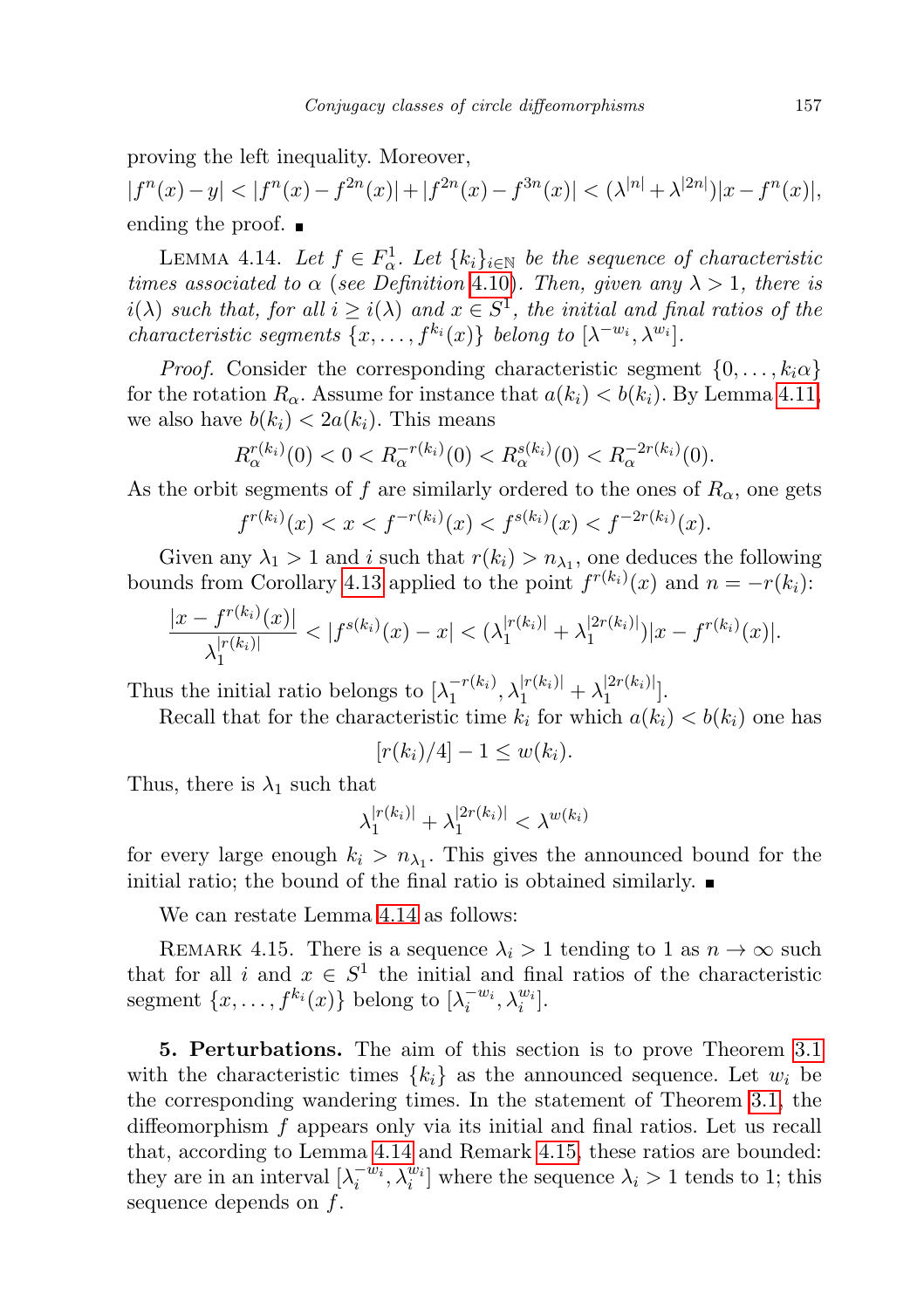Theorem [3.1](#page-21-1) states that there exists an  $\varepsilon$ -C<sup>1</sup>-small perturbation of g whose initial and final ratios coincide with those of f.

As we already noticed, up to shrinking  $\varepsilon$  if necessary, one may assume that g is a  $C^2$ -diffeomorphism.

Having in mind these comments, Theorem [3.1](#page-21-1) is a direct consequence of Proposition [5.1](#page-29-0) below:

<span id="page-29-0"></span>PROPOSITION 5.1. Given

- any  $\alpha \in \mathbb{R} \backslash \mathbb{Q}$ , the corresponding characteristic times  $k_i$  and wandering times  $w_i, i \in \mathbb{N}$ ,
- any sequence  $\lambda_i > 1$  tending to 1,
- any sequences  $\rho_i^-, \rho_i^+ \in [\lambda_i^{-w_i}, \lambda_i^{w_i}],$
- any  $C^2$ -diffeomorphism g with rotation number  $\alpha$ ,
- any  $y \in S^1$ ,
- any  $\varepsilon > 0$ ,

there is  $i_0$  such that, for every  $i \geq i_0$ , there is a  $C^1$ -diffeomorphism  $g_i$  and a point  $y_i$  with the following properties:

- $g_i$  is  $\varepsilon$ -C<sup>1</sup>-close to g,
- $\bullet$   $\{y_i, \ldots, g_i^{k_i}(y_i)\}$  is an adapted segment of  $g_i$  similarly ordered on  $S^1$ to  $\{y, \ldots, g^{k_i}(y)\},\$
- the initial and final ratios of  $g_i$  on  $\{y_i, \ldots, g_i^{k_i}(y_i)\}$  are  $\rho_i^-$  and  $\rho_i^+$ , respectively,
- $y_i \rightarrow y$  as  $i \rightarrow \infty$ .

**5.1. Proof of Proposition [5.1.](#page-29-0)** Let  $I_i = I_i(g)$  and  $J_i = J_i(g)$  denote the intervals  $(g^{r(k_i)}(y), g^{s(k_i)}(y))$  and  $(g^{k_i-s(k_i)}(y), g^{k_i-r(k_i)}(y))$ , containing y and  $g^{k_i}(y)$ , respectively (in the terminology of Section [2,](#page-4-0) they are the interiors of the initial and final basic intervals, respectively). By definition of the wandering times, the intervals  $I_i(g), g(I_i), \ldots, g^{w_i}(I_i), g^{-w_i}(J_i), \ldots, J_i$ are pairwise disjoint.

We will achieve the final ratio equal to  $\rho_i^+$  by performing a perturbation of g with support in  $g^{-w_i}(J_i), \ldots, J_i$ , and the initial ratio equal to  $\rho_i^-$  by a perturbation of g with support in  $I_i$ ,  $g(I_i)$ , ...,  $g^{w_i}(I_i)$ . These supports are disjoint so that the construction can be performed independently. Furthermore, they are analogous. We will only present the construction of  $\rho_i^-$ .

5.1.1. Distortion control and initial and final ratios for g. According to Remark [4.15,](#page-28-2) there are  $\tilde{\lambda}_i > 1$  tending to 1 as  $i \to \infty$  such that the initial and final ratios of g belong to  $[\tilde{\lambda}_i^{-w_i}, \tilde{\lambda}_i^{w_i}].$ 

The intervals  $g^{j}(I_i)$ ,  $j \in \{0, \ldots, w_i\}$ , are pairwise disjoint in  $S^1$ , so the sum of their lengths is bounded by 1. As g is assumed to be  $C^2$ , a classical argument implies the following distortion control: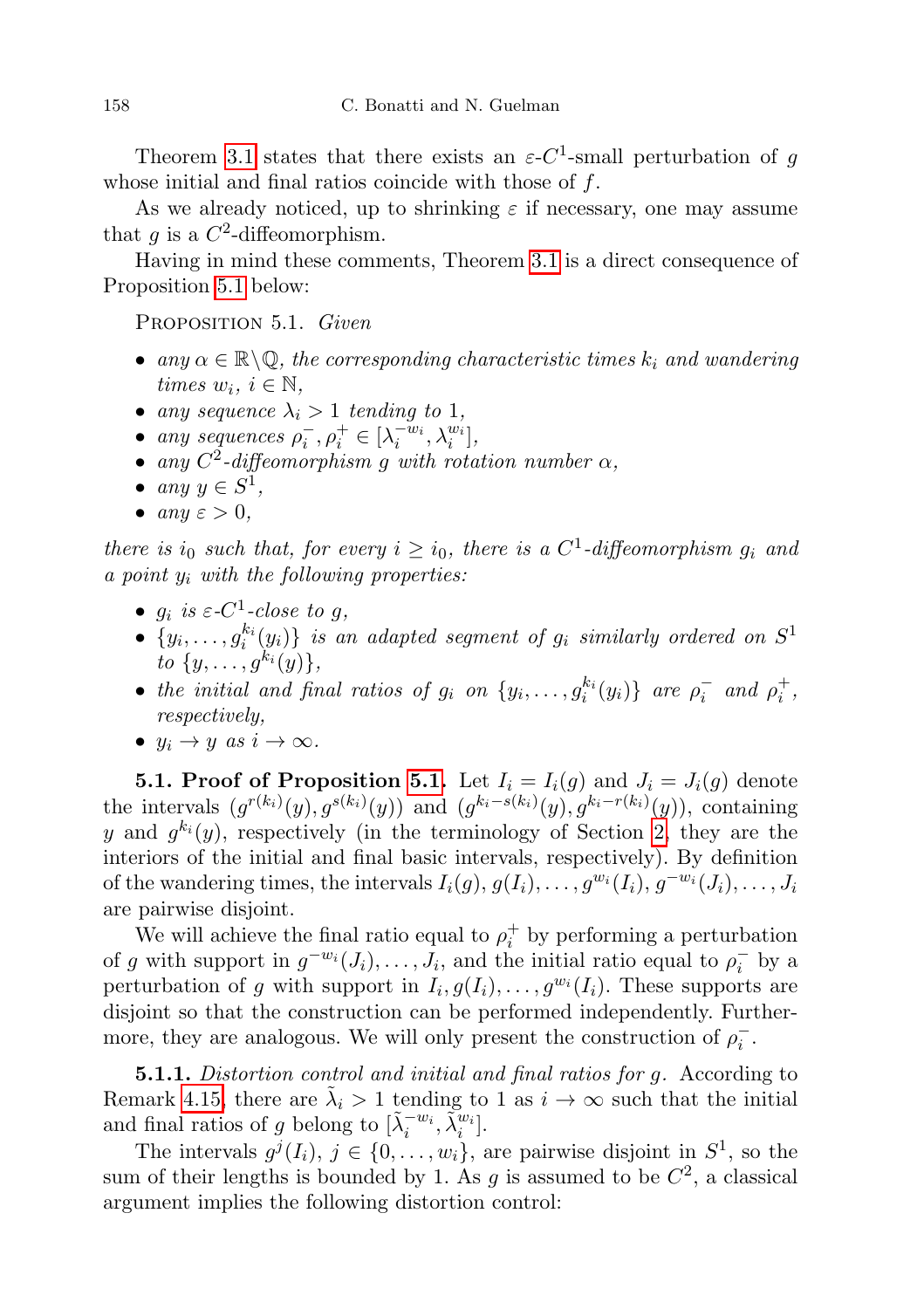LEMMA 5.2. There is a constant  $C > 1$  such that for all i and  $j \in$  $\{0, 1, \ldots, w_i\},\$  the distortion of  $g^j$  on  $I_i$  is bounded by  $\log C$ .

As a consequence, for every i one has

$$
\frac{|g^{r(k_i)+j}(y) - g^j(y)|}{|g^{s(k_i)+j}(y) - g^j(y)|} \in [C^{-2} \tilde{\lambda}_i^{-w_i}, C^2 \tilde{\lambda}_i^{w_i}].
$$

We denote

$$
\mu_i = \sup \{ \lambda_i, C^{2/w_i} \tilde{\lambda}_i \}.
$$

Then

Lemma 5.3. With the notations above:

•  $\mu_i \to 1$  as  $i \to \infty$ , •  $\rho_i^- \in [\mu_i^{-w_i}, \mu_i^{w_i}]$  for every i,  $\bullet$   $\frac{|g^{r(k_i)+j}(y)-g^j(y)|}{\frac{|g^{(k_i)}(x)-g^j(y)|}{\frac{|g^{(k_i)}(x)-g^j(y)|}{\frac{|g^{(k_i)}(x)-g^j(y)|}{\frac{|g^{(k_i)}(x)-g^j(y)|}{\frac{|g^{(k_i)}(x)-g^j(y)|}{\frac{|g^{(k_i)}(x)-g^j(y)|}{\frac{|g^{(k_i)}(x)-g^j(y)|}{\frac{|g^{(k_i)}(x)-g^j(y)|}{\frac{|g^{(k_i)}(x)-g^j(y)|}{\frac{|g^{(k_i)}(x)-g^j(y)|}{\frac{|g^{(k_i)}(x)-g^j(y$  $\frac{|g^{(n)}(y)-g'(y)|}{|g^{s(k_i)+j}(y)-g^j(y)|} \in [\mu_i^{-w_i}, \mu_i^{w_i}]$  for all i and  $j \in \{0, \ldots, w_i\}.$ 

**5.1.2.** Rescaling the statement of Proposition [5.1](#page-29-0) on  $[0, 1]$ . For any j the restriction  $g|_{g^j(I_i)}$  maps  $g^j(I_i)$  to  $g^{j+1}(I_i)$ . It will be more comfortable to deal with diffeomorphisms of the same interval. Therefore we will rescale the intervals  $g^{j}(I_{i})$  by affine maps to [0, 1]. As this rescaling is affine, it will not affect the distortion of  $g|_{g^j(I_i)}$ , and small  $C^1$ -pertubations of the rescaled map will induce  $C^1$ -small perturbations of g with proportional  $C^1$ -size. More precisely:

Let  $\varphi_{i,j} : g^j(I_i(g)) \to [0,1], j \in \{0,\ldots,w_i\},\$ be the affine orientation preserving maps. We denote by  $G_{i,j}: [0,1] \to [0,1], j \in \{0,\ldots,w_i-1\}$ , the diffeomorphism

$$
\varphi_{i,j+1}\circ g|_{g^j(I_i)}\circ \varphi_{i,j}^{-1}.
$$

As g is assumed to be  $C^2$ , the orbits are all dense. Thus the length of  $g^{j}(I_{i})$  tends uniformly to 0 as  $i \rightarrow \infty$ . Consequently, the distortion of g tends to 0 on  $g^{j}(I_i)$ . As a direct consequence, one gets

LEMMA 5.4. The diffeomorphisms  $G_{i,j}$ ,  $i \in \mathbb{N}$ ,  $j \in \{0, \ldots, w_i\}$ , tend uniformly to the identity map in the C<sup>1</sup>-topology as  $i \to \infty$ .

Our main lemma is

<span id="page-30-0"></span>LEMMA 5.5. Let  $w_i$  be a sequence tending to infinity. Let  $G_{i,j}$ ,  $j \in$  ${0, \ldots, w_i-1}$ , be families of diffeomorphisms of [0, 1] tending uniformly to the identity in the C<sup>1</sup>-topology as  $i \to \infty$ . Given any points  $t_{i,1}$ ,  $t_{i,2}$  satisfying  $\frac{t_{i,\eta}}{1-t_{i,\eta}} \in [\mu_i^{-w_i}, \mu_i^{w_i}], \eta \in \{1,2\}$ , and any  $\varepsilon > 0$ , there is i<sub>0</sub> such that for any  $i \geq i_0$  there are families  $H_{i,j}$  such that:

- $H_{i,j}$  are  $\varepsilon$ -C<sup>1</sup>-close to  $G_{i,j}$ ,
- $H_{i,j}$  coincides with  $G_{i,j}$  in neighborhoods of 0 and 1,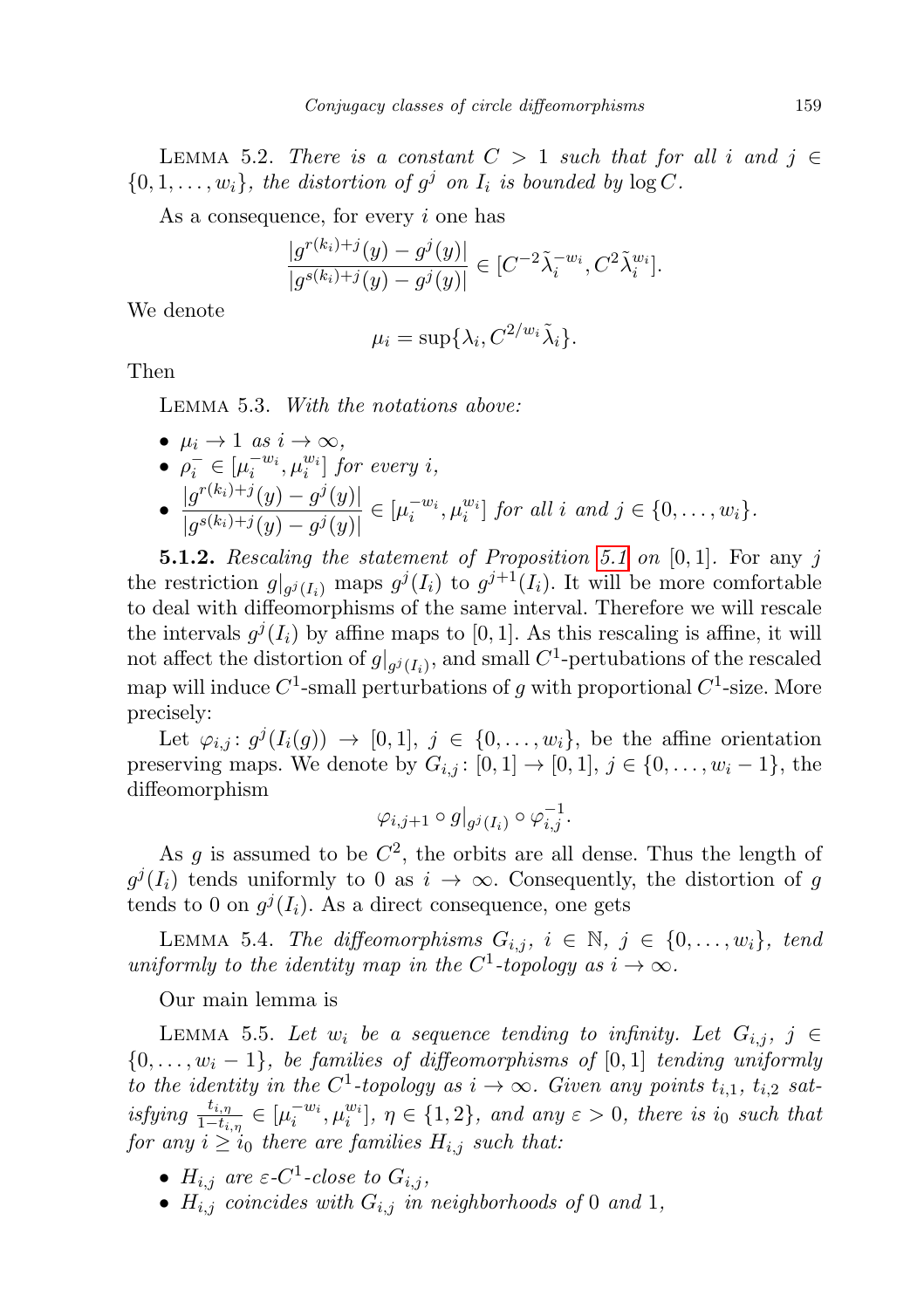•  $H_{i,w_i-1} \circ \cdots \circ H_{i,0}(t_{i,1}) = t_{i,2}$ .

We postpone the proof of Lemma [5.5](#page-30-0) to the next section and we now conclude the proof of the proposition:

*Proof of Proposition [5.1.](#page-29-0)* Defined  $g_i = g$  off the union of the intervals  $g^{j}(I_i)$ ,  $j \in \{0, ..., w_i - 1\}$ , and  $g_i = \varphi_{i,j+1}^{-1} \circ H_{i,j} \circ \varphi_{i,j}$  on  $g^{j}(I_i)$ , where  $H_{i,j}$ is given by Lemma [5.5](#page-30-0) for the constants:

- $\varepsilon/M$  where M is a bound for dg.
- $t_2 = \varphi_{i,w_i}(g^{w_i}(y)),$
- $t_1$  = the point such that  $t_1/(1-t_1)$  is the initial ratio  $\rho_i^-$ .

Using the fact that  $g = \varphi_{i,j+1}^{-1} \circ G_{i,j} \circ \varphi_{i,j}$  on  $g^j(I_i)$  and  $H_{i,j} = G_{i,j}$  in a neighborhood of 0 and 1, one easily checks that  $g_i$  is a diffeomorphism.

Furthermore, for i large enough, and every  $j \in \{0, \ldots, w_i\}$ , the diffeomorphism  $H_{i,j}$  is  $\varepsilon/M$ -close to  $G_{i,j}$ . As a consequence,  $g_i$  is  $\varepsilon$ -close to  $g$  in the  $C^1$ -topology.

Finally, let

$$
y_i = \varphi_{i,0}^{-1}(t_1).
$$

The orbit segment of length  $k_i$  through  $y_i$  satisfies:

- $g_i^{w_i}(y_i) = g^{w_i}(y),$
- $\bullet$   $g_i^j$  $i^j(y_i) = g^j(y)$  for any  $j \in \{w_i, \dots, k_i\},\$
- $\{y_i, \ldots, g_i^{k_i}(y_i)\}\$ is an adapted segment for  $g_i$  ordered similarly to the adapted segment  $\{y, \ldots, g^{k_i}(y)\}.$

Hence the initial ratio of the orbit segment  $\{y_i, \ldots, g_i^{k_i}(y_i)\}$  is  $\rho_i^-$ , as announced. ■

**5.2. Proof of Lemma [5.5.](#page-30-0)** Notice that, as the  $G_{i,j}$  are assumed to tend uniformly to the identity, the condition that the  $H_{i,j}$  are  $\varepsilon$ -close to the  $G_{i,j}$  can be replaced by their being  $\varepsilon$ -C<sup>1</sup>-close to the identity (up to shrinking  $\varepsilon$  slightly).

Furthermore, the condition that  $H_{i,j}$  and  $G_{i,j}$  coincide in an (arbitrarily small) neighborhood of 0 and 1 can be obtained by the use of a bump function, without introducing derivatives larger than  $1 + 2\varepsilon$ .

Therefore, up to replacing  $\varepsilon$  by  $\varepsilon/2$ , Lemma [5.5](#page-30-0) is a direct consequence of the following lemma:

<span id="page-31-0"></span>LEMMA 5.6. Let  $w_i$  be a sequence tending to infinity and  $\mu_i$  be a sequence tending to 1. Then given any points  $t_{i,1}$ ,  $t_{i,2}$  satisfying  $\frac{t_{i,\eta}}{1-t_{i,\eta}} \in [\mu_i^{-w_i}, \mu_i^{w_i}],$  $\eta \in \{1,2\}$ , and given any  $\varepsilon > 0$ , there is  $i_0$  such that for any  $i \geq i_0$ , there are families  $H_{i,j}$  such that:

- $H_{i,j}$  are  $\varepsilon$ -C<sup>1</sup>-close to id,
- $H_{i,w_i-1} \circ \cdots \circ H_{i,0}(t_{i,1}) = t_{i,2}$ .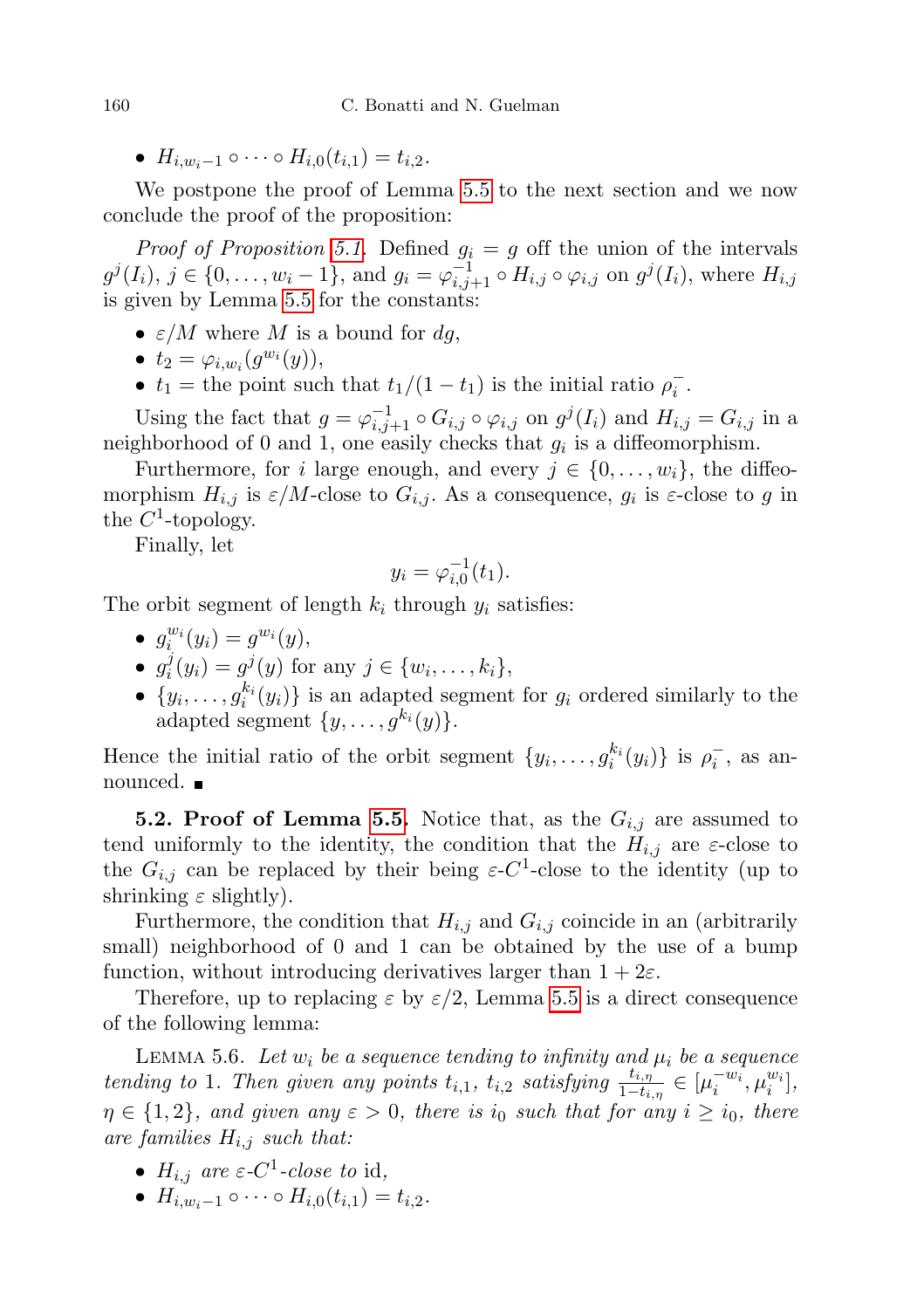The main step in the proof is the following elementary observation:

<span id="page-32-6"></span>LEMMA 5.7. Given  $\varepsilon > 0$  small enough,  $t \in [-1, 1]$  and  $y \in [0, 1]$ , there is a diffeomorphism  $\varphi$  of [0,1] which is equal to the identity in a neighborhood of 0 and 1,  $2\varepsilon$ -C<sup>1</sup>-close to the identity, and such that

$$
\frac{|\varphi(y)|}{|\varphi(y) - \varphi(1)|} = (1 + t\varepsilon) \frac{|y|}{|1 - y|}.
$$

*Proof.* Let  $y_1 \in [0,1]$  be such that  $\frac{y_1}{1-y_1} = (1+t\varepsilon)\frac{|y|}{|1-y_1|}$  $\frac{|y|}{|1-y|}$ . An easy calculation shows that  $y_1 = \frac{(1+t\varepsilon)y}{1+t\varepsilon y}$ .

The map  $\varphi$  is obtained by just smoothing the piecewise affine homeomorphism, affine from  $[0, y]$  to  $[0, y_1]$  and from  $[y, 1]$  to  $[y_1, 1]$ . Notice that the slopes of the affine segments are

\n- \n
$$
\frac{y_1}{y} = \frac{1+t\varepsilon}{1+ t\varepsilon y} = 1 + t\varepsilon \frac{1-y}{1+ t\varepsilon y} \in (1-\varepsilon, 1+\varepsilon)
$$
 and\n
\n- \n $\frac{1-y_1}{1-y} = \frac{1}{1+ t\varepsilon y} = 1 - \frac{ty}{1+ t\varepsilon y} \varepsilon \in (1-2\varepsilon, 1+2\varepsilon)$  for  $\varepsilon < 1/2$ . \n
\n

*Proof of Lemma [5.6.](#page-31-0)* Applying Lemma [5.7](#page-32-6)  $w_i$  times to  $\varepsilon/2$ , it is enough to show that

$$
\frac{t_{i,2}}{1-t_{i,2}} = \left(1 + t\frac{\varepsilon}{2}\right)^{w_i} \frac{t_{i,1}}{1-t_{i,1}} \quad \text{ for some } t \in [0,1].
$$

By assumption  $\frac{t_{i,1}}{1-t_{i,1}}, \frac{t_{i,2}}{1-t_i}$  $\frac{t_{i,2}}{1-t_{i,2}} \in [\mu_i^{-w_i}, \mu_i^{w_i}],$  that is,  $\frac{t_{i,2}}{1-t_{i,2}}$  $1-t_{i,1}$  $\frac{-t_{i,1}}{t_{i,1}} \in [\mu_i^{-2w_i}, \mu_i^{2w_i}].$ Therefore, one can find t if  $\mu_i^2 < 1 + \varepsilon/2$ . As  $\mu_i \to 1$  when  $i \to \infty$ , it is enough to choose i large enough, ending the proof.  $\blacksquare$ 

Acknowledgements. This paper was partially supported by Université de Bourgogne, PEDECIBA, Universidad de la República and IFUM.

We are indebted to the referee for pointing out some incoherence in the first version of this paper.

#### References

- <span id="page-32-0"></span>[Ar] V. Arnold, Small denominators I. On the mapping of the circle into itself, Izv. Akad. Nauk Ser. Mat. 25 (1961), 21–86; English transl.: Amer. Math. Soc. (2) 46 (1965), 213–284.
- <span id="page-32-2"></span>[\[BCW\]](http://dx.doi.org/10.1007/s10240-009-0021-z) C. Bonatti, S. Crovisier and A. Wilkinson, The  $C<sup>1</sup>$ -generic diffeomorphism has trivial centralizer, Publ. Math. I.H.E.S. 109 (2009), 185–244.
- <span id="page-32-4"></span>[\[DKN\]](http://dx.doi.org/10.1007/s11511-007-0020-1) B. Deroin, V. Kleptsyn et A. Navas, Sur la dynamique unidimensionnelle et  $r$ égularité intermédiaire, Acta Math. 199 (2007), 199–262.
- <span id="page-32-3"></span>[Fa] E. Farinelli, Classes de conjugaison des difféomorphismes de l'intervalle en régularité  $C^1$ , preprint, 2012.
- <span id="page-32-5"></span>[\[FK\]](http://dx.doi.org/10.4007/annals.2009.170.961) B. Fayad and K. Khanin, Smooth linearization of commuting circle diffeomorphisms, Ann. of Math. 170 (2009), 961–980.
- <span id="page-32-1"></span>[\[He\]](http://dx.doi.org/10.1007/BF02684798) M.-R. Herman, Sur la conjugaison différentiable des difféomorphismes du cercle  $\dot{a}$  des rotations, Publ. Math. I.H.E.S. 49 (1979), 5–233.